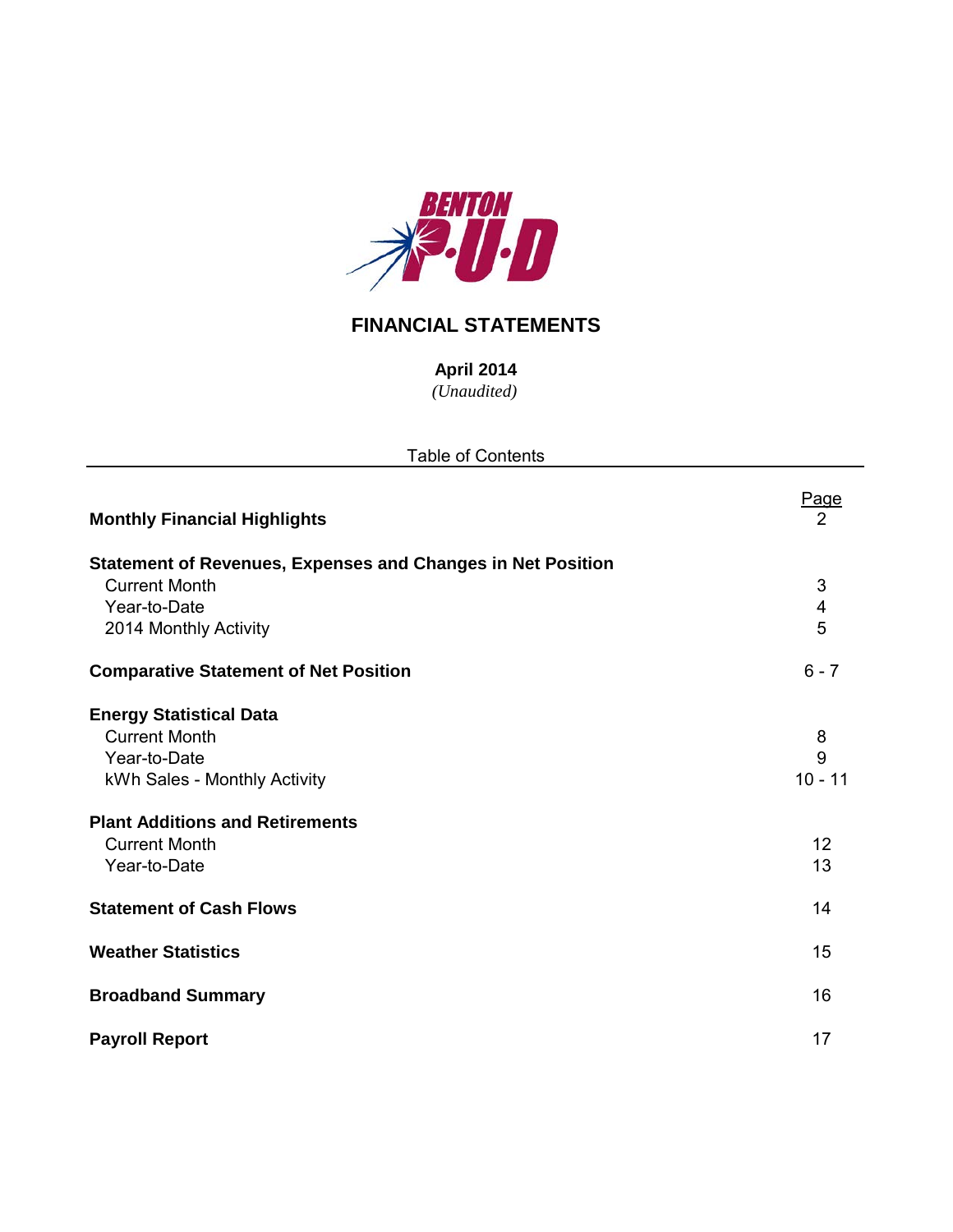

## *Financial Highlights April 2014*



Financial highlights for the month of April:

- District operations resulted in a decrease in net position of \$875,000 for the month.<br>
> The average temperature of 55.4° was 2.0° above normal. Cumulative heating deg
- The average temperature of 55.4° was 2.0° above normal. Cumulative heating degree days were 13% below last year.<br>
> Total retail kWh billed during April was up 10% from last year and 2% above budget.
- 
- $\triangleright$  Total retail kWh billed during April was up 10% from last year and 2% above budget.<br>  $\triangleright$  Net power supply costs were \$5.8 million for the month with sales for resale of \$2.1 r Net power supply costs were \$5.8 million for the month with sales for resale of \$2.1 million and an average price of \$24 per MWh.<br>> April's non-power operating costs of \$1.7 million before taxes and depreciation were 1% a
- $\triangleright$  April's non-power operating costs of \$1.7 million before taxes and depreciation were 1% above budget.<br>  $\triangleright$  Capital expenditures were \$900.000 for the month.
- Capital expenditures were \$900,000 for the month.

|                               | (in thousands of dollars) |         |            |           |     |     |     |     |            |     |            |            |                  |                         |
|-------------------------------|---------------------------|---------|------------|-----------|-----|-----|-----|-----|------------|-----|------------|------------|------------------|-------------------------|
|                               |                           |         |            |           |     |     |     |     |            |     |            |            |                  | <b>Annual</b>           |
| <b>Change in Net Position</b> | Jan                       | Feb     | <b>Mar</b> | Apr       | May | Jun | Jul | Aug | <b>Sep</b> | Oct | <b>Nov</b> | <b>Dec</b> | <b>Total YTD</b> | <b>Budget</b>           |
| Actual                        | \$257                     | (\$318) | \$204      | (S875)    |     |     |     |     |            |     |            |            | (\$732)          |                         |
| Budget                        | \$148                     | (\$107) | (\$355)    | (\$1,635) |     |     |     |     |            |     |            |            | (\$1,949)        | (\$121)                 |
|                               |                           |         |            |           |     |     |     |     |            |     |            |            |                  |                         |
| <b>Net Power Costs</b>        | Jan                       | Feb     | Mar        | Apr       | May | Jun | Jul | Aug | Sep        | Oct | <b>Nov</b> | <b>Dec</b> | Total            | Annual<br><b>Budget</b> |
| Power Supply Costs            | \$8,358                   | \$9,525 | \$7,916    | \$7,918   |     |     |     |     |            |     |            |            | \$33,716         | \$90,607                |
| Less: Sales for Resale        | (2, 289)                  | (2,003) | (2,743)    | (2, 143)  |     |     |     |     |            |     |            |            | (9, 179)         | (15, 100)               |
| <b>Net Power Costs</b>        | \$6,069                   | \$7,521 | \$5,173    | \$5,775   |     |     |     |     |            |     |            |            | \$24,537         | \$75,507                |
|                               |                           |         |            |           |     |     |     |     |            |     |            |            |                  |                         |
|                               |                           |         |            |           |     |     |     |     |            |     |            |            |                  | <b>Annual</b>           |
| <b>Net Capital Costs</b>      | Jan                       | Feb     | Mar        | Apr       | May | Jun | Jul | Aug | <b>Sep</b> | Oct | <b>Nov</b> | <b>Dec</b> | <b>Total</b>     | <b>Budget</b>           |
| Capital Expenditures          | \$640                     | \$672   | \$1,169    | \$927     |     |     |     |     |            |     |            |            | \$3,407          | \$15,108                |
| Less: Capital Contributions   | (21)                      | (42)    | (113)      | (129)     |     |     |     |     |            |     |            |            | (306)            | (1,431)                 |
| Net Capital Costs             | \$618                     | \$630   | \$1,056    | \$798     |     |     |     |     |            |     |            |            | \$3,102          | \$13,677                |
|                               |                           |         |            |           |     |     |     |     |            |     |            |            |                  |                         |
|                               |                           |         |            |           |     |     |     |     |            |     |            |            |                  | <b>Annual</b>           |
| <b>Load Statistics</b>        | Jan                       | Feb     | <b>Mar</b> | Apr       | May | Jun | Jul | Aug | <b>Sep</b> | Oct | <b>Nov</b> | <b>Dec</b> | <b>Total</b>     | <b>Budget</b>           |
| aMW - Retail Sales Billed     | 194                       | 207     | 161        | 185       |     |     |     |     |            |     |            |            | 187              | 196                     |
| aMW - Sales for Resale        | 75                        | 42      | 151        | 120       |     |     |     |     |            |     |            |            | 97               | 39                      |







| <b>Current Ratio</b>                    | 3.77:1 |
|-----------------------------------------|--------|
| Debt Service Coverage (2011 actual)     | 4.03   |
| Debt Service Coverage (2012 actual)     | 3.60   |
| Debt Service Coverage (2013 actual)     | 3.06   |
| Debt Service Coverage (2014 projection) | 2.76   |
| (includes capital contributions)        |        |

| <b>Other Statistics</b>                 |    |        |         |  |  |  |  |  |  |  |
|-----------------------------------------|----|--------|---------|--|--|--|--|--|--|--|
| Unrestricted Undesignated Reserves      | \$ | 35.2   | million |  |  |  |  |  |  |  |
| Rate Stabilization Account (designated) | \$ | 7.5    | million |  |  |  |  |  |  |  |
| Debt Service Reserve Fund (designated)  | \$ | 4.0    | million |  |  |  |  |  |  |  |
| BTOP Reserve (designated)               | \$ | 0.3    | million |  |  |  |  |  |  |  |
| Bond Principal & Interest (restricted)  | \$ | 1.5    | million |  |  |  |  |  |  |  |
| <b>Net Utility Plant</b>                | \$ | 121.9  | million |  |  |  |  |  |  |  |
| Long-Term Debt                          | \$ | 60.5   | million |  |  |  |  |  |  |  |
| <b>Active Service Agreements</b>        |    | 49.884 |         |  |  |  |  |  |  |  |
| Non-Contingent Employees                |    | 153.25 |         |  |  |  |  |  |  |  |
| Contingent YTD FTE's                    |    | 1.18   |         |  |  |  |  |  |  |  |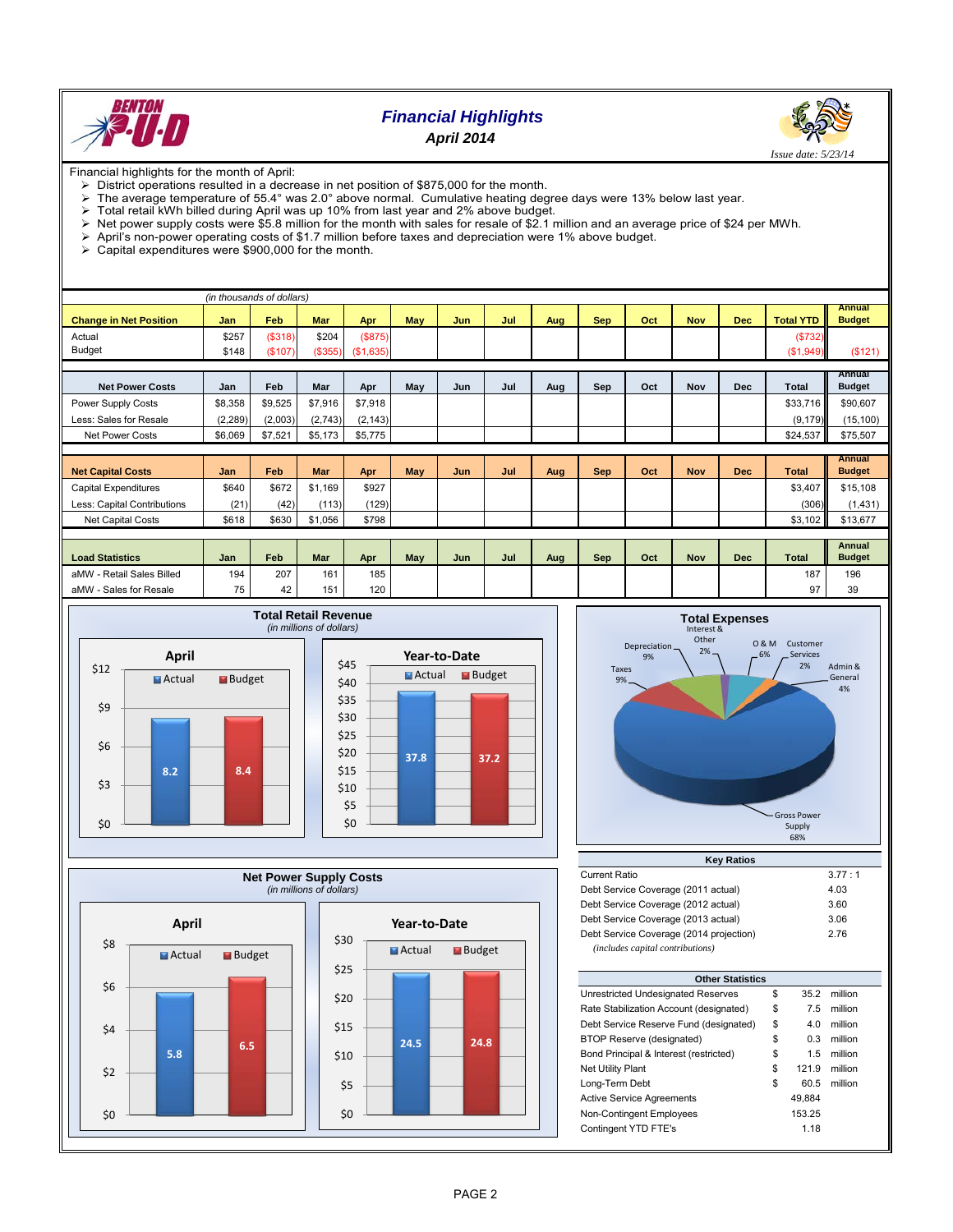## **PUBLIC UTILITY DISTRICT NO.1 OF BENTON COUNTY STATEMENT OF REVENUES, EXPENSES, AND CHANGE IN NET POSITION CURRENT MONTH**

|                                                                                |                          | 4/30/2014            |                          | 4/30/2013      |                          |
|--------------------------------------------------------------------------------|--------------------------|----------------------|--------------------------|----------------|--------------------------|
|                                                                                | <b>ACTUAL</b>            | <b>BUDGET</b>        | <b>PCT</b><br><b>VAR</b> | <b>ACTUAL</b>  | <b>PCT</b><br><b>VAR</b> |
| <b>OPERATING REVENUES</b>                                                      |                          |                      |                          |                |                          |
| Energy Sales - Retail                                                          | \$8,203,336              | \$8,364,552          | $-2%$                    | \$7,917,822    | 4%                       |
| <b>Energy Sales for Resale</b>                                                 | 2,074,411                | 839.606              | 147%                     | 2,186,983      | $-5%$                    |
| Transmission of Power for Others                                               | 68,313                   | 41,667               | 64%                      | 82,235         | $-17%$                   |
| <b>Broadband Revenue</b>                                                       | 228,860                  | 164,864              | 39%                      | 164,126        | 39%                      |
| <b>Other Revenue</b>                                                           | 87,625                   | 84,862               | 3%                       | 74,439         | 18%                      |
| <b>TOTAL OPERATING REVENUES</b>                                                | 10,662,544               | 9,495,551            | 12%                      | 10,425,605     | 2%                       |
| <b>OPERATING EXPENSES</b>                                                      |                          |                      |                          |                |                          |
| <b>Purchased Power</b>                                                         | 7,020,035                | 6,247,669            | 12%                      | 6,724,623      | 4%                       |
| <b>Purchased Transmission &amp; Ancillary Services</b>                         | 1,078,670                | 1,029,964            | 5%                       | 984,549        | 10%                      |
| Conservation Program                                                           | (181, 153)               | 110,322              | n/a                      | 84,649         | n/a                      |
| <b>Total Power Supply</b>                                                      | 7,917,553                | 7,387,955            | 7%                       | 7,793,821      | 2%                       |
| Transmission Operation & Maintenance                                           | 7,535                    | 2,083                | 262%                     | 2,657          | 184%                     |
| Distribution Operation & Maintenance                                           | 809,174                  | 730.414              | 11%                      | 612,324        | 32%                      |
| <b>Broadband Expense</b>                                                       | 53,060                   | 61,466               | $-14%$                   | 52,894         | 0%                       |
| Customer Accounting, Collection & Information                                  | 332,518                  | 362,021              | $-8%$                    | 321,814        | 3%                       |
| Administrative & General                                                       | 494,050                  | 527,279              | $-6%$                    | 495,071        | $0\%$                    |
| Subtotal before Taxes & Depreciation                                           | 1,696,337                | 1,683,263            | 1%                       | 1,484,759      | 14%                      |
| Taxes                                                                          | 894,730                  | 928,310              | $-4%$                    | 877,609        | 2%                       |
| Depreciation & Amortization                                                    | 1,062,117                | 1,100,750            | $-4%$                    | 1,045,163      | 2%                       |
| <b>Total Other Operating Expenses</b>                                          | 3,653,185                | 3,712,323            | -2%                      | 3,407,531      | 7%                       |
| <b>TOTAL OPERATING EXPENSES</b>                                                | 11,570,738               | 11,100,277           | 4%                       | 11,201,352     | 3%                       |
| <b>OPERATING INCOME (LOSS)</b>                                                 | (908, 193)               | (1,604,727)          | $-43%$                   | (775, 748)     | 17%                      |
| <b>NONOPERATING REVENUES &amp; EXPENSES</b>                                    |                          |                      |                          |                |                          |
| Interest Income                                                                | 89.061                   | 20,833               | n/a                      | 23,928         | 272%                     |
| Other Income                                                                   | 14,980                   | 31,339               | $-52%$                   | 32,713         | $-54%$                   |
| <b>Other Expense</b>                                                           |                          |                      | n/a<br>3%                | (247,040)      | n/a<br>$-4%$             |
| Interest Expense<br>Debt Discount/Premium Amortization & Loss on Defeased Debt | (237, 480)<br>37,227     | (230, 316)<br>37,227 | 0%                       | 38,402         | $-3%$                    |
| Loss in Joint Ventures/Special Assessments                                     | $\overline{\phantom{a}}$ |                      | n/a                      | $\blacksquare$ | n/a                      |
| <b>TOTAL NONOPERATING REVENUES &amp; EXPENSES</b>                              | (96, 212)                | (140, 917)           | $-32%$                   | (151, 996)     | $-37%$                   |
| <b>INCOME (LOSS) BEFORE CAPITAL CONTRIBUTIONS</b>                              | (1,004,406)              | (1,745,644)          | -42%                     | (927, 744)     | 8%                       |
| <b>CAPITAL CONTRIBUTIONS</b>                                                   | 129,198                  | 110,867              | 17%                      | 137,345        | $-6%$                    |
| <b>CHANGE IN NET POSITION</b>                                                  | (\$875,208)              | (\$1,634,777)        | -46%                     | (\$790,399)    | 11%                      |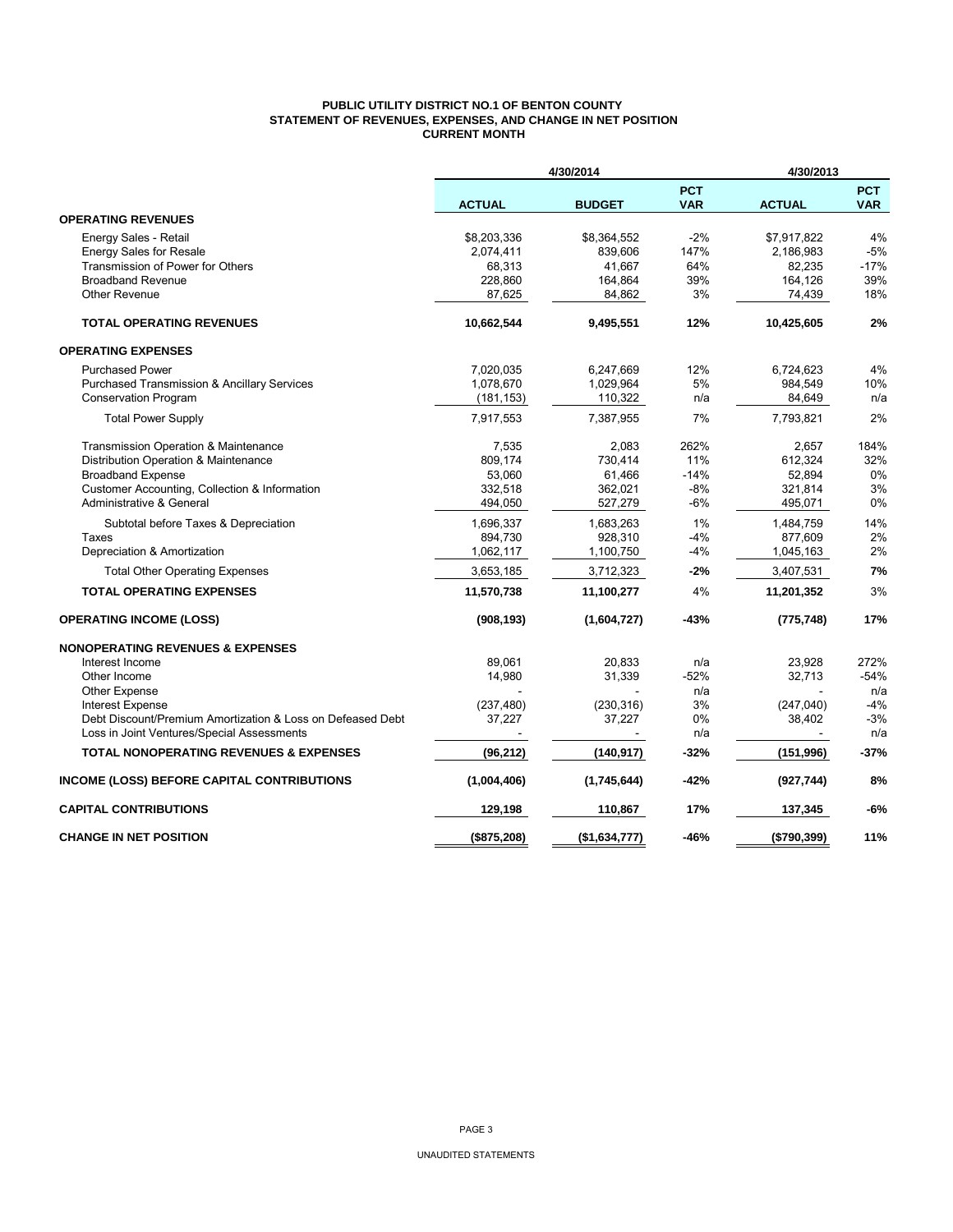## **PUBLIC UTILITY DISTRICT NO.1 OF BENTON COUNTY STATEMENT OF REVENUES, EXPENSES, AND CHANGE IN NET POSITION YEAR TO DATE**

|                                                            |               | 4/30/2014     |                          | 4/30/2013     |                          |
|------------------------------------------------------------|---------------|---------------|--------------------------|---------------|--------------------------|
|                                                            | <b>ACTUAL</b> | <b>BUDGET</b> | <b>PCT</b><br><b>VAR</b> | <b>ACTUAL</b> | <b>PCT</b><br><b>VAR</b> |
| <b>OPERATING REVENUES</b>                                  |               |               |                          |               |                          |
| Energy Sales - Retail                                      | \$37,757,360  | \$37,157,977  | 2%                       | \$35,578,698  | 6%                       |
| <b>Energy Sales for Resale</b>                             | 8,964,688     | 5,379,399     | 67%                      | 6,175,906     | 45%                      |
| Transmission of Power for Others                           | 214,244       | 166,667       | 29%                      | 285,486       | $-25%$                   |
| <b>Broadband Revenue</b>                                   | 794,712       | 641,249       | 24%                      | 647,582       | 23%                      |
| <b>Other Revenue</b>                                       | 656,823       | 680,798       | $-4%$                    | 622,223       | 6%                       |
| <b>TOTAL OPERATING REVENUES</b>                            | 48,387,827    | 44,026,090    | 10%                      | 43,309,896    | 12%                      |
| <b>OPERATING EXPENSES</b>                                  |               |               |                          |               |                          |
| <b>Purchased Power</b>                                     | 29,264,665    | 25,695,610    | 14%                      | 24,411,544    | 20%                      |
| Purchased Transmission & Ancillary Services                | 4,396,296     | 4,162,748     | 6%                       | 3,831,820     | 15%                      |
| <b>Conservation Program</b>                                | 55,330        | 441,289       | $-87%$                   | 501,484       | -89%                     |
| <b>Total Power Supply</b>                                  | 33,716,291    | 30,299,647    | 11%                      | 28,744,848    | 17%                      |
| Transmission Operation & Maintenance                       | 9,560         | 8,332         | 15%                      | 18,901        | -49%                     |
| Distribution Operation & Maintenance                       | 2,853,360     | 2,857,741     | 0%                       | 2,389,902     | 19%                      |
| <b>Broadband Expense</b>                                   | 184,672       | 246,716       | $-25%$                   | 226,503       | $-18%$                   |
| Customer Accounting, Collection & Information              | 1,191,899     | 1,468,553     | $-19%$                   | 1,162,320     | 3%                       |
| Administrative & General                                   | 2,226,473     | 2,279,947     | $-2%$                    | 2,184,861     | 2%                       |
| Subtotal before Taxes & Depreciation                       | 6,465,964     | 6,861,288     | $-6%$                    | 5,982,487     | 8%                       |
| Taxes                                                      | 4,363,419     | 4,220,719     | 3%                       | 4,163,735     | 5%                       |
| Depreciation & Amortization                                | 4,429,501     | 4,403,000     | 1%                       | 4,210,798     | 5%                       |
| <b>Total Other Operating Expenses</b>                      | 15,258,884    | 15,485,007    | $-1%$                    | 14,357,020    | $-100%$                  |
| <b>TOTAL OPERATING EXPENSES</b>                            | 48,975,175    | 45,784,654    | 7%                       | 43,101,868    | 14%                      |
| <b>OPERATING INCOME (LOSS)</b>                             | (587, 348)    | (1,758,564)   | $-67%$                   | 208,028       | n/a                      |
| <b>NONOPERATING REVENUES &amp; EXPENSES</b>                |               |               |                          |               |                          |
| Interest Income                                            | 215,527       | 83,332        | 159%                     | 81,337        | 165%                     |
| Other Income                                               | 128,154       | 125,356       | 2%                       | 129,462       | $-1%$                    |
| <b>Other Expense</b>                                       |               |               | n/a                      |               | n/a                      |
| <b>Interest Expense</b>                                    | (943, 288)    | (930, 761)    | 1%                       | (968, 278)    | $-3%$                    |
| Debt Discount/Premium Amortization & Loss on Defeased Debt | 148,909       | 148,910       | 0%                       | 153,609       | $-3%$                    |
| Loss in Joint Ventures/Special Assessments                 |               |               | n/a                      |               | n/a                      |
| <b>TOTAL NONOPERATING REVENUES &amp; EXPENSES</b>          | (450, 698)    | (573, 163)    | -21%                     | (603, 869)    | $-25%$                   |
| INCOME (LOSS) BEFORE CAPITAL CONTRIBUTIONS                 | (1,038,046)   | (2, 331, 727) | $-55%$                   | (395, 842)    | 162%                     |
| <b>CAPITAL CONTRIBUTIONS</b>                               | 305,847       | 382,716       | $-20%$                   | 475,865       | -36%                     |
| <b>CHANGE IN NET POSITION</b>                              | (732, 199)    | (1,949,011)   | $-62%$                   | 80,023        | n/a                      |
| TOTAL NET POSITION, BEGINNING OF YEAR                      | 126,880,031   | 124,160,145   | 2%                       | 124,160,145   | 2%                       |
| TOTAL NET POSITION, END OF YEAR                            | \$126,147,832 | \$122,211,134 | 3%                       | \$124,240,168 | 2%                       |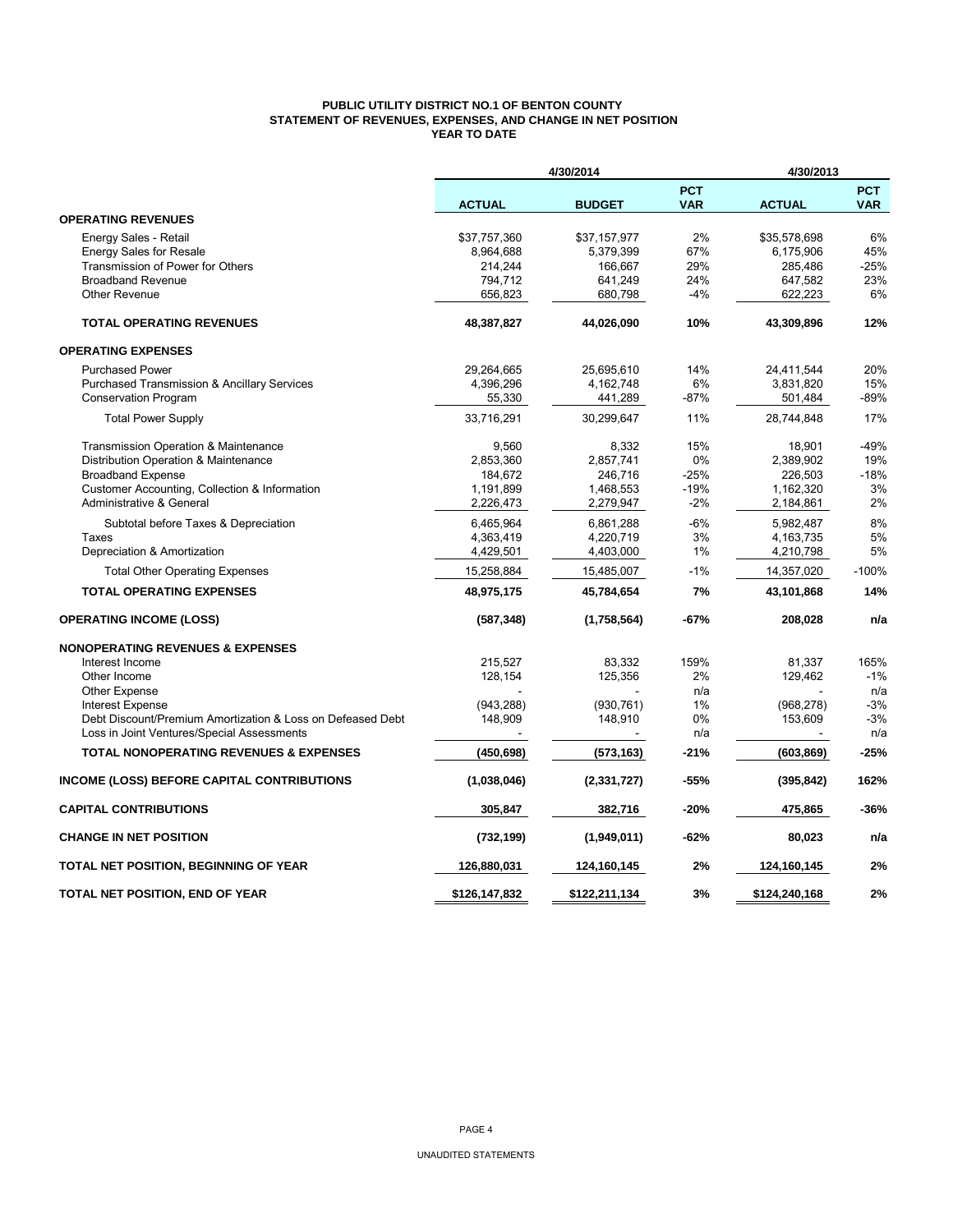### **PUBLIC UTILITY DISTRICT NO. 1 OF BENTON COUNTY STATEMENT OF REVENUES, EXPENSES, AND CHANGE IN NET POSITION 2014 MONTHLY ACTIVITY**

|                                               | January    | February                 | March          | <b>April</b> | May | June | July | August | September | October | November | December | <b>Total</b> |
|-----------------------------------------------|------------|--------------------------|----------------|--------------|-----|------|------|--------|-----------|---------|----------|----------|--------------|
| <b>OPERATING REVENUES</b>                     |            |                          |                |              |     |      |      |        |           |         |          |          |              |
| Energy Sales - Retail                         |            | \$9,570,658 \$10,756,933 | \$9,226,432    | \$8,203,336  |     |      |      |        |           |         |          |          | \$37,757,359 |
| <b>Energy Sales for Resale</b>                | 2,248,820  | 1,963,427                | 2,678,030      | 2,074,411    |     |      |      |        |           |         |          |          | 8,964,688    |
| Transmission of Power for Others              | 40,600     | 40,013                   | 65,319         | 68,313       |     |      |      |        |           |         |          |          | 214,245      |
| <b>Broadband Revenue</b>                      | 206,073    | 194,972                  | 164,809        | 228,860      |     |      |      |        |           |         |          |          | 794,714      |
| <b>Other Electric Revenue</b>                 | 400,780    | 85,779                   | 82,640         | 87,625       |     |      |      |        |           |         |          |          | 656,824      |
| <b>TOTALOPERATING REVENUES</b>                | 12,466,931 | 13,041,124               | 12,217,230     | 10,662,545   |     |      |      |        |           |         |          |          | 48,387,830   |
| <b>OPERATING EXPENSES</b>                     |            |                          |                |              |     |      |      |        |           |         |          |          |              |
| <b>Purchased Power</b>                        | 7,220,915  | 8,400,092                | 6,623,623      | 7,020,035    |     |      |      |        |           |         |          |          | 29,264,665   |
| Purchased Transmission & Ancillary Services   | 1,097,134  | 1,100,788                | 1,119,704      | 1,078,670    |     |      |      |        |           |         |          |          | 4,396,296    |
| <b>Conservation Program</b>                   | 40,140     | 23,755                   | 172,588        | (181, 153)   |     |      |      |        |           |         |          |          | 55,330       |
| <b>Total Power Supply</b>                     | 8,358,189  | 9,524,635                | 7,915,915      | 7,917,552    |     |      |      |        |           |         |          |          | 33,716,291   |
| Transmission Operation & Maintenance          | 1,124      | 240                      | 661            | 7,535        |     |      |      |        |           |         |          |          | 9,560        |
| Distribution Operation & Maintenance          | 672,360    | 580,990                  | 790,836        | 809,174      |     |      |      |        |           |         |          |          | 2,853,360    |
| <b>Broadband Expense</b>                      | 13,608     | 33,899                   | 84,104         | 53,060       |     |      |      |        |           |         |          |          | 184,671      |
| Customer Accounting, Collection & Information | 262,749    | 272,237                  | 324,394        | 332,518      |     |      |      |        |           |         |          |          | 1,191,898    |
| Administrative & General                      | 660,115    | 489,273                  | 583,036        | 494,050      |     |      |      |        |           |         |          |          | 2,226,474    |
| Subtotal before Taxes & Depreciation          | 1,609,956  | 1,376,639                | 1,783,031      | 1,696,337    |     |      |      |        |           |         |          |          | 6,465,963    |
| Taxes                                         | 1,231,153  | 1,183,730                | 1,053,806      | 894,730      |     |      |      |        |           |         |          |          | 4,363,419    |
| Depreciation & Amortization                   | 1,148,133  | 1,116,906                | 1,102,344      | 1,062,117    |     |      |      |        |           |         |          |          | 4,429,500    |
|                                               |            |                          |                |              |     |      |      |        |           |         |          |          |              |
| <b>Total Other Operating Expenses</b>         | 3,989,242  | 3,677,275                | 3,939,181      | 3,653,184    |     |      |      |        |           |         |          |          | 15,258,882   |
| <b>TOTAL OPERATING EXPENSES</b>               | 12,347,431 | 13,201,910               | 11,855,096     | 11,570,736   |     |      |      |        |           |         |          |          | 48,975,173   |
| <b>OPERATING INCOME (LOSS)</b>                | 119,500    | (160, 786)               | 362,134        | (908, 191)   |     |      |      |        |           |         |          |          | (587, 343)   |
| <b>NONOPERATING REVENUES &amp; EXPENSES</b>   |            |                          |                |              |     |      |      |        |           |         |          |          |              |
| Interest Income                               | 266,831    | (35, 422)                | (104, 942)     | 89,061       |     |      |      |        |           |         |          |          | 215,528      |
| Other Income                                  | 47,668     | 33,233                   | 32,273         | 14,980       |     |      |      |        |           |         |          |          | 128,154      |
| Other Expense                                 |            |                          | $\sim$         |              |     |      |      |        |           |         |          |          |              |
| <b>Interest Expense</b>                       | (235, 611) | (234, 811)               | (235, 385)     | (237, 480)   |     |      |      |        |           |         |          |          | (943, 287)   |
| Debt Discount & Expense Amortization          | 37,227     | 37,227                   | 37,227         | 37,227       |     |      |      |        |           |         |          |          | 148,908      |
| Loss in Joint Ventures/Special Assessments    | $\sim$     | $\overline{\phantom{a}}$ | $\blacksquare$ | $\sim$       |     |      |      |        |           |         |          |          | $\sim$       |
| TOTAL NONOPERATING REV/EXP                    | 116,115    | (199, 773)               | (270, 827)     | (96, 212)    |     |      |      |        |           |         |          |          | (450, 697)   |
| INCOME (LOSS) BEFORE CAPITAL CONTRIBUTIONS    | 235,615    | (360, 559)               | 91,307         | (1,004,403)  |     |      |      |        |           |         |          |          | (1,038,040)  |
| <b>CAPITAL CONTRIBUTIONS</b>                  | 21,246     | 42,411                   | 112,992        | 129,198      |     |      |      |        |           |         |          |          | 305,847      |
| <b>CHANGE IN NET POSITION</b>                 | \$256.861  | (\$318, 148)             | \$204,299      | (\$875,205)  | \$0 | \$0  | \$0  | \$0    | \$0       | \$0     | \$0      | \$0      | (\$732, 193) |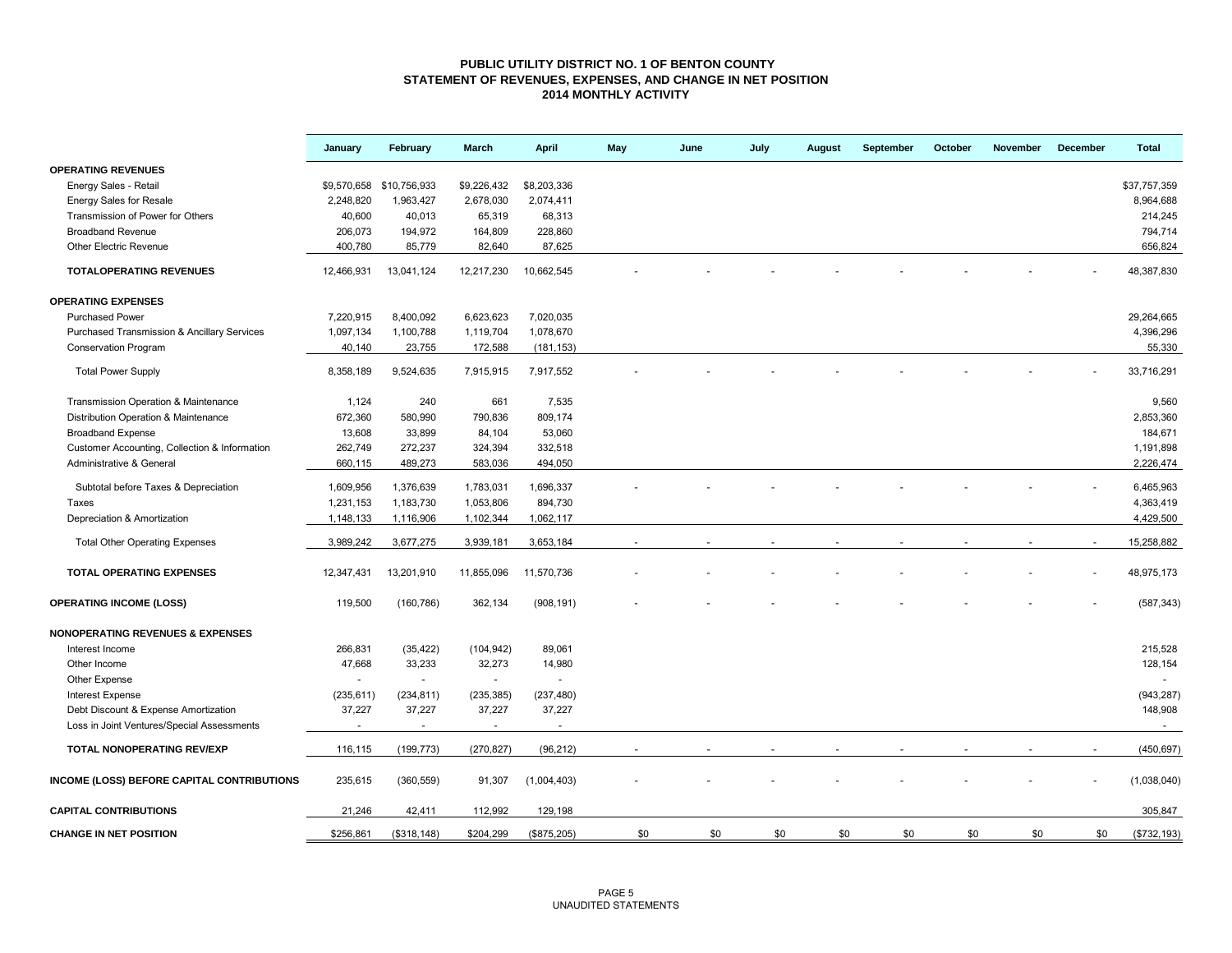#### **PUBLIC UTILITY DISTRICT NO. 1 OF BENTON COUNTY COMPARATIVE STATEMENT OF NET POSITION ASSETS AND DEFERRED OUTFLOWS OF RESOURCES**

|             |                                                                                                                                                                                                                                                                                                    | Increase/(Decrease)                                                                                                                                                                                                                                     |                                                                                                                                                                                              |  |
|-------------|----------------------------------------------------------------------------------------------------------------------------------------------------------------------------------------------------------------------------------------------------------------------------------------------------|---------------------------------------------------------------------------------------------------------------------------------------------------------------------------------------------------------------------------------------------------------|----------------------------------------------------------------------------------------------------------------------------------------------------------------------------------------------|--|
|             |                                                                                                                                                                                                                                                                                                    | Percent<br>Amount                                                                                                                                                                                                                                       |                                                                                                                                                                                              |  |
|             |                                                                                                                                                                                                                                                                                                    |                                                                                                                                                                                                                                                         |                                                                                                                                                                                              |  |
|             |                                                                                                                                                                                                                                                                                                    |                                                                                                                                                                                                                                                         |                                                                                                                                                                                              |  |
|             |                                                                                                                                                                                                                                                                                                    |                                                                                                                                                                                                                                                         |                                                                                                                                                                                              |  |
|             |                                                                                                                                                                                                                                                                                                    |                                                                                                                                                                                                                                                         |                                                                                                                                                                                              |  |
|             |                                                                                                                                                                                                                                                                                                    |                                                                                                                                                                                                                                                         |                                                                                                                                                                                              |  |
|             |                                                                                                                                                                                                                                                                                                    | ÷,                                                                                                                                                                                                                                                      |                                                                                                                                                                                              |  |
|             |                                                                                                                                                                                                                                                                                                    | $\blacksquare$                                                                                                                                                                                                                                          |                                                                                                                                                                                              |  |
| 348,813     |                                                                                                                                                                                                                                                                                                    |                                                                                                                                                                                                                                                         |                                                                                                                                                                                              |  |
| 8,684,295   | 7,246,995                                                                                                                                                                                                                                                                                          | 1,437,300                                                                                                                                                                                                                                               |                                                                                                                                                                                              |  |
|             |                                                                                                                                                                                                                                                                                                    |                                                                                                                                                                                                                                                         |                                                                                                                                                                                              |  |
|             |                                                                                                                                                                                                                                                                                                    |                                                                                                                                                                                                                                                         |                                                                                                                                                                                              |  |
| 1,443,176   | 1,391,076                                                                                                                                                                                                                                                                                          | 52,100                                                                                                                                                                                                                                                  |                                                                                                                                                                                              |  |
| 2,700,000   | 2,460,000                                                                                                                                                                                                                                                                                          | 240,000                                                                                                                                                                                                                                                 |                                                                                                                                                                                              |  |
| 5,438,282   | 4,459,551                                                                                                                                                                                                                                                                                          | 978,731                                                                                                                                                                                                                                                 |                                                                                                                                                                                              |  |
| 480,771     | 206,704                                                                                                                                                                                                                                                                                            | 274,067                                                                                                                                                                                                                                                 |                                                                                                                                                                                              |  |
| 67,934,170  | 69,459,375                                                                                                                                                                                                                                                                                         | (1,525,205)                                                                                                                                                                                                                                             | $-2%$                                                                                                                                                                                        |  |
|             |                                                                                                                                                                                                                                                                                                    |                                                                                                                                                                                                                                                         |                                                                                                                                                                                              |  |
|             |                                                                                                                                                                                                                                                                                                    |                                                                                                                                                                                                                                                         |                                                                                                                                                                                              |  |
|             |                                                                                                                                                                                                                                                                                                    |                                                                                                                                                                                                                                                         |                                                                                                                                                                                              |  |
|             |                                                                                                                                                                                                                                                                                                    |                                                                                                                                                                                                                                                         |                                                                                                                                                                                              |  |
|             |                                                                                                                                                                                                                                                                                                    |                                                                                                                                                                                                                                                         |                                                                                                                                                                                              |  |
|             |                                                                                                                                                                                                                                                                                                    |                                                                                                                                                                                                                                                         |                                                                                                                                                                                              |  |
|             |                                                                                                                                                                                                                                                                                                    |                                                                                                                                                                                                                                                         | $-7%$                                                                                                                                                                                        |  |
|             |                                                                                                                                                                                                                                                                                                    |                                                                                                                                                                                                                                                         |                                                                                                                                                                                              |  |
|             |                                                                                                                                                                                                                                                                                                    |                                                                                                                                                                                                                                                         |                                                                                                                                                                                              |  |
| 3,360,780   | 3,254,807                                                                                                                                                                                                                                                                                          | 105,973                                                                                                                                                                                                                                                 |                                                                                                                                                                                              |  |
| 277,351,140 | 264,765,773                                                                                                                                                                                                                                                                                        | 12,585,367                                                                                                                                                                                                                                              |                                                                                                                                                                                              |  |
|             |                                                                                                                                                                                                                                                                                                    |                                                                                                                                                                                                                                                         |                                                                                                                                                                                              |  |
|             |                                                                                                                                                                                                                                                                                                    |                                                                                                                                                                                                                                                         |                                                                                                                                                                                              |  |
| 121,882,598 | 122,828,445                                                                                                                                                                                                                                                                                        | (945, 848)                                                                                                                                                                                                                                              | $-1%$                                                                                                                                                                                        |  |
| 138,300,093 | 140,533,099                                                                                                                                                                                                                                                                                        | (2, 233, 006)                                                                                                                                                                                                                                           | $-2%$                                                                                                                                                                                        |  |
| 206,234,263 | 209,992,475                                                                                                                                                                                                                                                                                        | (3,758,212)                                                                                                                                                                                                                                             | $-2%$                                                                                                                                                                                        |  |
|             |                                                                                                                                                                                                                                                                                                    |                                                                                                                                                                                                                                                         |                                                                                                                                                                                              |  |
|             |                                                                                                                                                                                                                                                                                                    |                                                                                                                                                                                                                                                         |                                                                                                                                                                                              |  |
|             |                                                                                                                                                                                                                                                                                                    |                                                                                                                                                                                                                                                         |                                                                                                                                                                                              |  |
|             |                                                                                                                                                                                                                                                                                                    |                                                                                                                                                                                                                                                         |                                                                                                                                                                                              |  |
|             |                                                                                                                                                                                                                                                                                                    |                                                                                                                                                                                                                                                         |                                                                                                                                                                                              |  |
|             |                                                                                                                                                                                                                                                                                                    |                                                                                                                                                                                                                                                         | $-2%$                                                                                                                                                                                        |  |
|             | 4/30/2014<br>\$24,707,177<br>11,961,930<br>7,500,000<br>4,000,000<br>600,000<br>69,726<br>140,017<br>91,276<br>8,050,000<br>8,136,202<br>16,417,496<br>2,772,099<br>(161, 601, 421)<br>171,807<br>Accumulated Decrease in Fair Value of Hedging Derivatives<br>605,522<br>777,328<br>\$207,011,592 | 4/30/2013<br>\$26,824,707<br>14,332,250<br>7,500,000<br>4,000,000<br>348,813<br>600,000<br>89,280<br>140,017<br>103,395<br>8,650,000<br>8,811,049<br>193<br>17,704,654<br>5,082,879<br>(150, 275, 014)<br>233,893<br>24,812<br>258,705<br>\$210,251,180 | (\$2,117,530)<br>(2,370,320)<br>(19, 554)<br>(12, 119)<br>(600,000)<br>(674, 846)<br>(193)<br>(687, 158)<br>(2,310,780)<br>(11, 326, 407)<br>(62,087)<br>580,710<br>518,623<br>(\$3,239,588) |  |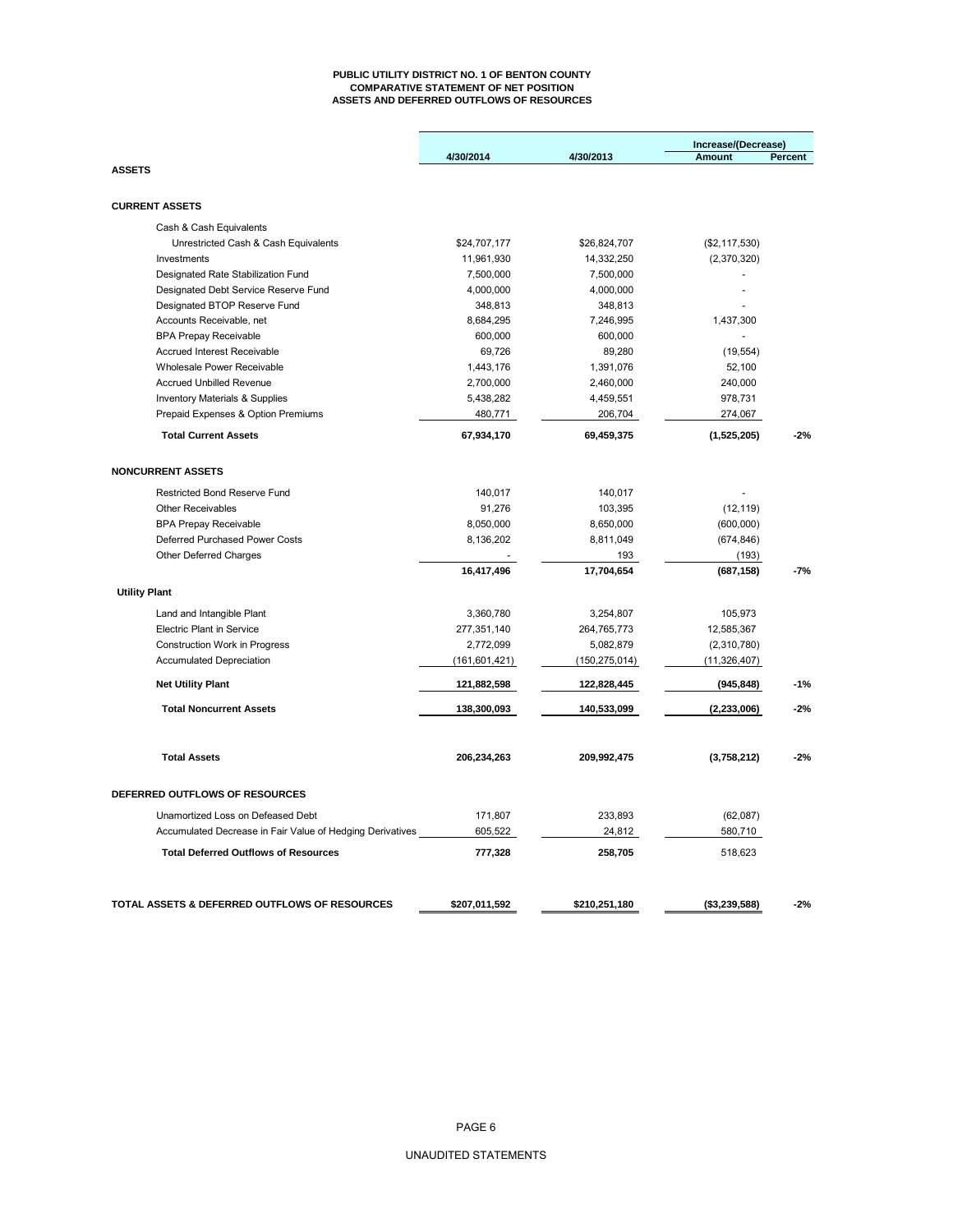#### **PUBLIC UTILITY DISTRICT NO. 1 OF BENTON COUNTY COMPARATIVE STATEMENT OF NET POSITION LIABILITIES AND DEFERRED INFLOWS OF RESOURCES**

|                                                           |               |               | Increase/(Decrease)   |                |
|-----------------------------------------------------------|---------------|---------------|-----------------------|----------------|
|                                                           | 4/30/2014     | 4/30/2013     | <b>Amount</b>         | <b>Percent</b> |
| <b>LIABILITIES</b>                                        |               |               |                       |                |
| <b>CURRENT LIABILITIES</b>                                |               |               |                       |                |
|                                                           |               |               |                       |                |
| <b>Warrants Outstanding</b>                               | \$259,623     | \$57,031      | \$202,592             |                |
| <b>Accounts Payable</b>                                   | 8,066,716     | 8,522,122     | (455, 406)            |                |
| <b>Customer Deposits</b>                                  | 1,347,408     | 1,285,108     | 62,300                |                |
| <b>Accrued Taxes Payable</b>                              | 3,891,852     | 3,727,025     | 164,827               |                |
| Other Current & Accrued Liabilities                       | 1,426,885     | 1,318,027     | 108,858               |                |
| <b>Accrued Interest Payable</b>                           |               | 1,324,720     | (1,324,720)<br>95,000 |                |
| Revenue Bonds, Current Portion                            | 3,035,000     | 2,940,000     |                       |                |
| <b>Total Current Liabilities</b>                          | 18,027,485    | 19,174,033    | (1, 146, 548)         | -6%            |
| <b>NONCURRENT LIABILITIES</b>                             |               |               |                       |                |
| 2005 Bond Issue                                           | 1,900,000     | 3,040,000     | (1, 140, 000)         |                |
| 2010 Bond Issue                                           | 17,345,000    | 17,345,000    |                       |                |
| 2011 Bond Issue                                           | 34,355,000    | 36,250,000    | (1,895,000)           |                |
| Unamortized Premium & Discount                            | 3,904,884     | 4,421,922     | (517, 038)            |                |
| Deferred Revenue                                          | 312,875       | 1,216,554     | (903, 679)            |                |
| <b>BPA Prepay Incentive Credit</b>                        | 2,324,805     | 2,486,061     | (161, 256)            |                |
| <b>Other Liabilities</b>                                  | 2,414,576     | 1,701,861     | 712,715               |                |
| <b>Total Noncurrent Liabilities</b>                       | 62,557,139    | 66,461,398    | (3,904,259)           | -6%            |
|                                                           |               |               |                       |                |
| <b>Total Liabilities</b>                                  | 80,584,624    | 85,635,431    | (5,050,807)           | -6%            |
| DEFERRED INFLOWS OF RESOURCES                             |               |               |                       |                |
| Accumulated Increase in Fair Value of Hedging Derivatives | 279,135       | 375,581       | (96, 446)             |                |
| <b>Total Deferred Inflows of Resources</b>                | 279,135       | 375,581       | (96, 446)             | -26%           |
| <b>NET POSITION</b>                                       |               |               |                       |                |
| Net Investment in Capital Assets                          | 61,514,521    | 59,065,416    | 2,449,104             |                |
| <b>Restricted for Debt Service</b>                        | 140,017       | 140,017       |                       |                |
| Unrestricted                                              | 64,493,295    | 65,034,734    | (541, 439)            |                |
| <b>Total Net Position</b>                                 | 126, 147, 833 | 124,240,168   | 1,907,665             | 2%             |
| TOTAL NET POSITION, LIABILITIES AND                       |               |               |                       |                |
| DEFERRED INFLOWS OF RESOURCES                             |               |               |                       |                |
|                                                           | \$207,011,592 | \$210,251,180 | (\$3,239,588)         | $-2%$          |
|                                                           |               |               |                       |                |
| <b>CURRENT RATIO:</b>                                     | 3.77:1        | 3.62:1        |                       |                |
| (Current Assets / Current Liabilities)                    |               |               |                       |                |
| <b>WORKING CAPITAL:</b>                                   | \$49,906,685  | \$50,285,342  | (\$378,657)           | $-1%$          |
| (Current Assets less Current Liabilities)                 |               |               |                       |                |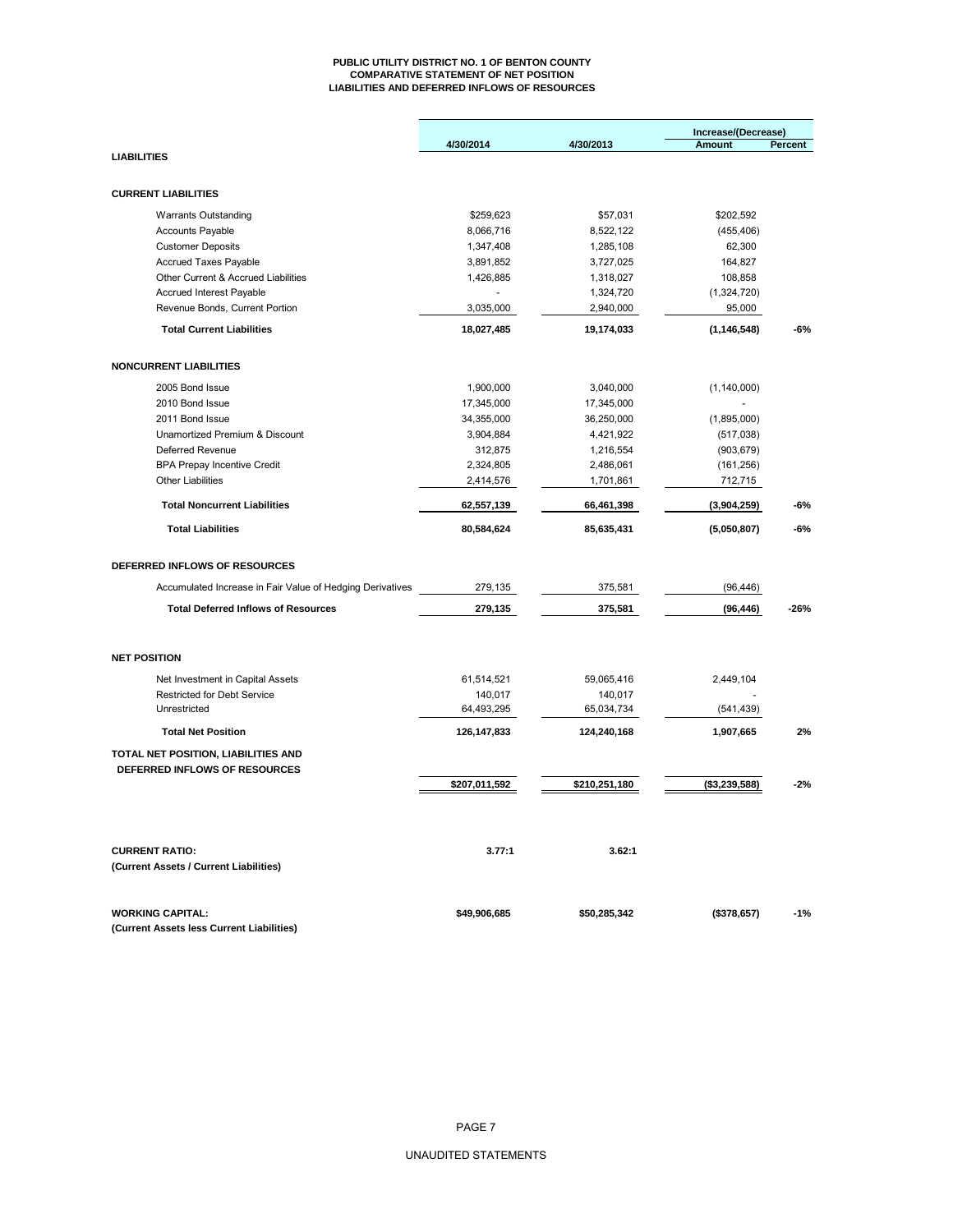#### **PUBLIC UTILITY DISTRICT NO. 1 OF BENTON COUNTY ENERGY STATISTICAL DATA CURRENT MONTH**

|                                                                              | 4/30/2014                |                         |              | 4/30/2013                  |             |
|------------------------------------------------------------------------------|--------------------------|-------------------------|--------------|----------------------------|-------------|
|                                                                              |                          |                         | <b>PCT</b>   |                            | <b>PCT</b>  |
|                                                                              | <b>ACTUAL</b>            | <b>BUDGET</b>           | <b>VAR</b>   | <b>ACTUAL</b>              | <b>VAR</b>  |
| <b>ENERGY SALES RETAIL - REVENUE</b><br>Residential                          | \$3,591,175              | \$4,210,293             | $-15%$       | \$3,719,410                | $-3%$       |
| <b>Small General Service</b>                                                 | 607,815                  | 641,953                 | $-5%$        | 614,033                    | $-1%$       |
| <b>Medium General Service</b>                                                | 875,707                  | 844,055                 | 4%           | 858,083                    | 2%          |
| Large General Service                                                        | 970,240                  | 955,986                 | 1%           | 1,005,090                  | $-3%$       |
| Large Industrial                                                             | 246,949                  | 258,853                 | $-5%$        | 264.444                    | $-7%$       |
| Small Irrigation                                                             | 74,190                   | 61,398                  | 21%          | 73,446                     | 1%          |
| Large Irrigation                                                             | 1,741,858                | 1,261,935               | 38%          | 1,163,194                  | 50%         |
| <b>Street Lights</b><br><b>Security Lights</b>                               | 17,739<br>20,625         | 18,200<br>20,091        | $-3%$<br>3%  | 17,038<br>19,027           | 4%<br>8%    |
| <b>Unmetered Accounts</b>                                                    | 13,996                   | 14,552                  | $-4%$        | 13,927                     | 0%          |
| <b>Billed Revenues Before Taxes</b>                                          | \$8,160,294              | \$8,287,316             | -2%          | \$7,747,692                | 5%          |
| <b>City Occupation Taxes</b>                                                 | 381,043                  | 415,559                 | -8%          | 391,130                    | $-3%$       |
| Bad Debt Expense (reduced from 0.25% to 0.2% of retail sales in August 2013) | (18,000)                 | (18, 323)               | $-2%$        | (21,000)                   | $-14%$      |
| <b>Unbilled Revenue</b>                                                      | (320,000)                | (320,000)               | 0%           | (200,000)                  | 60%         |
| <b>TOTAL SALES - REVENUE</b>                                                 | \$8,203,336              | $\overline{88,}364,552$ | -2%          | $\overline{57,}917,822$    | 4%          |
| <b>ENERGY SALES RETAIL - kWh</b>                                             |                          |                         |              |                            |             |
| Residential                                                                  | 46,126,349               | 55,141,103              | $-16%$       | 48,071,841                 | $-4%$       |
| <b>Small General Service</b>                                                 | 8,838,271                | 9,374,915               | $-6%$        | 8,958,701                  | $-1%$       |
| <b>Medium General Service</b>                                                | 13,438,288               | 14,291,212              | $-6%$        | 13,158,263                 | 2%          |
| Large General Service                                                        | 16,641,080               | 17,430,325              | $-5%$        | 17,280,008                 | $-4%$       |
| Large Industrial                                                             | 5,917,690                | 5,987,192               | $-1%$        | 6,363,470                  | $-7%$       |
| Small Irrigation                                                             | 1,370,794                | 1,080,100               | 27%          | 1,347,003                  | 2%          |
| Large Irrigation                                                             | 40,053,677               | 26,876,010              | 49%          | 24,726,514                 | 62%         |
| <b>Street Lights</b><br><b>Security Lights</b>                               | 229,515<br>103,377       | 232,612<br>89,939       | $-1%$<br>15% | 229,161<br>105,258         | 0%<br>$-2%$ |
| <b>Unmetered Accounts</b>                                                    | 247,516                  | 246,636                 | 0%           | 246,506                    | 0%          |
| <b>TOTAL kWh BILLED</b>                                                      | 132,966,557              | 130,750,043             | 2%           | 120,486,725                | 10%         |
|                                                                              |                          |                         |              |                            |             |
| <b>NET POWER COST</b>                                                        |                          |                         |              |                            |             |
| <b>BPA Power Costs</b><br>Slice                                              | \$2,687,358              | \$2,687,244             | 0%           | \$2,679,196                | 0%          |
| <b>Block</b>                                                                 | 2,498,569                | 2,498,686               | 0%           | 2,225,394                  | 12%         |
| Subtotal                                                                     | 5,185,927                | 5,185,930               | 0%           | 4,904,590                  | 6%          |
| <b>Other Power Purchases</b>                                                 | 1,208,738                | 416,049                 | 191%         | 1,189,152                  | 2%          |
| Frederickson                                                                 | 625,370                  | 645,690                 | $-3%$        | 630,881                    | $-1%$       |
| Transmission                                                                 | 740,024                  | 738,457                 | 0%           | 639,854                    | 16%         |
| Ancillary                                                                    | 338,646                  | 291,507                 | 16%          | 344,695                    | $-2%$       |
| <b>Conservation Program</b>                                                  | (181, 153)               | 110,322                 | $-264%$      | 84,649                     | $-314%$     |
| <b>Gross Power Costs</b><br>Less Sales for Resale-Energy                     | 7,917,553<br>(2,074,411) | 7,387,955<br>(839, 606) | 7%<br>147%   | 7,793,821<br>(2, 186, 983) | 2%<br>$-5%$ |
| Less Sales for Resale-Gas                                                    |                          |                         | n/a          |                            | n/a         |
| Less Transmission of Power for Others                                        | (68, 313)                | (41,667)                | 64%          | (82, 235)                  | $-17%$      |
| <b>NET POWER COSTS</b>                                                       | \$5,774,829              | \$6,506,682             | $-11%$       | \$5,524,603                | 5%          |
| <b>NET POWER - kWh</b>                                                       |                          |                         |              |                            |             |
| <b>BPA Power Costs</b>                                                       |                          |                         |              |                            |             |
| Slice                                                                        | 109.004.000              | 95,758,766              | 14%          | 102,079,000                | 7%          |
| Block                                                                        | 62,935,000               | 62,941,456              | 0%           | 59,530,000                 | 6%          |
| Subtotal                                                                     | 171,939,000              | 158,700,222             | 8%           | 161,609,000                | 6%          |
| <b>Other Power Purchases</b>                                                 | 41,219,151               | 5,108,478               | 707%         | 41,454,266                 | -1%         |
| Frederickson<br>Gross Power kWh                                              | 213,158,151              | 163,808,700             | n/a<br>30%   | 203,063,266                | n/a<br>5%   |
| Less Sales for Resale                                                        | (86, 363, 000)           | (52, 444, 581)          | 65%          | (78, 224, 000)             | 10%         |
| Less Transmission Losses/Imbalance                                           | (2,471,000)              | (2, 185, 311)           | 13%          | (2, 231, 000)              | 11%         |
| <b>NET POWER - kWh</b>                                                       | 124,324,151              | 109,178,808             | 14%          | 122,608,266                | 1%          |
|                                                                              |                          |                         |              |                            |             |
| <b>COST PER MWh: (dollars)</b>                                               | \$37.14                  | \$45.10                 | $-18%$       | \$38.38                    | $-3%$       |
| Gross Power Cost (average)<br>Net Power Cost                                 | \$46.45                  | \$59.60                 | $-22%$       | \$45.06                    | 3%          |
| <b>BPA Power Cost</b>                                                        | \$30.16                  | \$32.68                 | $-8%$        | \$30.35                    | $-1%$       |
| Sales for Resale                                                             | \$24.02                  | \$15.66                 | 53%          | \$27.96                    | $-14%$      |
|                                                                              |                          |                         |              |                            |             |
| <b>ACTIVE SERVICE AGREEMENTS:</b><br>Residential                             | 41,612                   |                         |              | 41,215                     | 1%          |
| <b>Small General Service</b>                                                 | 4,723                    |                         |              | 4,679                      | 1%          |
| <b>Medium General Service</b>                                                | 752                      |                         |              | 743                        | 1%          |
| Large General Service                                                        | 147                      |                         |              | 144                        | 2%          |
| Large Industrial                                                             | 3                        |                         |              | 3                          | 0%          |
| Small Irrigation                                                             | 565                      |                         |              | 565                        | 0%          |
| Large Irrigation                                                             | 219                      |                         |              | 217                        | 1%          |
| <b>Street Lights</b>                                                         | 9                        |                         |              | 9                          | 0%          |
| <b>Security Lights</b><br><b>Unmetered Accounts</b>                          | 1,497<br>357             |                         |              | 1,478<br>355               | 1%<br>1%    |
| <b>TOTAL</b>                                                                 | 49,884                   |                         |              | 49,408                     | 1%          |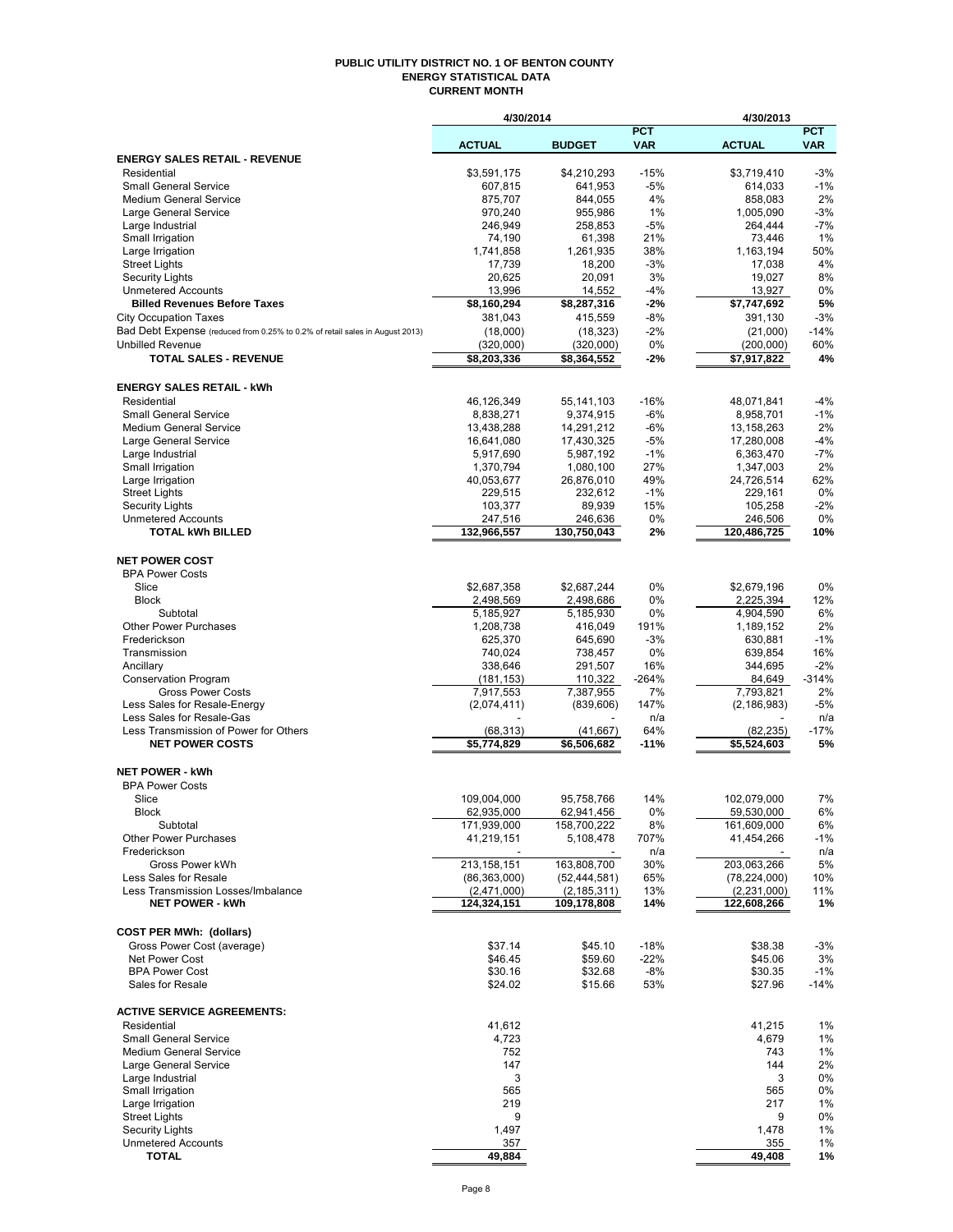#### **PUBLIC UTILITY DISTRICT NO. 1 OF BENTON COUNTY ENERGY STATISTICAL DATA YEAR TO DATE**

|                                                                              | 4/30/2014                      |                                        |                          | 4/30/2013                         |                          |
|------------------------------------------------------------------------------|--------------------------------|----------------------------------------|--------------------------|-----------------------------------|--------------------------|
|                                                                              | <b>ACTUAL</b>                  | <b>BUDGET</b>                          | <b>PCT</b><br><b>VAR</b> | <b>ACTUAL</b>                     | <b>PCT</b><br><b>VAR</b> |
| <b>ENERGY SALES RETAIL - REVENUE</b>                                         |                                |                                        |                          |                                   |                          |
| Residential                                                                  | \$21.214.726                   | \$21,270,211                           | 0%                       | \$20,036,428                      | 6%                       |
| <b>Small General Service</b>                                                 | 2,827,808                      | 2,784,472                              | 2%                       | 2,704,735                         | 5%                       |
| <b>Medium General Service</b>                                                | 4,005,683<br>4,227,295         | 3,983,636                              | 1%<br>$-4%$              | 3,753,870<br>4,156,512            | 7%<br>2%                 |
| Large General Service<br>Large Industrial                                    | 1,105,834                      | 4,414,488<br>1,154,145                 | -4%                      | 1,120,990                         | $-1%$                    |
| Small Irrigation                                                             | 192,748                        | 196,201                                | $-2%$                    | 185,659                           | 4%                       |
| Large Irrigation                                                             | 4,054,697                      | 3,202,355                              | 27%                      | 3,150,031                         | 29%                      |
| <b>Street Lights</b>                                                         | 70,939                         | 70,590                                 | 0%                       | 68,239                            | 4%                       |
| <b>Security Lights</b>                                                       | 82.461                         | 81,730                                 | 1%                       | 79,895                            | 3%                       |
| <b>Unmetered Accounts</b><br><b>Billed Revenues Before Taxes</b>             | 55,985<br>\$37,838,177         | 58,088<br>\$37,215,916                 | -4%<br>2%                | 55,477<br>\$35,311,836            | 1%<br>7%                 |
| <b>City Occupation Taxes</b>                                                 | 2,001,182                      | 2,024,345                              | $-1%$                    | 1,899,861                         | 5%                       |
| Bad Debt Expense (reduced from 0.25% to 0.2% of retail sales in August 2013) | (82,000)                       | (82, 284)                              | 0%                       | (96,000)                          | $-15%$                   |
| <b>Unbilled Revenue</b>                                                      | (2,000,000)                    | (2,000,000)                            | 0%                       | (1,537,000)                       | 30%                      |
| <b>TOTAL SALES - REVENUE</b>                                                 | \$37,757,360                   | \$37,157,977                           | 2%                       | \$35,578,698                      | 6%                       |
| <b>ENERGY SALES RETAIL - kWh</b>                                             |                                |                                        |                          |                                   |                          |
| Residential                                                                  | 285,254,709                    | 285,718,245                            | 0%                       | 268,007,209                       | 6%                       |
| <b>Small General Service</b>                                                 | 41,862,810                     | 41,030,070                             | 2%                       | 39,917,002                        | 5%                       |
| <b>Medium General Service</b>                                                | 59,189,081                     | 59,237,612                             | 0%                       | 55,878,308                        | 6%                       |
| Large General Service                                                        | 69,218,160                     | 70,931,841                             | $-2%$                    | 68,078,838                        | 2%                       |
| Large Industrial                                                             | 23,956,875                     | 24,318,965                             | $-1%$                    | 24,328,270                        | $-2%$                    |
| Small Irrigation                                                             | 1,936,816<br>52,527,174        | 1,504,447<br>37,250,341                | 29%<br>41%               | 1,827,852<br>35,747,694           | 6%<br>47%                |
| Large Irrigation                                                             |                                |                                        | $-5%$                    |                                   |                          |
| <b>Street Lights</b><br><b>Security Lights</b>                               | 917,880<br>414,153             | 967,964<br>357,437                     | 16%                      | 916.856<br>420,537                | 0%<br>$-2%$              |
| <b>Unmetered Accounts</b>                                                    | 990,234                        | 984,512                                | $1\%$                    | 982,136                           | 1%                       |
| <b>TOTAL kWh BILLED</b>                                                      | 536,267,892                    | 522,301,433                            | 3%                       | 496,104,702                       | 8%                       |
| <b>NET POWER COST</b>                                                        |                                |                                        |                          |                                   |                          |
| <b>BPA Power Costs</b>                                                       |                                |                                        |                          |                                   |                          |
| Slice                                                                        | \$10,749,386                   | \$10,748,976                           | 0%                       | \$10,716,784                      | 0%                       |
| <b>Block</b>                                                                 | 8,344,373                      | 8,344,528                              | 0%                       | 7,354,482                         | 13%                      |
| Subtotal                                                                     | 19,093,759                     | 19,093,504                             | 0%                       | 18,071,266                        | 6%                       |
| <b>Other Power Purchases</b>                                                 | 5,663,799                      | 1,873,278                              | 202%                     | 3,400,150                         | 67%                      |
| Frederickson<br>Transmission                                                 | 4,507,107                      | 4,728,828                              | $-5%$<br>0%              | 2,940,128                         | 53%<br>16%               |
| Ancillary                                                                    | 2,960,002<br>1,436,294         | 2,953,828<br>1,208,919                 | 19%                      | 2,557,957<br>1,273,864            | 13%                      |
| <b>Conservation Program</b>                                                  | 55,330                         | 441,289                                | $-87%$                   | 501,484                           | -89%                     |
| <b>Gross Power Costs</b>                                                     | 33,716,291                     | 30,299,647                             | 11%                      | 28,744,848                        | 17%                      |
| Less Sales for Resale-Energy                                                 | (8, 565, 395)                  | (5,379,399)                            | 59%                      | (6, 175, 906)                     | 39%                      |
| Less Sales for Resale-Gas                                                    | (399, 293)                     |                                        | n/a                      |                                   | n/a                      |
| Less Transmission of Power for Others<br><b>NET POWER COSTS</b>              | (214, 244)<br>\$24,537,359     | (166, 667)<br>$\overline{$24,753,581}$ | 29%<br>$-1%$             | (285, 486)<br>\$22,283,456        | $-25%$<br>10%            |
|                                                                              |                                |                                        |                          |                                   |                          |
| <b>NET POWER - kWh</b><br><b>BPA Power Costs</b>                             |                                |                                        |                          |                                   |                          |
| Slice                                                                        | 379,790,000                    | 325,733,721                            | 17%                      | 363,827,000                       | 4%                       |
| Block                                                                        | 259,852,000                    | 259,858,298                            | $0\%$                    | 245,774,000                       | 6%                       |
| Subtotal                                                                     | 639,642,000                    | 585,592,019                            | 9%                       | 609,601,000                       | 5%                       |
| <b>Other Power Purchases</b>                                                 | 129,488,535                    | 29,905,508                             | 333%                     | 90,911,442                        | 42%                      |
| Frederickson                                                                 | 39,228,000                     | 91,600,000                             | $-57%$                   | 13,847,000                        | 183%                     |
| Gross Power kWh                                                              | 808,358,535                    | 707.097.526                            | 14%                      | 714,359,442                       | 13%                      |
| Less Sales for Resale<br>Less Transmission Losses/Imbalance                  | (282, 668, 000)<br>(9,611,000) | (122, 895, 248)<br>(8,980,223)         | 130%<br>7%               | (204, 233, 000)<br>(10, 427, 000) | 38%<br>$-8%$             |
| <b>NET POWER - kWh</b>                                                       | 516,079,535                    | 575,222,056                            | -10%                     | 499,699,442                       | 3%                       |
|                                                                              |                                |                                        |                          |                                   |                          |
| <b>COST PER MWh: (dollars)</b><br>Gross Power Cost (average)                 | \$41.71                        | \$42.85                                | $-3%$                    | \$40.24                           | 4%                       |
| Net Power Cost                                                               | \$47.55                        | \$43.03                                | 11%                      | \$44.59                           | 7%                       |
| <b>BPA Power Cost</b>                                                        | \$29.85                        | \$32.61                                | $-8%$                    | \$29.64                           | 1%                       |
| Sales for Resale                                                             | \$30.30                        | \$23.62                                | 28%                      | \$30.24                           | 0%                       |
| <b>AVERAGE ACTIVE SERVICE AGREEMENTS:</b>                                    |                                |                                        |                          |                                   |                          |
| Residential                                                                  | 41,586                         |                                        |                          | 41,128                            | 1%                       |
| <b>Small General Service</b>                                                 | 4,718                          |                                        |                          | 4,662                             | 1%                       |
| <b>Medium General Service</b>                                                | 754                            |                                        |                          | 742                               | 2%                       |
| Large General Service                                                        | 147                            |                                        |                          | 144                               | 2%                       |
| Large Industrial                                                             | 3                              |                                        |                          | 3                                 | 0%                       |
| Small Irrigation<br>Large Irrigation                                         | 565<br>217                     |                                        |                          | 557<br>187                        | 1%<br>16%                |
| <b>Street Lights</b>                                                         | 9                              |                                        |                          | 9                                 | 0%                       |
| Security Lights                                                              | 1,499                          |                                        |                          | 1,479                             | 1%                       |
| <b>Unmetered Accounts</b>                                                    | 357                            |                                        |                          | 354                               | 1%                       |
| <b>TOTAL</b>                                                                 | 49,855                         |                                        |                          | 49,264                            | 1%                       |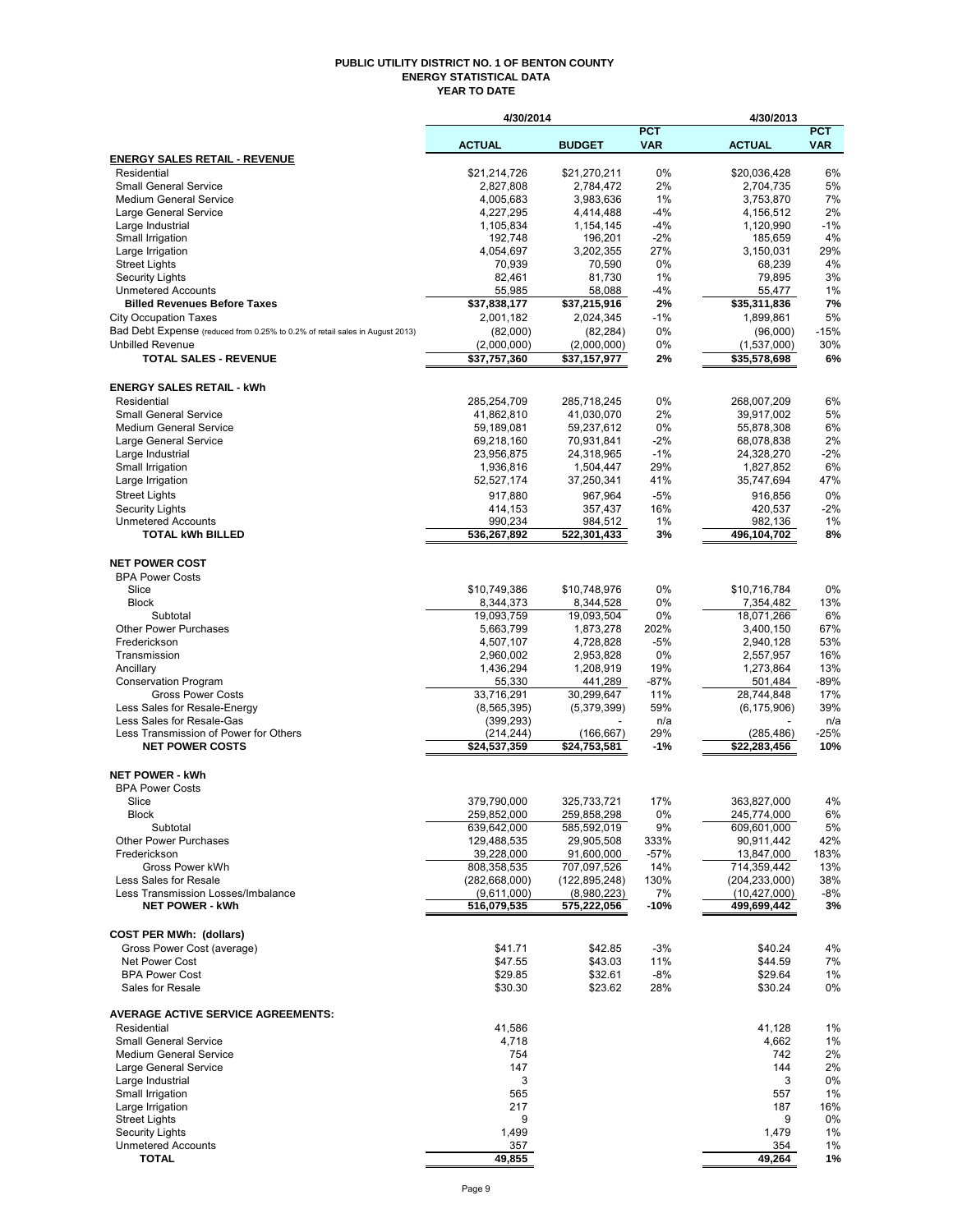#### **PUBLIC UTILITY DISTRICT NO. 1 OF BENTON COUNTY KWH SALES MONTHLY ACTIVITY**

| <b>Residential</b><br>2010<br>90,401,297<br>62,193,032<br>53,340,924<br>52,167,129<br>41,358,640<br>36,991,324<br>46,276,194<br>56,798,929<br>45,223,487<br>39,318,660<br>47, 167, 407<br>83,538,257<br>654,775,280<br>2011<br>87,928,561<br>74,994,510<br>66,362,298<br>56,496,440<br>44,658,070<br>38,780,815<br>45,214,732<br>49,562,439<br>53,301,689<br>40,235,412<br>51,381,140<br>79,037,233<br>687,953,339<br>2012<br>88,212,383<br>80,652,978<br>57,019,446<br>49,435,721<br>40,022,618<br>41,521,205<br>46,830,893<br>57,987,360<br>50,232,442<br>36,528,055<br>52,822,005<br>66,753,204<br>668,018,310<br>2013<br>85,933,904<br>77,488,047<br>48,071,841<br>41,520,865<br>42,301,535<br>51,932,912<br>59,463,795<br>53,272,213<br>52,879,427<br>87,502,483<br>697,886,615<br>56,513,417<br>41,006,176<br>2014<br>90,995,045<br>46,126,349<br>285,254,709<br>86,856,866<br>61,276,449<br><b>Small General Service</b><br>9,928,289<br>113,482,999<br>2010<br>11,298,796<br>9,359,091<br>8,325,664<br>8,910,446<br>8,119,117<br>9,131,977<br>9,264,244<br>11,772,305<br>8,493,299<br>7,952,158<br>10,927,613<br>2011<br>11,059,833<br>9,181,231<br>9,382,413<br>9,157,991<br>9,277,162<br>10,533,804<br>10,921,485<br>9,047,075<br>8,522,751<br>10,983,138<br>118,338,198<br>10,192,630<br>10,078,685<br>2012<br>11,620,253<br>11,081,244<br>8,731,569<br>11,202,911<br>8,464,869<br>9,293,606<br>9,929,524<br>119,421,055<br>8,613,151<br>9,186,607<br>9,378,977<br>10,247,220<br>11,671,124<br>2013<br>11,394,724<br>10,700,711<br>8,958,701<br>9,285,161<br>9,833,210<br>10,896,923<br>12,097,199<br>11,379,590<br>9,306,967<br>11,245,947<br>122,927,720<br>8,862,866<br>8,965,721<br>2014<br>12,002,884<br>11,773,687<br>8,838,271<br>41,862,810<br>9,247,968<br><b>Medium General Service</b><br>2010<br>14,902,921<br>13,314,190<br>12,537,015<br>13,120,661<br>12,944,989<br>14,180,341<br>14,246,821<br>16,794,209<br>14,755,524<br>14,240,649<br>13,708,861<br>16,121,462<br>170,867,643<br>2011<br>14,063,566<br>13,241,633<br>14,443,388<br>14,171,832<br>13,508,596<br>14,835,014<br>15,898,300<br>16,378,392<br>13,612,489<br>12,898,272<br>16,527,877<br>175,463,435<br>15,884,076<br>2012<br>15,995,754<br>14,843,947<br>12,863,785<br>13,464,357<br>16,513,370<br>14,459,816<br>175,998,679<br>13,553,914<br>14,103,136<br>14,973,817<br>16,437,847<br>14,079,820<br>14,709,116<br>2013<br>15,375,716<br>14,629,522<br>12,714,807<br>13,158,263<br>13,461,961<br>14,198,240<br>15,233,651<br>16,943,765<br>16, 157, 388<br>14,583,038<br>14,990,108<br>15,803,535<br>177,249,994<br>2014<br>13,438,288<br>16,255,765<br>16,174,267<br>13,320,761<br>59,189,081<br><b>Large General Service</b><br>218,686,360<br>2010<br>17,541,520<br>16,854,980<br>18,160,760<br>16,381,580<br>17,513,200<br>17,387,620<br>20,804,880<br>19,173,218<br>20,426,577<br>16,918,637<br>18,512,888<br>19,010,500<br>2011<br>21,525,480<br>16,667,038<br>16,211,666<br>15,328,400<br>17,016,972<br>16,378,040<br>16,603,740<br>17,087,020<br>17,842,100<br>20,127,280<br>18,812,860<br>16,068,160<br>209,668,756<br>2012<br>17,276,652<br>17,262,035<br>17,752,480<br>17,246,280<br>15,614,938<br>17,948,285<br>17,269,044<br>20,169,040<br>19,875,000<br>19,266,300<br>20,172,401<br>17,524,790<br>217, 377, 245<br>2013<br>219,315,470<br>18,363,206<br>16,370,904<br>16,064,720<br>17,280,008<br>17,300,043<br>17,480,703<br>18,704,243<br>20,956,543<br>20,230,220<br>19,362,880<br>19,518,760<br>17,683,240<br>2014<br>18,043,140<br>18,004,500<br>16,529,440<br>16,641,080<br>69,218,160<br>Large Industrial<br>6,226,555<br>2,227,330<br>5,627,800<br>4,859,035<br>5,872,735<br>3,465,780<br>1,323,980<br>3,398,080<br>55,364,660<br>2010<br>5,390,705<br>4,714,640<br>6,107,230<br>6,150,790<br>2011<br>6,299,710<br>4,802,485<br>6,254,835<br>4,856,705<br>6,011,530<br>5,928,790<br>6,292,475<br>6,387,425<br>5,827,005<br>3,302,090<br>2,967,790<br>6,479,970<br>65,410,810<br>70,575,165<br>2012<br>6,484,220<br>5,701,260<br>6,243,370<br>6,036,840<br>5,815,140<br>4,362,805<br>6,307,555<br>5,916,535<br>5,596,185<br>5,463,635<br>6,333,690<br>6,313,930<br>69,802,779<br>2013<br>6,303,530<br>5,690,550<br>5,970,720<br>6,363,470<br>6,331,645<br>6,273,940<br>6,074,935<br>6,052,520<br>3,037,994<br>6,374,590<br>4,922,960<br>6,405,925<br>2014<br>6,203,055<br>5,695,020<br>6,141,110<br>5,917,690<br>23,956,875<br><b>Small Irrigation</b><br>3,396<br>2,521<br>483,824<br>1,399,009<br>1,849,940<br>2,883,755<br>19,954<br>27,645<br>14,446,148<br>2010<br>1,838,477<br>2,863,673<br>2,013,784<br>1,060,170<br>3,723<br>2,907<br>337,065<br>903,922<br>2011<br>1,753,860<br>2,125,131<br>2,842,380<br>2,260,605<br>1,098,718<br>113,937<br>6,895<br>14,606,534<br>3,157,391<br>98<br>947,657<br>2,146,900<br>15,164,868<br>2012<br>300,470<br>2,179,098<br>3,052,837<br>3,270,042<br>2,207,181<br>1,058,286<br>2,284<br>$\overline{7}$<br>8<br>2013<br>1,347,003<br>30<br>15,211,283<br>101<br>480,748<br>2,288,143<br>2,390,103<br>3,152,789<br>2,941,397<br>1,826,383<br>742,890<br>41,696<br>2014<br>566,022<br>1,370,794<br>1,936,816<br>Large Irrigation<br>2010<br>251,961<br>245,201<br>14,015,664<br>30,160,039<br>62,095,079<br>92,003,942<br>25,081,761<br>3,529,354<br>615,864<br>356,875,293<br>44,624,155<br>70,557,508<br>13,694,765<br>2011<br>58,069<br>431,210<br>4,512,419<br>21,126,273<br>36,909,547<br>86,862,127<br>5,400,066<br>234,854<br>367,392,758<br>72,058,616<br>84,616,557<br>40,855,201<br>14,327,819<br>2012<br>527,285<br>661,067<br>22,601,004<br>75,956,400<br>18,674,352<br>271,944<br>370,573,448<br>6,815,749<br>63,674,660<br>58,919,819<br>83,415,022<br>37,124,484<br>1,931,662<br>2013<br>259,061<br>415,476<br>10,346,643<br>24,726,514<br>387,408,088<br>62,939,428<br>75,510,554<br>97,242,342<br>66,591,892<br>27,504,705<br>18,933,975<br>5,069,220<br>(2, 131, 722)<br>2014<br>247,328<br>266,769<br>11,959,400<br>40,053,677<br>52,527,174<br><b>Street Lights</b><br>359,449<br>360,313<br>362,059<br>362,059<br>362,059<br>362,419<br>362,383<br>363,535<br>4,339,434<br>2010<br>359,359<br>361,789<br>361,879<br>362,131<br>2011<br>447,617<br>447,905<br>447,905<br>469,991<br>469,991<br>470,063<br>470,680<br>5,532,041<br>447,437<br>447,617<br>471,089<br>471,071<br>470,675<br>2012<br>432,872<br>432,872<br>398,337<br>356,249<br>346,935<br>339,628<br>327,569<br>309,982<br>300,873<br>285,170<br>266,257<br>4,136,372<br>339,628<br>229,267<br>2013<br>229,267<br>229,161<br>229,161<br>229,161<br>229,161<br>229,161<br>229,209<br>229,209<br>229,245<br>229,395<br>229,425<br>2,750,822<br>2014<br>229,425<br>229,425<br>229,515<br>229,515<br>917,880 | January | February | March | April | May | June | July | August | September | October | November | December | Total |
|-----------------------------------------------------------------------------------------------------------------------------------------------------------------------------------------------------------------------------------------------------------------------------------------------------------------------------------------------------------------------------------------------------------------------------------------------------------------------------------------------------------------------------------------------------------------------------------------------------------------------------------------------------------------------------------------------------------------------------------------------------------------------------------------------------------------------------------------------------------------------------------------------------------------------------------------------------------------------------------------------------------------------------------------------------------------------------------------------------------------------------------------------------------------------------------------------------------------------------------------------------------------------------------------------------------------------------------------------------------------------------------------------------------------------------------------------------------------------------------------------------------------------------------------------------------------------------------------------------------------------------------------------------------------------------------------------------------------------------------------------------------------------------------------------------------------------------------------------------------------------------------------------------------------------------------------------------------------------------------------------------------------------------------------------------------------------------------------------------------------------------------------------------------------------------------------------------------------------------------------------------------------------------------------------------------------------------------------------------------------------------------------------------------------------------------------------------------------------------------------------------------------------------------------------------------------------------------------------------------------------------------------------------------------------------------------------------------------------------------------------------------------------------------------------------------------------------------------------------------------------------------------------------------------------------------------------------------------------------------------------------------------------------------------------------------------------------------------------------------------------------------------------------------------------------------------------------------------------------------------------------------------------------------------------------------------------------------------------------------------------------------------------------------------------------------------------------------------------------------------------------------------------------------------------------------------------------------------------------------------------------------------------------------------------------------------------------------------------------------------------------------------------------------------------------------------------------------------------------------------------------------------------------------------------------------------------------------------------------------------------------------------------------------------------------------------------------------------------------------------------------------------------------------------------------------------------------------------------------------------------------------------------------------------------------------------------------------------------------------------------------------------------------------------------------------------------------------------------------------------------------------------------------------------------------------------------------------------------------------------------------------------------------------------------------------------------------------------------------------------------------------------------------------------------------------------------------------------------------------------------------------------------------------------------------------------------------------------------------------------------------------------------------------------------------------------------------------------------------------------------------------------------------------------------------------------------------------------------------------------------------------------------------------------------------------------------------------------------------------------------------------------------------------------------------------------------------------------------------------------------------------------------------------------------------------------------------------------------------------------------------------------------------------------------------------------------------------------------------------------------------------------------------------------------------------------------------------------------------------------------------------------------------------------------------------------------------------------------------------------------------------------------------------------------------------------------------------------------------------------------------------------------------------------------------------------------------------------------------------------------------------------------------------------------------------------------------------------------------------------------------------------------------------------------------------------------------------------------------------------------------------------------------------------------------------------------------------------------------------------------------------------------------------------------------------------------------------------------------------------------------|---------|----------|-------|-------|-----|------|------|--------|-----------|---------|----------|----------|-------|
|                                                                                                                                                                                                                                                                                                                                                                                                                                                                                                                                                                                                                                                                                                                                                                                                                                                                                                                                                                                                                                                                                                                                                                                                                                                                                                                                                                                                                                                                                                                                                                                                                                                                                                                                                                                                                                                                                                                                                                                                                                                                                                                                                                                                                                                                                                                                                                                                                                                                                                                                                                                                                                                                                                                                                                                                                                                                                                                                                                                                                                                                                                                                                                                                                                                                                                                                                                                                                                                                                                                                                                                                                                                                                                                                                                                                                                                                                                                                                                                                                                                                                                                                                                                                                                                                                                                                                                                                                                                                                                                                                                                                                                                                                                                                                                                                                                                                                                                                                                                                                                                                                                                                                                                                                                                                                                                                                                                                                                                                                                                                                                                                                                                                                                                                                                                                                                                                                                                                                                                                                                                                                                                                                                                                                                                                                                                                                                                                                                                                                                                                                                                                                                                                                                                                                     |         |          |       |       |     |      |      |        |           |         |          |          |       |
|                                                                                                                                                                                                                                                                                                                                                                                                                                                                                                                                                                                                                                                                                                                                                                                                                                                                                                                                                                                                                                                                                                                                                                                                                                                                                                                                                                                                                                                                                                                                                                                                                                                                                                                                                                                                                                                                                                                                                                                                                                                                                                                                                                                                                                                                                                                                                                                                                                                                                                                                                                                                                                                                                                                                                                                                                                                                                                                                                                                                                                                                                                                                                                                                                                                                                                                                                                                                                                                                                                                                                                                                                                                                                                                                                                                                                                                                                                                                                                                                                                                                                                                                                                                                                                                                                                                                                                                                                                                                                                                                                                                                                                                                                                                                                                                                                                                                                                                                                                                                                                                                                                                                                                                                                                                                                                                                                                                                                                                                                                                                                                                                                                                                                                                                                                                                                                                                                                                                                                                                                                                                                                                                                                                                                                                                                                                                                                                                                                                                                                                                                                                                                                                                                                                                                     |         |          |       |       |     |      |      |        |           |         |          |          |       |
|                                                                                                                                                                                                                                                                                                                                                                                                                                                                                                                                                                                                                                                                                                                                                                                                                                                                                                                                                                                                                                                                                                                                                                                                                                                                                                                                                                                                                                                                                                                                                                                                                                                                                                                                                                                                                                                                                                                                                                                                                                                                                                                                                                                                                                                                                                                                                                                                                                                                                                                                                                                                                                                                                                                                                                                                                                                                                                                                                                                                                                                                                                                                                                                                                                                                                                                                                                                                                                                                                                                                                                                                                                                                                                                                                                                                                                                                                                                                                                                                                                                                                                                                                                                                                                                                                                                                                                                                                                                                                                                                                                                                                                                                                                                                                                                                                                                                                                                                                                                                                                                                                                                                                                                                                                                                                                                                                                                                                                                                                                                                                                                                                                                                                                                                                                                                                                                                                                                                                                                                                                                                                                                                                                                                                                                                                                                                                                                                                                                                                                                                                                                                                                                                                                                                                     |         |          |       |       |     |      |      |        |           |         |          |          |       |
|                                                                                                                                                                                                                                                                                                                                                                                                                                                                                                                                                                                                                                                                                                                                                                                                                                                                                                                                                                                                                                                                                                                                                                                                                                                                                                                                                                                                                                                                                                                                                                                                                                                                                                                                                                                                                                                                                                                                                                                                                                                                                                                                                                                                                                                                                                                                                                                                                                                                                                                                                                                                                                                                                                                                                                                                                                                                                                                                                                                                                                                                                                                                                                                                                                                                                                                                                                                                                                                                                                                                                                                                                                                                                                                                                                                                                                                                                                                                                                                                                                                                                                                                                                                                                                                                                                                                                                                                                                                                                                                                                                                                                                                                                                                                                                                                                                                                                                                                                                                                                                                                                                                                                                                                                                                                                                                                                                                                                                                                                                                                                                                                                                                                                                                                                                                                                                                                                                                                                                                                                                                                                                                                                                                                                                                                                                                                                                                                                                                                                                                                                                                                                                                                                                                                                     |         |          |       |       |     |      |      |        |           |         |          |          |       |
|                                                                                                                                                                                                                                                                                                                                                                                                                                                                                                                                                                                                                                                                                                                                                                                                                                                                                                                                                                                                                                                                                                                                                                                                                                                                                                                                                                                                                                                                                                                                                                                                                                                                                                                                                                                                                                                                                                                                                                                                                                                                                                                                                                                                                                                                                                                                                                                                                                                                                                                                                                                                                                                                                                                                                                                                                                                                                                                                                                                                                                                                                                                                                                                                                                                                                                                                                                                                                                                                                                                                                                                                                                                                                                                                                                                                                                                                                                                                                                                                                                                                                                                                                                                                                                                                                                                                                                                                                                                                                                                                                                                                                                                                                                                                                                                                                                                                                                                                                                                                                                                                                                                                                                                                                                                                                                                                                                                                                                                                                                                                                                                                                                                                                                                                                                                                                                                                                                                                                                                                                                                                                                                                                                                                                                                                                                                                                                                                                                                                                                                                                                                                                                                                                                                                                     |         |          |       |       |     |      |      |        |           |         |          |          |       |
|                                                                                                                                                                                                                                                                                                                                                                                                                                                                                                                                                                                                                                                                                                                                                                                                                                                                                                                                                                                                                                                                                                                                                                                                                                                                                                                                                                                                                                                                                                                                                                                                                                                                                                                                                                                                                                                                                                                                                                                                                                                                                                                                                                                                                                                                                                                                                                                                                                                                                                                                                                                                                                                                                                                                                                                                                                                                                                                                                                                                                                                                                                                                                                                                                                                                                                                                                                                                                                                                                                                                                                                                                                                                                                                                                                                                                                                                                                                                                                                                                                                                                                                                                                                                                                                                                                                                                                                                                                                                                                                                                                                                                                                                                                                                                                                                                                                                                                                                                                                                                                                                                                                                                                                                                                                                                                                                                                                                                                                                                                                                                                                                                                                                                                                                                                                                                                                                                                                                                                                                                                                                                                                                                                                                                                                                                                                                                                                                                                                                                                                                                                                                                                                                                                                                                     |         |          |       |       |     |      |      |        |           |         |          |          |       |
|                                                                                                                                                                                                                                                                                                                                                                                                                                                                                                                                                                                                                                                                                                                                                                                                                                                                                                                                                                                                                                                                                                                                                                                                                                                                                                                                                                                                                                                                                                                                                                                                                                                                                                                                                                                                                                                                                                                                                                                                                                                                                                                                                                                                                                                                                                                                                                                                                                                                                                                                                                                                                                                                                                                                                                                                                                                                                                                                                                                                                                                                                                                                                                                                                                                                                                                                                                                                                                                                                                                                                                                                                                                                                                                                                                                                                                                                                                                                                                                                                                                                                                                                                                                                                                                                                                                                                                                                                                                                                                                                                                                                                                                                                                                                                                                                                                                                                                                                                                                                                                                                                                                                                                                                                                                                                                                                                                                                                                                                                                                                                                                                                                                                                                                                                                                                                                                                                                                                                                                                                                                                                                                                                                                                                                                                                                                                                                                                                                                                                                                                                                                                                                                                                                                                                     |         |          |       |       |     |      |      |        |           |         |          |          |       |
|                                                                                                                                                                                                                                                                                                                                                                                                                                                                                                                                                                                                                                                                                                                                                                                                                                                                                                                                                                                                                                                                                                                                                                                                                                                                                                                                                                                                                                                                                                                                                                                                                                                                                                                                                                                                                                                                                                                                                                                                                                                                                                                                                                                                                                                                                                                                                                                                                                                                                                                                                                                                                                                                                                                                                                                                                                                                                                                                                                                                                                                                                                                                                                                                                                                                                                                                                                                                                                                                                                                                                                                                                                                                                                                                                                                                                                                                                                                                                                                                                                                                                                                                                                                                                                                                                                                                                                                                                                                                                                                                                                                                                                                                                                                                                                                                                                                                                                                                                                                                                                                                                                                                                                                                                                                                                                                                                                                                                                                                                                                                                                                                                                                                                                                                                                                                                                                                                                                                                                                                                                                                                                                                                                                                                                                                                                                                                                                                                                                                                                                                                                                                                                                                                                                                                     |         |          |       |       |     |      |      |        |           |         |          |          |       |
|                                                                                                                                                                                                                                                                                                                                                                                                                                                                                                                                                                                                                                                                                                                                                                                                                                                                                                                                                                                                                                                                                                                                                                                                                                                                                                                                                                                                                                                                                                                                                                                                                                                                                                                                                                                                                                                                                                                                                                                                                                                                                                                                                                                                                                                                                                                                                                                                                                                                                                                                                                                                                                                                                                                                                                                                                                                                                                                                                                                                                                                                                                                                                                                                                                                                                                                                                                                                                                                                                                                                                                                                                                                                                                                                                                                                                                                                                                                                                                                                                                                                                                                                                                                                                                                                                                                                                                                                                                                                                                                                                                                                                                                                                                                                                                                                                                                                                                                                                                                                                                                                                                                                                                                                                                                                                                                                                                                                                                                                                                                                                                                                                                                                                                                                                                                                                                                                                                                                                                                                                                                                                                                                                                                                                                                                                                                                                                                                                                                                                                                                                                                                                                                                                                                                                     |         |          |       |       |     |      |      |        |           |         |          |          |       |
|                                                                                                                                                                                                                                                                                                                                                                                                                                                                                                                                                                                                                                                                                                                                                                                                                                                                                                                                                                                                                                                                                                                                                                                                                                                                                                                                                                                                                                                                                                                                                                                                                                                                                                                                                                                                                                                                                                                                                                                                                                                                                                                                                                                                                                                                                                                                                                                                                                                                                                                                                                                                                                                                                                                                                                                                                                                                                                                                                                                                                                                                                                                                                                                                                                                                                                                                                                                                                                                                                                                                                                                                                                                                                                                                                                                                                                                                                                                                                                                                                                                                                                                                                                                                                                                                                                                                                                                                                                                                                                                                                                                                                                                                                                                                                                                                                                                                                                                                                                                                                                                                                                                                                                                                                                                                                                                                                                                                                                                                                                                                                                                                                                                                                                                                                                                                                                                                                                                                                                                                                                                                                                                                                                                                                                                                                                                                                                                                                                                                                                                                                                                                                                                                                                                                                     |         |          |       |       |     |      |      |        |           |         |          |          |       |
|                                                                                                                                                                                                                                                                                                                                                                                                                                                                                                                                                                                                                                                                                                                                                                                                                                                                                                                                                                                                                                                                                                                                                                                                                                                                                                                                                                                                                                                                                                                                                                                                                                                                                                                                                                                                                                                                                                                                                                                                                                                                                                                                                                                                                                                                                                                                                                                                                                                                                                                                                                                                                                                                                                                                                                                                                                                                                                                                                                                                                                                                                                                                                                                                                                                                                                                                                                                                                                                                                                                                                                                                                                                                                                                                                                                                                                                                                                                                                                                                                                                                                                                                                                                                                                                                                                                                                                                                                                                                                                                                                                                                                                                                                                                                                                                                                                                                                                                                                                                                                                                                                                                                                                                                                                                                                                                                                                                                                                                                                                                                                                                                                                                                                                                                                                                                                                                                                                                                                                                                                                                                                                                                                                                                                                                                                                                                                                                                                                                                                                                                                                                                                                                                                                                                                     |         |          |       |       |     |      |      |        |           |         |          |          |       |
|                                                                                                                                                                                                                                                                                                                                                                                                                                                                                                                                                                                                                                                                                                                                                                                                                                                                                                                                                                                                                                                                                                                                                                                                                                                                                                                                                                                                                                                                                                                                                                                                                                                                                                                                                                                                                                                                                                                                                                                                                                                                                                                                                                                                                                                                                                                                                                                                                                                                                                                                                                                                                                                                                                                                                                                                                                                                                                                                                                                                                                                                                                                                                                                                                                                                                                                                                                                                                                                                                                                                                                                                                                                                                                                                                                                                                                                                                                                                                                                                                                                                                                                                                                                                                                                                                                                                                                                                                                                                                                                                                                                                                                                                                                                                                                                                                                                                                                                                                                                                                                                                                                                                                                                                                                                                                                                                                                                                                                                                                                                                                                                                                                                                                                                                                                                                                                                                                                                                                                                                                                                                                                                                                                                                                                                                                                                                                                                                                                                                                                                                                                                                                                                                                                                                                     |         |          |       |       |     |      |      |        |           |         |          |          |       |
|                                                                                                                                                                                                                                                                                                                                                                                                                                                                                                                                                                                                                                                                                                                                                                                                                                                                                                                                                                                                                                                                                                                                                                                                                                                                                                                                                                                                                                                                                                                                                                                                                                                                                                                                                                                                                                                                                                                                                                                                                                                                                                                                                                                                                                                                                                                                                                                                                                                                                                                                                                                                                                                                                                                                                                                                                                                                                                                                                                                                                                                                                                                                                                                                                                                                                                                                                                                                                                                                                                                                                                                                                                                                                                                                                                                                                                                                                                                                                                                                                                                                                                                                                                                                                                                                                                                                                                                                                                                                                                                                                                                                                                                                                                                                                                                                                                                                                                                                                                                                                                                                                                                                                                                                                                                                                                                                                                                                                                                                                                                                                                                                                                                                                                                                                                                                                                                                                                                                                                                                                                                                                                                                                                                                                                                                                                                                                                                                                                                                                                                                                                                                                                                                                                                                                     |         |          |       |       |     |      |      |        |           |         |          |          |       |
|                                                                                                                                                                                                                                                                                                                                                                                                                                                                                                                                                                                                                                                                                                                                                                                                                                                                                                                                                                                                                                                                                                                                                                                                                                                                                                                                                                                                                                                                                                                                                                                                                                                                                                                                                                                                                                                                                                                                                                                                                                                                                                                                                                                                                                                                                                                                                                                                                                                                                                                                                                                                                                                                                                                                                                                                                                                                                                                                                                                                                                                                                                                                                                                                                                                                                                                                                                                                                                                                                                                                                                                                                                                                                                                                                                                                                                                                                                                                                                                                                                                                                                                                                                                                                                                                                                                                                                                                                                                                                                                                                                                                                                                                                                                                                                                                                                                                                                                                                                                                                                                                                                                                                                                                                                                                                                                                                                                                                                                                                                                                                                                                                                                                                                                                                                                                                                                                                                                                                                                                                                                                                                                                                                                                                                                                                                                                                                                                                                                                                                                                                                                                                                                                                                                                                     |         |          |       |       |     |      |      |        |           |         |          |          |       |
|                                                                                                                                                                                                                                                                                                                                                                                                                                                                                                                                                                                                                                                                                                                                                                                                                                                                                                                                                                                                                                                                                                                                                                                                                                                                                                                                                                                                                                                                                                                                                                                                                                                                                                                                                                                                                                                                                                                                                                                                                                                                                                                                                                                                                                                                                                                                                                                                                                                                                                                                                                                                                                                                                                                                                                                                                                                                                                                                                                                                                                                                                                                                                                                                                                                                                                                                                                                                                                                                                                                                                                                                                                                                                                                                                                                                                                                                                                                                                                                                                                                                                                                                                                                                                                                                                                                                                                                                                                                                                                                                                                                                                                                                                                                                                                                                                                                                                                                                                                                                                                                                                                                                                                                                                                                                                                                                                                                                                                                                                                                                                                                                                                                                                                                                                                                                                                                                                                                                                                                                                                                                                                                                                                                                                                                                                                                                                                                                                                                                                                                                                                                                                                                                                                                                                     |         |          |       |       |     |      |      |        |           |         |          |          |       |
|                                                                                                                                                                                                                                                                                                                                                                                                                                                                                                                                                                                                                                                                                                                                                                                                                                                                                                                                                                                                                                                                                                                                                                                                                                                                                                                                                                                                                                                                                                                                                                                                                                                                                                                                                                                                                                                                                                                                                                                                                                                                                                                                                                                                                                                                                                                                                                                                                                                                                                                                                                                                                                                                                                                                                                                                                                                                                                                                                                                                                                                                                                                                                                                                                                                                                                                                                                                                                                                                                                                                                                                                                                                                                                                                                                                                                                                                                                                                                                                                                                                                                                                                                                                                                                                                                                                                                                                                                                                                                                                                                                                                                                                                                                                                                                                                                                                                                                                                                                                                                                                                                                                                                                                                                                                                                                                                                                                                                                                                                                                                                                                                                                                                                                                                                                                                                                                                                                                                                                                                                                                                                                                                                                                                                                                                                                                                                                                                                                                                                                                                                                                                                                                                                                                                                     |         |          |       |       |     |      |      |        |           |         |          |          |       |
|                                                                                                                                                                                                                                                                                                                                                                                                                                                                                                                                                                                                                                                                                                                                                                                                                                                                                                                                                                                                                                                                                                                                                                                                                                                                                                                                                                                                                                                                                                                                                                                                                                                                                                                                                                                                                                                                                                                                                                                                                                                                                                                                                                                                                                                                                                                                                                                                                                                                                                                                                                                                                                                                                                                                                                                                                                                                                                                                                                                                                                                                                                                                                                                                                                                                                                                                                                                                                                                                                                                                                                                                                                                                                                                                                                                                                                                                                                                                                                                                                                                                                                                                                                                                                                                                                                                                                                                                                                                                                                                                                                                                                                                                                                                                                                                                                                                                                                                                                                                                                                                                                                                                                                                                                                                                                                                                                                                                                                                                                                                                                                                                                                                                                                                                                                                                                                                                                                                                                                                                                                                                                                                                                                                                                                                                                                                                                                                                                                                                                                                                                                                                                                                                                                                                                     |         |          |       |       |     |      |      |        |           |         |          |          |       |
|                                                                                                                                                                                                                                                                                                                                                                                                                                                                                                                                                                                                                                                                                                                                                                                                                                                                                                                                                                                                                                                                                                                                                                                                                                                                                                                                                                                                                                                                                                                                                                                                                                                                                                                                                                                                                                                                                                                                                                                                                                                                                                                                                                                                                                                                                                                                                                                                                                                                                                                                                                                                                                                                                                                                                                                                                                                                                                                                                                                                                                                                                                                                                                                                                                                                                                                                                                                                                                                                                                                                                                                                                                                                                                                                                                                                                                                                                                                                                                                                                                                                                                                                                                                                                                                                                                                                                                                                                                                                                                                                                                                                                                                                                                                                                                                                                                                                                                                                                                                                                                                                                                                                                                                                                                                                                                                                                                                                                                                                                                                                                                                                                                                                                                                                                                                                                                                                                                                                                                                                                                                                                                                                                                                                                                                                                                                                                                                                                                                                                                                                                                                                                                                                                                                                                     |         |          |       |       |     |      |      |        |           |         |          |          |       |
|                                                                                                                                                                                                                                                                                                                                                                                                                                                                                                                                                                                                                                                                                                                                                                                                                                                                                                                                                                                                                                                                                                                                                                                                                                                                                                                                                                                                                                                                                                                                                                                                                                                                                                                                                                                                                                                                                                                                                                                                                                                                                                                                                                                                                                                                                                                                                                                                                                                                                                                                                                                                                                                                                                                                                                                                                                                                                                                                                                                                                                                                                                                                                                                                                                                                                                                                                                                                                                                                                                                                                                                                                                                                                                                                                                                                                                                                                                                                                                                                                                                                                                                                                                                                                                                                                                                                                                                                                                                                                                                                                                                                                                                                                                                                                                                                                                                                                                                                                                                                                                                                                                                                                                                                                                                                                                                                                                                                                                                                                                                                                                                                                                                                                                                                                                                                                                                                                                                                                                                                                                                                                                                                                                                                                                                                                                                                                                                                                                                                                                                                                                                                                                                                                                                                                     |         |          |       |       |     |      |      |        |           |         |          |          |       |
|                                                                                                                                                                                                                                                                                                                                                                                                                                                                                                                                                                                                                                                                                                                                                                                                                                                                                                                                                                                                                                                                                                                                                                                                                                                                                                                                                                                                                                                                                                                                                                                                                                                                                                                                                                                                                                                                                                                                                                                                                                                                                                                                                                                                                                                                                                                                                                                                                                                                                                                                                                                                                                                                                                                                                                                                                                                                                                                                                                                                                                                                                                                                                                                                                                                                                                                                                                                                                                                                                                                                                                                                                                                                                                                                                                                                                                                                                                                                                                                                                                                                                                                                                                                                                                                                                                                                                                                                                                                                                                                                                                                                                                                                                                                                                                                                                                                                                                                                                                                                                                                                                                                                                                                                                                                                                                                                                                                                                                                                                                                                                                                                                                                                                                                                                                                                                                                                                                                                                                                                                                                                                                                                                                                                                                                                                                                                                                                                                                                                                                                                                                                                                                                                                                                                                     |         |          |       |       |     |      |      |        |           |         |          |          |       |
|                                                                                                                                                                                                                                                                                                                                                                                                                                                                                                                                                                                                                                                                                                                                                                                                                                                                                                                                                                                                                                                                                                                                                                                                                                                                                                                                                                                                                                                                                                                                                                                                                                                                                                                                                                                                                                                                                                                                                                                                                                                                                                                                                                                                                                                                                                                                                                                                                                                                                                                                                                                                                                                                                                                                                                                                                                                                                                                                                                                                                                                                                                                                                                                                                                                                                                                                                                                                                                                                                                                                                                                                                                                                                                                                                                                                                                                                                                                                                                                                                                                                                                                                                                                                                                                                                                                                                                                                                                                                                                                                                                                                                                                                                                                                                                                                                                                                                                                                                                                                                                                                                                                                                                                                                                                                                                                                                                                                                                                                                                                                                                                                                                                                                                                                                                                                                                                                                                                                                                                                                                                                                                                                                                                                                                                                                                                                                                                                                                                                                                                                                                                                                                                                                                                                                     |         |          |       |       |     |      |      |        |           |         |          |          |       |
|                                                                                                                                                                                                                                                                                                                                                                                                                                                                                                                                                                                                                                                                                                                                                                                                                                                                                                                                                                                                                                                                                                                                                                                                                                                                                                                                                                                                                                                                                                                                                                                                                                                                                                                                                                                                                                                                                                                                                                                                                                                                                                                                                                                                                                                                                                                                                                                                                                                                                                                                                                                                                                                                                                                                                                                                                                                                                                                                                                                                                                                                                                                                                                                                                                                                                                                                                                                                                                                                                                                                                                                                                                                                                                                                                                                                                                                                                                                                                                                                                                                                                                                                                                                                                                                                                                                                                                                                                                                                                                                                                                                                                                                                                                                                                                                                                                                                                                                                                                                                                                                                                                                                                                                                                                                                                                                                                                                                                                                                                                                                                                                                                                                                                                                                                                                                                                                                                                                                                                                                                                                                                                                                                                                                                                                                                                                                                                                                                                                                                                                                                                                                                                                                                                                                                     |         |          |       |       |     |      |      |        |           |         |          |          |       |
|                                                                                                                                                                                                                                                                                                                                                                                                                                                                                                                                                                                                                                                                                                                                                                                                                                                                                                                                                                                                                                                                                                                                                                                                                                                                                                                                                                                                                                                                                                                                                                                                                                                                                                                                                                                                                                                                                                                                                                                                                                                                                                                                                                                                                                                                                                                                                                                                                                                                                                                                                                                                                                                                                                                                                                                                                                                                                                                                                                                                                                                                                                                                                                                                                                                                                                                                                                                                                                                                                                                                                                                                                                                                                                                                                                                                                                                                                                                                                                                                                                                                                                                                                                                                                                                                                                                                                                                                                                                                                                                                                                                                                                                                                                                                                                                                                                                                                                                                                                                                                                                                                                                                                                                                                                                                                                                                                                                                                                                                                                                                                                                                                                                                                                                                                                                                                                                                                                                                                                                                                                                                                                                                                                                                                                                                                                                                                                                                                                                                                                                                                                                                                                                                                                                                                     |         |          |       |       |     |      |      |        |           |         |          |          |       |
|                                                                                                                                                                                                                                                                                                                                                                                                                                                                                                                                                                                                                                                                                                                                                                                                                                                                                                                                                                                                                                                                                                                                                                                                                                                                                                                                                                                                                                                                                                                                                                                                                                                                                                                                                                                                                                                                                                                                                                                                                                                                                                                                                                                                                                                                                                                                                                                                                                                                                                                                                                                                                                                                                                                                                                                                                                                                                                                                                                                                                                                                                                                                                                                                                                                                                                                                                                                                                                                                                                                                                                                                                                                                                                                                                                                                                                                                                                                                                                                                                                                                                                                                                                                                                                                                                                                                                                                                                                                                                                                                                                                                                                                                                                                                                                                                                                                                                                                                                                                                                                                                                                                                                                                                                                                                                                                                                                                                                                                                                                                                                                                                                                                                                                                                                                                                                                                                                                                                                                                                                                                                                                                                                                                                                                                                                                                                                                                                                                                                                                                                                                                                                                                                                                                                                     |         |          |       |       |     |      |      |        |           |         |          |          |       |
|                                                                                                                                                                                                                                                                                                                                                                                                                                                                                                                                                                                                                                                                                                                                                                                                                                                                                                                                                                                                                                                                                                                                                                                                                                                                                                                                                                                                                                                                                                                                                                                                                                                                                                                                                                                                                                                                                                                                                                                                                                                                                                                                                                                                                                                                                                                                                                                                                                                                                                                                                                                                                                                                                                                                                                                                                                                                                                                                                                                                                                                                                                                                                                                                                                                                                                                                                                                                                                                                                                                                                                                                                                                                                                                                                                                                                                                                                                                                                                                                                                                                                                                                                                                                                                                                                                                                                                                                                                                                                                                                                                                                                                                                                                                                                                                                                                                                                                                                                                                                                                                                                                                                                                                                                                                                                                                                                                                                                                                                                                                                                                                                                                                                                                                                                                                                                                                                                                                                                                                                                                                                                                                                                                                                                                                                                                                                                                                                                                                                                                                                                                                                                                                                                                                                                     |         |          |       |       |     |      |      |        |           |         |          |          |       |
|                                                                                                                                                                                                                                                                                                                                                                                                                                                                                                                                                                                                                                                                                                                                                                                                                                                                                                                                                                                                                                                                                                                                                                                                                                                                                                                                                                                                                                                                                                                                                                                                                                                                                                                                                                                                                                                                                                                                                                                                                                                                                                                                                                                                                                                                                                                                                                                                                                                                                                                                                                                                                                                                                                                                                                                                                                                                                                                                                                                                                                                                                                                                                                                                                                                                                                                                                                                                                                                                                                                                                                                                                                                                                                                                                                                                                                                                                                                                                                                                                                                                                                                                                                                                                                                                                                                                                                                                                                                                                                                                                                                                                                                                                                                                                                                                                                                                                                                                                                                                                                                                                                                                                                                                                                                                                                                                                                                                                                                                                                                                                                                                                                                                                                                                                                                                                                                                                                                                                                                                                                                                                                                                                                                                                                                                                                                                                                                                                                                                                                                                                                                                                                                                                                                                                     |         |          |       |       |     |      |      |        |           |         |          |          |       |
|                                                                                                                                                                                                                                                                                                                                                                                                                                                                                                                                                                                                                                                                                                                                                                                                                                                                                                                                                                                                                                                                                                                                                                                                                                                                                                                                                                                                                                                                                                                                                                                                                                                                                                                                                                                                                                                                                                                                                                                                                                                                                                                                                                                                                                                                                                                                                                                                                                                                                                                                                                                                                                                                                                                                                                                                                                                                                                                                                                                                                                                                                                                                                                                                                                                                                                                                                                                                                                                                                                                                                                                                                                                                                                                                                                                                                                                                                                                                                                                                                                                                                                                                                                                                                                                                                                                                                                                                                                                                                                                                                                                                                                                                                                                                                                                                                                                                                                                                                                                                                                                                                                                                                                                                                                                                                                                                                                                                                                                                                                                                                                                                                                                                                                                                                                                                                                                                                                                                                                                                                                                                                                                                                                                                                                                                                                                                                                                                                                                                                                                                                                                                                                                                                                                                                     |         |          |       |       |     |      |      |        |           |         |          |          |       |
|                                                                                                                                                                                                                                                                                                                                                                                                                                                                                                                                                                                                                                                                                                                                                                                                                                                                                                                                                                                                                                                                                                                                                                                                                                                                                                                                                                                                                                                                                                                                                                                                                                                                                                                                                                                                                                                                                                                                                                                                                                                                                                                                                                                                                                                                                                                                                                                                                                                                                                                                                                                                                                                                                                                                                                                                                                                                                                                                                                                                                                                                                                                                                                                                                                                                                                                                                                                                                                                                                                                                                                                                                                                                                                                                                                                                                                                                                                                                                                                                                                                                                                                                                                                                                                                                                                                                                                                                                                                                                                                                                                                                                                                                                                                                                                                                                                                                                                                                                                                                                                                                                                                                                                                                                                                                                                                                                                                                                                                                                                                                                                                                                                                                                                                                                                                                                                                                                                                                                                                                                                                                                                                                                                                                                                                                                                                                                                                                                                                                                                                                                                                                                                                                                                                                                     |         |          |       |       |     |      |      |        |           |         |          |          |       |
|                                                                                                                                                                                                                                                                                                                                                                                                                                                                                                                                                                                                                                                                                                                                                                                                                                                                                                                                                                                                                                                                                                                                                                                                                                                                                                                                                                                                                                                                                                                                                                                                                                                                                                                                                                                                                                                                                                                                                                                                                                                                                                                                                                                                                                                                                                                                                                                                                                                                                                                                                                                                                                                                                                                                                                                                                                                                                                                                                                                                                                                                                                                                                                                                                                                                                                                                                                                                                                                                                                                                                                                                                                                                                                                                                                                                                                                                                                                                                                                                                                                                                                                                                                                                                                                                                                                                                                                                                                                                                                                                                                                                                                                                                                                                                                                                                                                                                                                                                                                                                                                                                                                                                                                                                                                                                                                                                                                                                                                                                                                                                                                                                                                                                                                                                                                                                                                                                                                                                                                                                                                                                                                                                                                                                                                                                                                                                                                                                                                                                                                                                                                                                                                                                                                                                     |         |          |       |       |     |      |      |        |           |         |          |          |       |
|                                                                                                                                                                                                                                                                                                                                                                                                                                                                                                                                                                                                                                                                                                                                                                                                                                                                                                                                                                                                                                                                                                                                                                                                                                                                                                                                                                                                                                                                                                                                                                                                                                                                                                                                                                                                                                                                                                                                                                                                                                                                                                                                                                                                                                                                                                                                                                                                                                                                                                                                                                                                                                                                                                                                                                                                                                                                                                                                                                                                                                                                                                                                                                                                                                                                                                                                                                                                                                                                                                                                                                                                                                                                                                                                                                                                                                                                                                                                                                                                                                                                                                                                                                                                                                                                                                                                                                                                                                                                                                                                                                                                                                                                                                                                                                                                                                                                                                                                                                                                                                                                                                                                                                                                                                                                                                                                                                                                                                                                                                                                                                                                                                                                                                                                                                                                                                                                                                                                                                                                                                                                                                                                                                                                                                                                                                                                                                                                                                                                                                                                                                                                                                                                                                                                                     |         |          |       |       |     |      |      |        |           |         |          |          |       |
|                                                                                                                                                                                                                                                                                                                                                                                                                                                                                                                                                                                                                                                                                                                                                                                                                                                                                                                                                                                                                                                                                                                                                                                                                                                                                                                                                                                                                                                                                                                                                                                                                                                                                                                                                                                                                                                                                                                                                                                                                                                                                                                                                                                                                                                                                                                                                                                                                                                                                                                                                                                                                                                                                                                                                                                                                                                                                                                                                                                                                                                                                                                                                                                                                                                                                                                                                                                                                                                                                                                                                                                                                                                                                                                                                                                                                                                                                                                                                                                                                                                                                                                                                                                                                                                                                                                                                                                                                                                                                                                                                                                                                                                                                                                                                                                                                                                                                                                                                                                                                                                                                                                                                                                                                                                                                                                                                                                                                                                                                                                                                                                                                                                                                                                                                                                                                                                                                                                                                                                                                                                                                                                                                                                                                                                                                                                                                                                                                                                                                                                                                                                                                                                                                                                                                     |         |          |       |       |     |      |      |        |           |         |          |          |       |
|                                                                                                                                                                                                                                                                                                                                                                                                                                                                                                                                                                                                                                                                                                                                                                                                                                                                                                                                                                                                                                                                                                                                                                                                                                                                                                                                                                                                                                                                                                                                                                                                                                                                                                                                                                                                                                                                                                                                                                                                                                                                                                                                                                                                                                                                                                                                                                                                                                                                                                                                                                                                                                                                                                                                                                                                                                                                                                                                                                                                                                                                                                                                                                                                                                                                                                                                                                                                                                                                                                                                                                                                                                                                                                                                                                                                                                                                                                                                                                                                                                                                                                                                                                                                                                                                                                                                                                                                                                                                                                                                                                                                                                                                                                                                                                                                                                                                                                                                                                                                                                                                                                                                                                                                                                                                                                                                                                                                                                                                                                                                                                                                                                                                                                                                                                                                                                                                                                                                                                                                                                                                                                                                                                                                                                                                                                                                                                                                                                                                                                                                                                                                                                                                                                                                                     |         |          |       |       |     |      |      |        |           |         |          |          |       |
|                                                                                                                                                                                                                                                                                                                                                                                                                                                                                                                                                                                                                                                                                                                                                                                                                                                                                                                                                                                                                                                                                                                                                                                                                                                                                                                                                                                                                                                                                                                                                                                                                                                                                                                                                                                                                                                                                                                                                                                                                                                                                                                                                                                                                                                                                                                                                                                                                                                                                                                                                                                                                                                                                                                                                                                                                                                                                                                                                                                                                                                                                                                                                                                                                                                                                                                                                                                                                                                                                                                                                                                                                                                                                                                                                                                                                                                                                                                                                                                                                                                                                                                                                                                                                                                                                                                                                                                                                                                                                                                                                                                                                                                                                                                                                                                                                                                                                                                                                                                                                                                                                                                                                                                                                                                                                                                                                                                                                                                                                                                                                                                                                                                                                                                                                                                                                                                                                                                                                                                                                                                                                                                                                                                                                                                                                                                                                                                                                                                                                                                                                                                                                                                                                                                                                     |         |          |       |       |     |      |      |        |           |         |          |          |       |
|                                                                                                                                                                                                                                                                                                                                                                                                                                                                                                                                                                                                                                                                                                                                                                                                                                                                                                                                                                                                                                                                                                                                                                                                                                                                                                                                                                                                                                                                                                                                                                                                                                                                                                                                                                                                                                                                                                                                                                                                                                                                                                                                                                                                                                                                                                                                                                                                                                                                                                                                                                                                                                                                                                                                                                                                                                                                                                                                                                                                                                                                                                                                                                                                                                                                                                                                                                                                                                                                                                                                                                                                                                                                                                                                                                                                                                                                                                                                                                                                                                                                                                                                                                                                                                                                                                                                                                                                                                                                                                                                                                                                                                                                                                                                                                                                                                                                                                                                                                                                                                                                                                                                                                                                                                                                                                                                                                                                                                                                                                                                                                                                                                                                                                                                                                                                                                                                                                                                                                                                                                                                                                                                                                                                                                                                                                                                                                                                                                                                                                                                                                                                                                                                                                                                                     |         |          |       |       |     |      |      |        |           |         |          |          |       |
|                                                                                                                                                                                                                                                                                                                                                                                                                                                                                                                                                                                                                                                                                                                                                                                                                                                                                                                                                                                                                                                                                                                                                                                                                                                                                                                                                                                                                                                                                                                                                                                                                                                                                                                                                                                                                                                                                                                                                                                                                                                                                                                                                                                                                                                                                                                                                                                                                                                                                                                                                                                                                                                                                                                                                                                                                                                                                                                                                                                                                                                                                                                                                                                                                                                                                                                                                                                                                                                                                                                                                                                                                                                                                                                                                                                                                                                                                                                                                                                                                                                                                                                                                                                                                                                                                                                                                                                                                                                                                                                                                                                                                                                                                                                                                                                                                                                                                                                                                                                                                                                                                                                                                                                                                                                                                                                                                                                                                                                                                                                                                                                                                                                                                                                                                                                                                                                                                                                                                                                                                                                                                                                                                                                                                                                                                                                                                                                                                                                                                                                                                                                                                                                                                                                                                     |         |          |       |       |     |      |      |        |           |         |          |          |       |
|                                                                                                                                                                                                                                                                                                                                                                                                                                                                                                                                                                                                                                                                                                                                                                                                                                                                                                                                                                                                                                                                                                                                                                                                                                                                                                                                                                                                                                                                                                                                                                                                                                                                                                                                                                                                                                                                                                                                                                                                                                                                                                                                                                                                                                                                                                                                                                                                                                                                                                                                                                                                                                                                                                                                                                                                                                                                                                                                                                                                                                                                                                                                                                                                                                                                                                                                                                                                                                                                                                                                                                                                                                                                                                                                                                                                                                                                                                                                                                                                                                                                                                                                                                                                                                                                                                                                                                                                                                                                                                                                                                                                                                                                                                                                                                                                                                                                                                                                                                                                                                                                                                                                                                                                                                                                                                                                                                                                                                                                                                                                                                                                                                                                                                                                                                                                                                                                                                                                                                                                                                                                                                                                                                                                                                                                                                                                                                                                                                                                                                                                                                                                                                                                                                                                                     |         |          |       |       |     |      |      |        |           |         |          |          |       |
|                                                                                                                                                                                                                                                                                                                                                                                                                                                                                                                                                                                                                                                                                                                                                                                                                                                                                                                                                                                                                                                                                                                                                                                                                                                                                                                                                                                                                                                                                                                                                                                                                                                                                                                                                                                                                                                                                                                                                                                                                                                                                                                                                                                                                                                                                                                                                                                                                                                                                                                                                                                                                                                                                                                                                                                                                                                                                                                                                                                                                                                                                                                                                                                                                                                                                                                                                                                                                                                                                                                                                                                                                                                                                                                                                                                                                                                                                                                                                                                                                                                                                                                                                                                                                                                                                                                                                                                                                                                                                                                                                                                                                                                                                                                                                                                                                                                                                                                                                                                                                                                                                                                                                                                                                                                                                                                                                                                                                                                                                                                                                                                                                                                                                                                                                                                                                                                                                                                                                                                                                                                                                                                                                                                                                                                                                                                                                                                                                                                                                                                                                                                                                                                                                                                                                     |         |          |       |       |     |      |      |        |           |         |          |          |       |
|                                                                                                                                                                                                                                                                                                                                                                                                                                                                                                                                                                                                                                                                                                                                                                                                                                                                                                                                                                                                                                                                                                                                                                                                                                                                                                                                                                                                                                                                                                                                                                                                                                                                                                                                                                                                                                                                                                                                                                                                                                                                                                                                                                                                                                                                                                                                                                                                                                                                                                                                                                                                                                                                                                                                                                                                                                                                                                                                                                                                                                                                                                                                                                                                                                                                                                                                                                                                                                                                                                                                                                                                                                                                                                                                                                                                                                                                                                                                                                                                                                                                                                                                                                                                                                                                                                                                                                                                                                                                                                                                                                                                                                                                                                                                                                                                                                                                                                                                                                                                                                                                                                                                                                                                                                                                                                                                                                                                                                                                                                                                                                                                                                                                                                                                                                                                                                                                                                                                                                                                                                                                                                                                                                                                                                                                                                                                                                                                                                                                                                                                                                                                                                                                                                                                                     |         |          |       |       |     |      |      |        |           |         |          |          |       |
|                                                                                                                                                                                                                                                                                                                                                                                                                                                                                                                                                                                                                                                                                                                                                                                                                                                                                                                                                                                                                                                                                                                                                                                                                                                                                                                                                                                                                                                                                                                                                                                                                                                                                                                                                                                                                                                                                                                                                                                                                                                                                                                                                                                                                                                                                                                                                                                                                                                                                                                                                                                                                                                                                                                                                                                                                                                                                                                                                                                                                                                                                                                                                                                                                                                                                                                                                                                                                                                                                                                                                                                                                                                                                                                                                                                                                                                                                                                                                                                                                                                                                                                                                                                                                                                                                                                                                                                                                                                                                                                                                                                                                                                                                                                                                                                                                                                                                                                                                                                                                                                                                                                                                                                                                                                                                                                                                                                                                                                                                                                                                                                                                                                                                                                                                                                                                                                                                                                                                                                                                                                                                                                                                                                                                                                                                                                                                                                                                                                                                                                                                                                                                                                                                                                                                     |         |          |       |       |     |      |      |        |           |         |          |          |       |
|                                                                                                                                                                                                                                                                                                                                                                                                                                                                                                                                                                                                                                                                                                                                                                                                                                                                                                                                                                                                                                                                                                                                                                                                                                                                                                                                                                                                                                                                                                                                                                                                                                                                                                                                                                                                                                                                                                                                                                                                                                                                                                                                                                                                                                                                                                                                                                                                                                                                                                                                                                                                                                                                                                                                                                                                                                                                                                                                                                                                                                                                                                                                                                                                                                                                                                                                                                                                                                                                                                                                                                                                                                                                                                                                                                                                                                                                                                                                                                                                                                                                                                                                                                                                                                                                                                                                                                                                                                                                                                                                                                                                                                                                                                                                                                                                                                                                                                                                                                                                                                                                                                                                                                                                                                                                                                                                                                                                                                                                                                                                                                                                                                                                                                                                                                                                                                                                                                                                                                                                                                                                                                                                                                                                                                                                                                                                                                                                                                                                                                                                                                                                                                                                                                                                                     |         |          |       |       |     |      |      |        |           |         |          |          |       |
|                                                                                                                                                                                                                                                                                                                                                                                                                                                                                                                                                                                                                                                                                                                                                                                                                                                                                                                                                                                                                                                                                                                                                                                                                                                                                                                                                                                                                                                                                                                                                                                                                                                                                                                                                                                                                                                                                                                                                                                                                                                                                                                                                                                                                                                                                                                                                                                                                                                                                                                                                                                                                                                                                                                                                                                                                                                                                                                                                                                                                                                                                                                                                                                                                                                                                                                                                                                                                                                                                                                                                                                                                                                                                                                                                                                                                                                                                                                                                                                                                                                                                                                                                                                                                                                                                                                                                                                                                                                                                                                                                                                                                                                                                                                                                                                                                                                                                                                                                                                                                                                                                                                                                                                                                                                                                                                                                                                                                                                                                                                                                                                                                                                                                                                                                                                                                                                                                                                                                                                                                                                                                                                                                                                                                                                                                                                                                                                                                                                                                                                                                                                                                                                                                                                                                     |         |          |       |       |     |      |      |        |           |         |          |          |       |
|                                                                                                                                                                                                                                                                                                                                                                                                                                                                                                                                                                                                                                                                                                                                                                                                                                                                                                                                                                                                                                                                                                                                                                                                                                                                                                                                                                                                                                                                                                                                                                                                                                                                                                                                                                                                                                                                                                                                                                                                                                                                                                                                                                                                                                                                                                                                                                                                                                                                                                                                                                                                                                                                                                                                                                                                                                                                                                                                                                                                                                                                                                                                                                                                                                                                                                                                                                                                                                                                                                                                                                                                                                                                                                                                                                                                                                                                                                                                                                                                                                                                                                                                                                                                                                                                                                                                                                                                                                                                                                                                                                                                                                                                                                                                                                                                                                                                                                                                                                                                                                                                                                                                                                                                                                                                                                                                                                                                                                                                                                                                                                                                                                                                                                                                                                                                                                                                                                                                                                                                                                                                                                                                                                                                                                                                                                                                                                                                                                                                                                                                                                                                                                                                                                                                                     |         |          |       |       |     |      |      |        |           |         |          |          |       |
|                                                                                                                                                                                                                                                                                                                                                                                                                                                                                                                                                                                                                                                                                                                                                                                                                                                                                                                                                                                                                                                                                                                                                                                                                                                                                                                                                                                                                                                                                                                                                                                                                                                                                                                                                                                                                                                                                                                                                                                                                                                                                                                                                                                                                                                                                                                                                                                                                                                                                                                                                                                                                                                                                                                                                                                                                                                                                                                                                                                                                                                                                                                                                                                                                                                                                                                                                                                                                                                                                                                                                                                                                                                                                                                                                                                                                                                                                                                                                                                                                                                                                                                                                                                                                                                                                                                                                                                                                                                                                                                                                                                                                                                                                                                                                                                                                                                                                                                                                                                                                                                                                                                                                                                                                                                                                                                                                                                                                                                                                                                                                                                                                                                                                                                                                                                                                                                                                                                                                                                                                                                                                                                                                                                                                                                                                                                                                                                                                                                                                                                                                                                                                                                                                                                                                     |         |          |       |       |     |      |      |        |           |         |          |          |       |
|                                                                                                                                                                                                                                                                                                                                                                                                                                                                                                                                                                                                                                                                                                                                                                                                                                                                                                                                                                                                                                                                                                                                                                                                                                                                                                                                                                                                                                                                                                                                                                                                                                                                                                                                                                                                                                                                                                                                                                                                                                                                                                                                                                                                                                                                                                                                                                                                                                                                                                                                                                                                                                                                                                                                                                                                                                                                                                                                                                                                                                                                                                                                                                                                                                                                                                                                                                                                                                                                                                                                                                                                                                                                                                                                                                                                                                                                                                                                                                                                                                                                                                                                                                                                                                                                                                                                                                                                                                                                                                                                                                                                                                                                                                                                                                                                                                                                                                                                                                                                                                                                                                                                                                                                                                                                                                                                                                                                                                                                                                                                                                                                                                                                                                                                                                                                                                                                                                                                                                                                                                                                                                                                                                                                                                                                                                                                                                                                                                                                                                                                                                                                                                                                                                                                                     |         |          |       |       |     |      |      |        |           |         |          |          |       |
|                                                                                                                                                                                                                                                                                                                                                                                                                                                                                                                                                                                                                                                                                                                                                                                                                                                                                                                                                                                                                                                                                                                                                                                                                                                                                                                                                                                                                                                                                                                                                                                                                                                                                                                                                                                                                                                                                                                                                                                                                                                                                                                                                                                                                                                                                                                                                                                                                                                                                                                                                                                                                                                                                                                                                                                                                                                                                                                                                                                                                                                                                                                                                                                                                                                                                                                                                                                                                                                                                                                                                                                                                                                                                                                                                                                                                                                                                                                                                                                                                                                                                                                                                                                                                                                                                                                                                                                                                                                                                                                                                                                                                                                                                                                                                                                                                                                                                                                                                                                                                                                                                                                                                                                                                                                                                                                                                                                                                                                                                                                                                                                                                                                                                                                                                                                                                                                                                                                                                                                                                                                                                                                                                                                                                                                                                                                                                                                                                                                                                                                                                                                                                                                                                                                                                     |         |          |       |       |     |      |      |        |           |         |          |          |       |
|                                                                                                                                                                                                                                                                                                                                                                                                                                                                                                                                                                                                                                                                                                                                                                                                                                                                                                                                                                                                                                                                                                                                                                                                                                                                                                                                                                                                                                                                                                                                                                                                                                                                                                                                                                                                                                                                                                                                                                                                                                                                                                                                                                                                                                                                                                                                                                                                                                                                                                                                                                                                                                                                                                                                                                                                                                                                                                                                                                                                                                                                                                                                                                                                                                                                                                                                                                                                                                                                                                                                                                                                                                                                                                                                                                                                                                                                                                                                                                                                                                                                                                                                                                                                                                                                                                                                                                                                                                                                                                                                                                                                                                                                                                                                                                                                                                                                                                                                                                                                                                                                                                                                                                                                                                                                                                                                                                                                                                                                                                                                                                                                                                                                                                                                                                                                                                                                                                                                                                                                                                                                                                                                                                                                                                                                                                                                                                                                                                                                                                                                                                                                                                                                                                                                                     |         |          |       |       |     |      |      |        |           |         |          |          |       |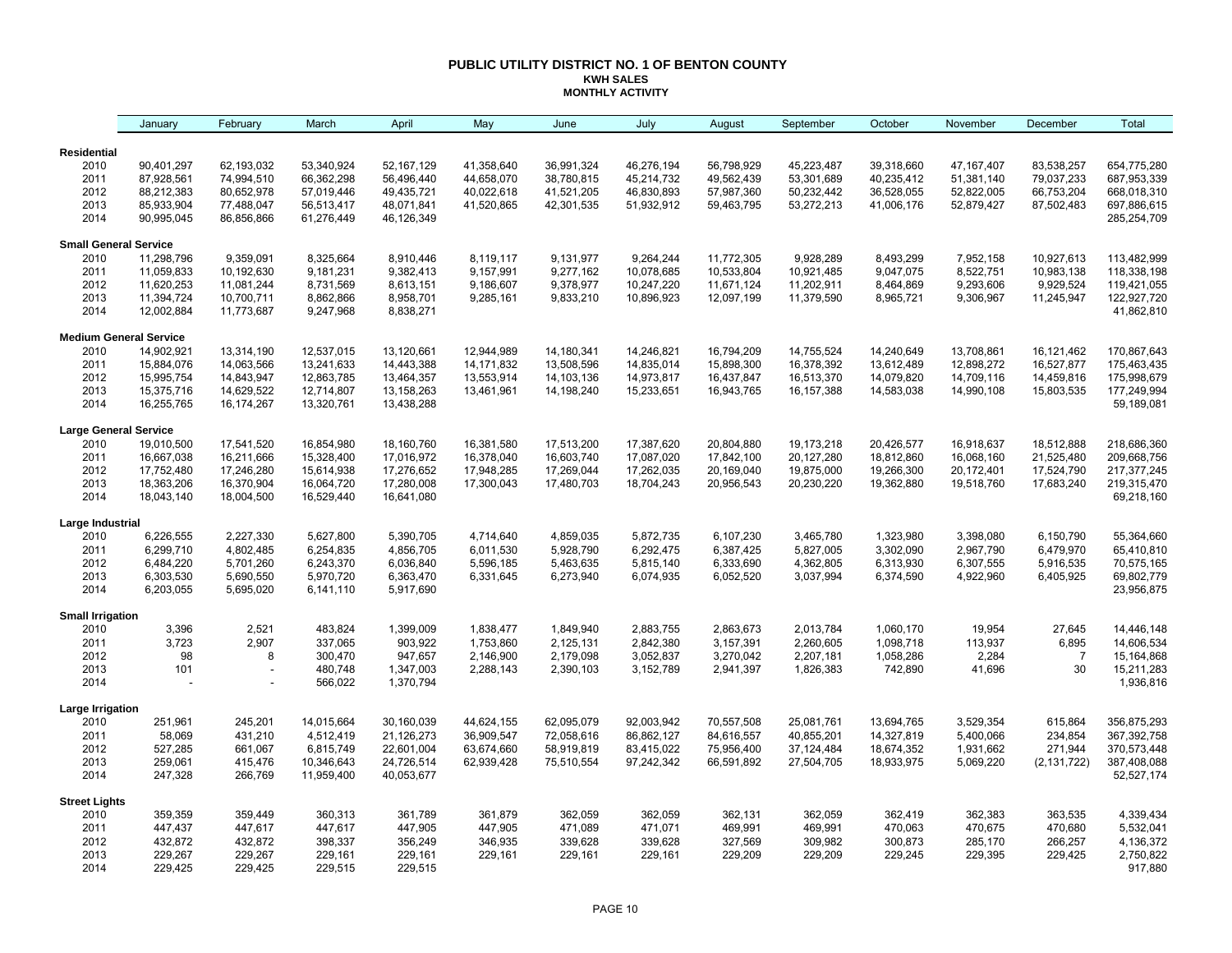#### **PUBLIC UTILITY DISTRICT NO. 1 OF BENTON COUNTY KWH SALES MONTHLY ACTIVITY**

|                        | January     | February    | March       | April       | May         | June        | July        | August      | September     | October     | November    | December    | Total        |
|------------------------|-------------|-------------|-------------|-------------|-------------|-------------|-------------|-------------|---------------|-------------|-------------|-------------|--------------|
| <b>Security Lights</b> |             |             |             |             |             |             |             |             |               |             |             |             |              |
| 2010                   | 87,282      | 87,282      | 87,219      | 89,442      | 89,370      | 89,334      | 89,406      | 89,082      | 89,298        | 90,144      | 90,252      | 90,369      | 1,068,480    |
| 2011                   | 90,387      | 90,567      | 90,675      | 90,675      | 90,747      | 91,323      | 90,855      | 90,207      | 90,315        | 90,315      | 90,315      | 90,459      | 1,086,840    |
| 2012                   | 90,387      | 90,459      | 90,387      | 90,423      | 90,135      | 90,099      | 90,135      | 90,135      | 90,135        | 90,873      | 90,765      | 89,811      | 1,083,744    |
| 2013                   | 104,964     | 104,964     | 105,351     | 105,258     | 105,222     | 105,163     | 105,163     | 104,948     | 104,561       | 104,346     | 103,807     | 103,678     | 1,257,425    |
| 2014                   | 103,678     | 103,678     | 103,420     | 103,377     |             |             |             |             |               |             |             |             | 414,153      |
| <b>Unmetered</b>       |             |             |             |             |             |             |             |             |               |             |             |             |              |
| 2010                   | 240,695     | 240,695     | 240,695     | 240,695     | 240,821     | 241,945     | 241,945     | 241,945     | 238,908       | 241,024     | 243,193     | 243,193     | 2,895,754    |
| 2011                   | 243,193     | 243,193     | 243,193     | 243,193     | 242,209     | 242,209     | 242,324     | 242,154     | 242,154       | 242,154     | 241,579     | 241,464     | 2,909,019    |
| 2012                   | 241,464     | 241,464     | 244,466     | 244,466     | 244,466     | 244,472     | 244,472     | 244,472     | 244,472       | 244,472     | 244,472     | 244,472     | 2,927,630    |
| 2013                   | 243,914     | 245,210     | 246,506     | 246,506     | 247,676     | 247,676     | 247,676     | 247,676     | 247,676       | 247,676     | 247,676     | 247,686     | 2,963,554    |
| 2014                   | 247,686     | 247,516     | 247,516     | 247,516     |             |             |             |             |               |             |             |             | 990,234      |
| <b>Total</b>           |             |             |             |             |             |             |             |             |               |             |             |             |              |
| 2010                   | 142,782,762 | 105,570,311 | 111,874,098 | 130,000,675 | 130,673,668 | 147,314,234 | 188,628,721 | 186,391,892 | 120,332,108   | 99,251,687  | 93,390,279  | 136,591,616 | ,592,802,051 |
| 2011                   | 138,682,027 | 121,480,351 | 115,999,366 | 125,007,886 | 129,821,731 | 159,087,471 | 184,016,683 | 188,800,368 | 150,474,117   | 101,238,995 | 98,154,685  | 135,598,050 | 648,361,730  |
| 2012                   | 141,357,196 | 130,951,579 | 108,322,517 | 119,066,520 | 152,810,705 | 149,509,113 | 182,271,199 | 192,487,679 | 142, 162, 782 | 105,021,830 | 105,859,036 | 115,456,360 | 645,276,516  |
| 2013                   | 138,208,387 | 125,874,651 | 111,534,939 | 120,486,725 | 153,709,305 | 168,570,285 | 203,819,795 | 185,628,944 | 133,989,939   | 110,550,537 | 107,310,016 | 137,090,227 | 696,773,750  |
| 2014                   | 144,328,006 | 139,351,728 | 119,621,601 | 132,966,557 |             |             |             |             |               |             |             |             | 536,267,892  |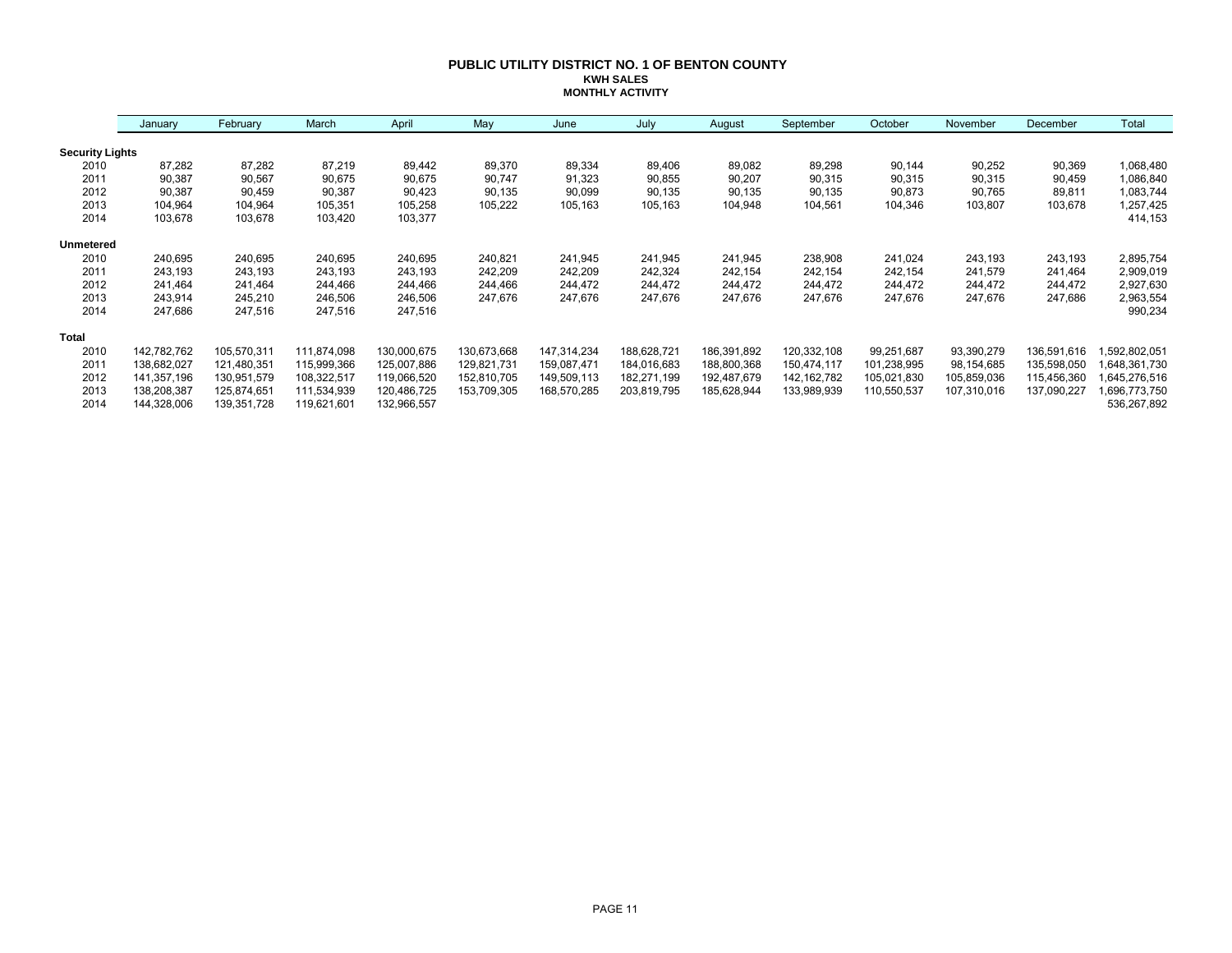## **PUBLIC UTILITY DISTRICT NO. 1 OF BENTON COUNTY CAPITAL ADDITIONS AND RETIREMENTS CURRENT MONTH**

|                                                           | <b>BALANCE</b>          |                          |                          | <b>BALANCE</b>        |
|-----------------------------------------------------------|-------------------------|--------------------------|--------------------------|-----------------------|
|                                                           | 3/31/2014               | <b>ADDITIONS</b>         | <b>RETIREMENTS</b>       | 4/30/2014             |
|                                                           |                         |                          |                          |                       |
| <b>INTANGIBLE PLANT:</b>                                  |                         |                          |                          |                       |
| Organizations                                             | \$28,379                | \$0                      | \$0                      | \$28,379              |
| Franchises & Consents<br>Miscellaneous & Intangible Plant | 10,022<br>29,078        | $\overline{\phantom{a}}$ | $\overline{\phantom{a}}$ | 10,022<br>29,078      |
| <b>TOTAL</b>                                              | 67,480                  |                          |                          | 67,480                |
|                                                           |                         |                          |                          |                       |
| <b>GENERATION PLANT:</b>                                  |                         |                          |                          |                       |
| Land & Land Rights                                        |                         |                          |                          |                       |
| Structures & Improvements                                 | 1,141,911               |                          |                          | 1,141,911             |
| Fuel Holders & Accessories                                |                         |                          |                          |                       |
| <b>Other Electric Generation</b>                          | 261,940                 |                          |                          | 261,940               |
| <b>Accessory Electric Equipment</b>                       |                         |                          |                          |                       |
| Miscellaneous Power Plant Equipment                       |                         |                          |                          |                       |
| <b>TOTAL</b>                                              | 1,403,851               | $\blacksquare$           |                          | 1,403,851             |
|                                                           |                         |                          |                          |                       |
| <b>TRANSMISSION PLANT:</b>                                |                         |                          |                          |                       |
| Land & Land Rights                                        | 156,400                 |                          |                          | 156,400               |
| Clearing Land & Right Of Ways                             | 25,544                  |                          |                          | 25,544                |
| <b>Transmission Station Equipment</b>                     | 832,047                 |                          |                          | 832,047               |
| <b>Towers &amp; Fixtures</b>                              |                         |                          |                          |                       |
| Poles & Fixtures                                          | 3,974,101               |                          |                          | 3,974,101             |
| Overhead Conductor & Devices                              | 2,998,696               |                          |                          | 2,998,696             |
| <b>TOTAL</b>                                              | 7,986,788               |                          |                          | 7,986,788             |
| <b>DISTRIBUTION PLANT:</b>                                |                         |                          |                          |                       |
|                                                           |                         |                          |                          |                       |
| Land & Land Rights                                        | 1,589,764               | 2,244                    |                          | 1,592,008             |
| Structures & Improvements                                 | 290,439<br>35, 197, 837 | 736,254                  |                          | 290,439<br>35,934,091 |
| <b>Station Equipment</b><br>Poles, Towers & Fixtures      | 18,473,546              | 15,980                   | (5,969)                  | 18,483,557            |
| Overhead Conductor & Devices                              | 11,560,486              | 6,207                    | (934)                    | 11,565,758            |
| <b>Underground Conduit</b>                                | 30,793,684              | 137,740                  | (8,471)                  | 30,922,953            |
| Underground Conductor & Devices                           | 39,657,852              | 420,693                  | (50, 685)                | 40,027,859            |
| Line Transformers                                         | 27,236,677              | 21,320                   |                          | 27,257,997            |
| Services-Overhead                                         | 2,849,899               | 5,549                    | (2,409)                  | 2,853,039             |
| Services-Underground                                      | 17,670,564              | 66,218                   | (6, 263)                 | 17,730,519            |
| Meters                                                    | 10,089,870              | 9,414                    | $\overline{\phantom{a}}$ | 10,099,284            |
| <b>Security Lighting</b>                                  | 877,571                 |                          | (2, 113)                 | 875,458               |
| <b>Street Lighting</b>                                    | 761,403                 |                          |                          | 761,403               |
| <b>SCADA System</b>                                       | 1,922,515               | 16,414                   |                          | 1,938,929             |
| <b>TOTAL</b>                                              | 198,972,106             | 1,438,032                | (76, 845)                | 200,333,294           |
|                                                           |                         |                          |                          |                       |
| <b>GENERAL PLANT:</b>                                     |                         |                          |                          |                       |
| Land & Land Rights                                        | 1,130,759               |                          |                          | 1,130,759             |
| Structures & Improvements                                 | 18,201,228              | 19,197                   |                          | 18,220,425            |
| Information Systems & Technology                          | 14,921,208              | 81,269                   |                          | 15,002,478            |
| <b>Transportation Equipment</b>                           | 6,972,463               | 182                      |                          | 6,972,645             |
| <b>Stores Equipment</b>                                   | 54,108                  |                          |                          | 54,108                |
| Tools, Shop & Garage Equipment                            | 443,369                 | 18,692                   |                          | 462,061               |
| Laboratory Equipment                                      | 519,429                 |                          |                          | 519,429               |
| <b>Communication Equipment</b>                            | 2,400,115               |                          |                          | 2,400,115             |
| <b>Broadband Equipment</b>                                | 15,055,750              | 23,624                   | (4,688)                  | 15,074,687            |
| Miscellaneous Equipment                                   | 1,120,461               |                          |                          | 1,120,461             |
| <b>Other Capitalized Costs</b>                            | 9,556,506               | 11,835                   |                          | 9,568,341             |
| <b>TOTAL</b>                                              | 70,375,396              | 154,800                  | (4,688)                  | 70,525,509            |
|                                                           |                         |                          |                          |                       |
| TOTAL ELECTRIC PLANT ACCOUNTS                             | 278,805,622             | 1,592,832                | (81, 532)                | 280,316,921           |
| <b>PLANT HELD FOR FUTURE USE</b>                          | 388,589                 |                          |                          | 388,589               |
| <b>CONSTRUCTION WORK IN PROGRESS</b>                      | 3,438,039               | (665, 940)               |                          | 2,772,099             |
| <b>TOTAL CAPITAL</b>                                      | \$282,632,249           | \$926,892                | (\$81,532)               | \$283,477,609         |
|                                                           |                         |                          |                          |                       |

**\$1,219,000 Budget**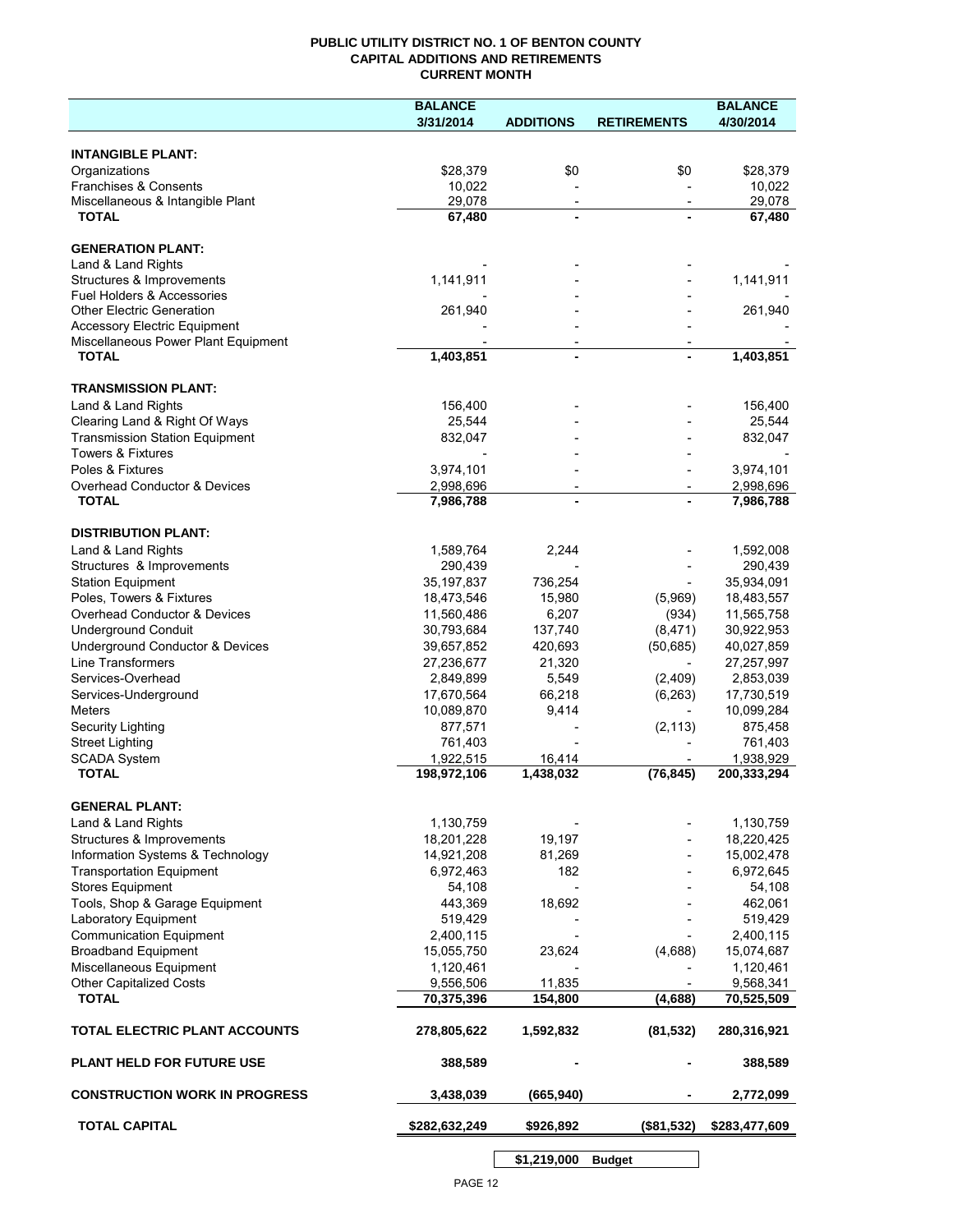## **PUBLIC UTILITY DISTRICT NO. 1 OF BENTON COUNTY CAPITAL ADDITIONS AND RETIREMENTS YEAR TO DATE**

| 12/31/2013<br>4/30/2014<br><b>ADDITIONS</b><br><b>RETIREMENTS</b><br><b>INTANGIBLE PLANT:</b><br>Organizations<br>\$28,379<br>\$0<br>\$0<br>\$28,379<br>Franchises & Consents<br>10,022<br>10,022<br>Miscellaneous & Intangible Plant<br>29,078<br>29,078<br>$\overline{\phantom{a}}$<br>$\overline{\phantom{a}}$<br><b>TOTAL</b><br>67,480<br>67,480<br><b>GENERATION PLANT:</b><br>Land & Land Rights<br>1,141,911<br>1,141,911<br>Structures & Improvements<br>Fuel Holders & Accessories<br><b>Other Electric Generation</b><br>261,940<br>261,940<br><b>Accessory Electric Equipment</b><br>Miscellaneous Power Plant Equipment<br><b>TOTAL</b><br>1,403,851<br>1,403,851<br>$\overline{a}$<br><b>TRANSMISSION PLANT:</b><br>Land & Land Rights<br>156,400<br>156,400<br>25,544<br>Clearing Land & Right Of Ways<br>25,544<br><b>Transmission Station Equipment</b><br>832,047<br>832,047<br><b>Towers &amp; Fixtures</b><br>Poles & Fixtures<br>3,974,101<br>3,974,101<br><b>Overhead Conductor &amp; Devices</b><br>2,998,696<br>2,998,696<br>$\overline{\phantom{a}}$<br><b>TOTAL</b><br>7,986,788<br>7,986,788<br><b>DISTRIBUTION PLANT:</b><br>Land & Land Rights<br>1,584,574<br>7,434<br>1,592,008<br>Structures & Improvements<br>290,439<br>290,439<br>35,934,091<br><b>Station Equipment</b><br>34,955,311<br>978,781<br>Poles, Towers & Fixtures<br>140,832<br>18,384,633<br>(41, 907)<br>18,483,557<br>Overhead Conductor & Devices<br>130,343<br>11,467,439<br>(32,024)<br>11,565,758<br><b>Underground Conduit</b><br>30,654,243<br>294,466<br>(25, 756)<br>30,922,953<br>Underground Conductor & Devices<br>905,065<br>(419, 411)<br>40,027,859<br>39,542,205<br>Line Transformers<br>27,002,813<br>268,293<br>(13, 109)<br>27,257,997<br>Services-Overhead<br>2,837,672<br>19,509<br>(4, 143)<br>2,853,039<br>Services-Underground<br>17,537,463<br>204,849<br>(11, 793)<br>17,730,519<br>Meters<br>10,065,338<br>33,946<br>10,099,284<br><b>Security Lighting</b><br>877,500<br>1,255<br>(3,297)<br>875,458<br><b>Street Lighting</b><br>792,750<br>(31, 347)<br>761,403<br>32,069<br><b>SCADA System</b><br>1,906,860<br>1,938,929<br><b>TOTAL</b><br>197,899,240<br>3,016,841<br>(582, 786)<br>200,333,294<br><b>GENERAL PLANT:</b><br>1,130,759<br>Land & Land Rights<br>1,130,759<br>26,226<br>Structures & Improvements<br>18,194,199<br>18,220,425<br>(458, 019)<br>Information Systems & Technology<br>15,348,585<br>111,912<br>15,002,478<br>6,972,645<br><b>Transportation Equipment</b><br>6,977,704<br>182<br>(5, 242)<br><b>Stores Equipment</b><br>54,108<br>54,108<br>Tools, Shop & Garage Equipment<br>443,369<br>18,692<br>462,061<br><b>Laboratory Equipment</b><br>519,429<br>519,429<br><b>Communication Equipment</b><br>2,400,115<br>2,400,115<br><b>Broadband Equipment</b><br>14,730,649<br>371,160<br>15,074,687<br>(27, 122)<br>Miscellaneous Equipment<br>1,120,461<br>1,120,461<br>Other Capitalized Costs<br>9,568,341<br>9,519,368<br>48,973<br><b>TOTAL</b><br>70,438,747<br>577,145<br>(490, 383)<br>70,525,509<br>TOTAL ELECTRIC PLANT ACCOUNTS<br>(1,073,169)<br>277,796,105<br>3,593,986<br>280,316,921<br><b>PLANT HELD FOR FUTURE USE</b><br>388,589<br>388,589<br><b>CONSTRUCTION WORK IN PROGRESS</b><br>(186, 575)<br>2,958,673<br>2,772,099<br><b>TOTAL CAPITAL</b><br>\$281,143,367<br>\$3,407,411<br>\$283,477,609<br>(\$1,073,169)<br>\$4,822,710<br><b>Budget</b> | <b>BALANCE</b> |  | <b>BALANCE</b> |
|-------------------------------------------------------------------------------------------------------------------------------------------------------------------------------------------------------------------------------------------------------------------------------------------------------------------------------------------------------------------------------------------------------------------------------------------------------------------------------------------------------------------------------------------------------------------------------------------------------------------------------------------------------------------------------------------------------------------------------------------------------------------------------------------------------------------------------------------------------------------------------------------------------------------------------------------------------------------------------------------------------------------------------------------------------------------------------------------------------------------------------------------------------------------------------------------------------------------------------------------------------------------------------------------------------------------------------------------------------------------------------------------------------------------------------------------------------------------------------------------------------------------------------------------------------------------------------------------------------------------------------------------------------------------------------------------------------------------------------------------------------------------------------------------------------------------------------------------------------------------------------------------------------------------------------------------------------------------------------------------------------------------------------------------------------------------------------------------------------------------------------------------------------------------------------------------------------------------------------------------------------------------------------------------------------------------------------------------------------------------------------------------------------------------------------------------------------------------------------------------------------------------------------------------------------------------------------------------------------------------------------------------------------------------------------------------------------------------------------------------------------------------------------------------------------------------------------------------------------------------------------------------------------------------------------------------------------------------------------------------------------------------------------------------------------------------------------------------------------------------------------------------------------------------------------------------------------------------------------------------------------------------------------------------------------------------------------------------------------------------------------------------------------------------------------------|----------------|--|----------------|
|                                                                                                                                                                                                                                                                                                                                                                                                                                                                                                                                                                                                                                                                                                                                                                                                                                                                                                                                                                                                                                                                                                                                                                                                                                                                                                                                                                                                                                                                                                                                                                                                                                                                                                                                                                                                                                                                                                                                                                                                                                                                                                                                                                                                                                                                                                                                                                                                                                                                                                                                                                                                                                                                                                                                                                                                                                                                                                                                                                                                                                                                                                                                                                                                                                                                                                                                                                                                                                     |                |  |                |
|                                                                                                                                                                                                                                                                                                                                                                                                                                                                                                                                                                                                                                                                                                                                                                                                                                                                                                                                                                                                                                                                                                                                                                                                                                                                                                                                                                                                                                                                                                                                                                                                                                                                                                                                                                                                                                                                                                                                                                                                                                                                                                                                                                                                                                                                                                                                                                                                                                                                                                                                                                                                                                                                                                                                                                                                                                                                                                                                                                                                                                                                                                                                                                                                                                                                                                                                                                                                                                     |                |  |                |
|                                                                                                                                                                                                                                                                                                                                                                                                                                                                                                                                                                                                                                                                                                                                                                                                                                                                                                                                                                                                                                                                                                                                                                                                                                                                                                                                                                                                                                                                                                                                                                                                                                                                                                                                                                                                                                                                                                                                                                                                                                                                                                                                                                                                                                                                                                                                                                                                                                                                                                                                                                                                                                                                                                                                                                                                                                                                                                                                                                                                                                                                                                                                                                                                                                                                                                                                                                                                                                     |                |  |                |
|                                                                                                                                                                                                                                                                                                                                                                                                                                                                                                                                                                                                                                                                                                                                                                                                                                                                                                                                                                                                                                                                                                                                                                                                                                                                                                                                                                                                                                                                                                                                                                                                                                                                                                                                                                                                                                                                                                                                                                                                                                                                                                                                                                                                                                                                                                                                                                                                                                                                                                                                                                                                                                                                                                                                                                                                                                                                                                                                                                                                                                                                                                                                                                                                                                                                                                                                                                                                                                     |                |  |                |
|                                                                                                                                                                                                                                                                                                                                                                                                                                                                                                                                                                                                                                                                                                                                                                                                                                                                                                                                                                                                                                                                                                                                                                                                                                                                                                                                                                                                                                                                                                                                                                                                                                                                                                                                                                                                                                                                                                                                                                                                                                                                                                                                                                                                                                                                                                                                                                                                                                                                                                                                                                                                                                                                                                                                                                                                                                                                                                                                                                                                                                                                                                                                                                                                                                                                                                                                                                                                                                     |                |  |                |
|                                                                                                                                                                                                                                                                                                                                                                                                                                                                                                                                                                                                                                                                                                                                                                                                                                                                                                                                                                                                                                                                                                                                                                                                                                                                                                                                                                                                                                                                                                                                                                                                                                                                                                                                                                                                                                                                                                                                                                                                                                                                                                                                                                                                                                                                                                                                                                                                                                                                                                                                                                                                                                                                                                                                                                                                                                                                                                                                                                                                                                                                                                                                                                                                                                                                                                                                                                                                                                     |                |  |                |
|                                                                                                                                                                                                                                                                                                                                                                                                                                                                                                                                                                                                                                                                                                                                                                                                                                                                                                                                                                                                                                                                                                                                                                                                                                                                                                                                                                                                                                                                                                                                                                                                                                                                                                                                                                                                                                                                                                                                                                                                                                                                                                                                                                                                                                                                                                                                                                                                                                                                                                                                                                                                                                                                                                                                                                                                                                                                                                                                                                                                                                                                                                                                                                                                                                                                                                                                                                                                                                     |                |  |                |
|                                                                                                                                                                                                                                                                                                                                                                                                                                                                                                                                                                                                                                                                                                                                                                                                                                                                                                                                                                                                                                                                                                                                                                                                                                                                                                                                                                                                                                                                                                                                                                                                                                                                                                                                                                                                                                                                                                                                                                                                                                                                                                                                                                                                                                                                                                                                                                                                                                                                                                                                                                                                                                                                                                                                                                                                                                                                                                                                                                                                                                                                                                                                                                                                                                                                                                                                                                                                                                     |                |  |                |
|                                                                                                                                                                                                                                                                                                                                                                                                                                                                                                                                                                                                                                                                                                                                                                                                                                                                                                                                                                                                                                                                                                                                                                                                                                                                                                                                                                                                                                                                                                                                                                                                                                                                                                                                                                                                                                                                                                                                                                                                                                                                                                                                                                                                                                                                                                                                                                                                                                                                                                                                                                                                                                                                                                                                                                                                                                                                                                                                                                                                                                                                                                                                                                                                                                                                                                                                                                                                                                     |                |  |                |
|                                                                                                                                                                                                                                                                                                                                                                                                                                                                                                                                                                                                                                                                                                                                                                                                                                                                                                                                                                                                                                                                                                                                                                                                                                                                                                                                                                                                                                                                                                                                                                                                                                                                                                                                                                                                                                                                                                                                                                                                                                                                                                                                                                                                                                                                                                                                                                                                                                                                                                                                                                                                                                                                                                                                                                                                                                                                                                                                                                                                                                                                                                                                                                                                                                                                                                                                                                                                                                     |                |  |                |
|                                                                                                                                                                                                                                                                                                                                                                                                                                                                                                                                                                                                                                                                                                                                                                                                                                                                                                                                                                                                                                                                                                                                                                                                                                                                                                                                                                                                                                                                                                                                                                                                                                                                                                                                                                                                                                                                                                                                                                                                                                                                                                                                                                                                                                                                                                                                                                                                                                                                                                                                                                                                                                                                                                                                                                                                                                                                                                                                                                                                                                                                                                                                                                                                                                                                                                                                                                                                                                     |                |  |                |
|                                                                                                                                                                                                                                                                                                                                                                                                                                                                                                                                                                                                                                                                                                                                                                                                                                                                                                                                                                                                                                                                                                                                                                                                                                                                                                                                                                                                                                                                                                                                                                                                                                                                                                                                                                                                                                                                                                                                                                                                                                                                                                                                                                                                                                                                                                                                                                                                                                                                                                                                                                                                                                                                                                                                                                                                                                                                                                                                                                                                                                                                                                                                                                                                                                                                                                                                                                                                                                     |                |  |                |
|                                                                                                                                                                                                                                                                                                                                                                                                                                                                                                                                                                                                                                                                                                                                                                                                                                                                                                                                                                                                                                                                                                                                                                                                                                                                                                                                                                                                                                                                                                                                                                                                                                                                                                                                                                                                                                                                                                                                                                                                                                                                                                                                                                                                                                                                                                                                                                                                                                                                                                                                                                                                                                                                                                                                                                                                                                                                                                                                                                                                                                                                                                                                                                                                                                                                                                                                                                                                                                     |                |  |                |
|                                                                                                                                                                                                                                                                                                                                                                                                                                                                                                                                                                                                                                                                                                                                                                                                                                                                                                                                                                                                                                                                                                                                                                                                                                                                                                                                                                                                                                                                                                                                                                                                                                                                                                                                                                                                                                                                                                                                                                                                                                                                                                                                                                                                                                                                                                                                                                                                                                                                                                                                                                                                                                                                                                                                                                                                                                                                                                                                                                                                                                                                                                                                                                                                                                                                                                                                                                                                                                     |                |  |                |
|                                                                                                                                                                                                                                                                                                                                                                                                                                                                                                                                                                                                                                                                                                                                                                                                                                                                                                                                                                                                                                                                                                                                                                                                                                                                                                                                                                                                                                                                                                                                                                                                                                                                                                                                                                                                                                                                                                                                                                                                                                                                                                                                                                                                                                                                                                                                                                                                                                                                                                                                                                                                                                                                                                                                                                                                                                                                                                                                                                                                                                                                                                                                                                                                                                                                                                                                                                                                                                     |                |  |                |
|                                                                                                                                                                                                                                                                                                                                                                                                                                                                                                                                                                                                                                                                                                                                                                                                                                                                                                                                                                                                                                                                                                                                                                                                                                                                                                                                                                                                                                                                                                                                                                                                                                                                                                                                                                                                                                                                                                                                                                                                                                                                                                                                                                                                                                                                                                                                                                                                                                                                                                                                                                                                                                                                                                                                                                                                                                                                                                                                                                                                                                                                                                                                                                                                                                                                                                                                                                                                                                     |                |  |                |
|                                                                                                                                                                                                                                                                                                                                                                                                                                                                                                                                                                                                                                                                                                                                                                                                                                                                                                                                                                                                                                                                                                                                                                                                                                                                                                                                                                                                                                                                                                                                                                                                                                                                                                                                                                                                                                                                                                                                                                                                                                                                                                                                                                                                                                                                                                                                                                                                                                                                                                                                                                                                                                                                                                                                                                                                                                                                                                                                                                                                                                                                                                                                                                                                                                                                                                                                                                                                                                     |                |  |                |
|                                                                                                                                                                                                                                                                                                                                                                                                                                                                                                                                                                                                                                                                                                                                                                                                                                                                                                                                                                                                                                                                                                                                                                                                                                                                                                                                                                                                                                                                                                                                                                                                                                                                                                                                                                                                                                                                                                                                                                                                                                                                                                                                                                                                                                                                                                                                                                                                                                                                                                                                                                                                                                                                                                                                                                                                                                                                                                                                                                                                                                                                                                                                                                                                                                                                                                                                                                                                                                     |                |  |                |
|                                                                                                                                                                                                                                                                                                                                                                                                                                                                                                                                                                                                                                                                                                                                                                                                                                                                                                                                                                                                                                                                                                                                                                                                                                                                                                                                                                                                                                                                                                                                                                                                                                                                                                                                                                                                                                                                                                                                                                                                                                                                                                                                                                                                                                                                                                                                                                                                                                                                                                                                                                                                                                                                                                                                                                                                                                                                                                                                                                                                                                                                                                                                                                                                                                                                                                                                                                                                                                     |                |  |                |
|                                                                                                                                                                                                                                                                                                                                                                                                                                                                                                                                                                                                                                                                                                                                                                                                                                                                                                                                                                                                                                                                                                                                                                                                                                                                                                                                                                                                                                                                                                                                                                                                                                                                                                                                                                                                                                                                                                                                                                                                                                                                                                                                                                                                                                                                                                                                                                                                                                                                                                                                                                                                                                                                                                                                                                                                                                                                                                                                                                                                                                                                                                                                                                                                                                                                                                                                                                                                                                     |                |  |                |
|                                                                                                                                                                                                                                                                                                                                                                                                                                                                                                                                                                                                                                                                                                                                                                                                                                                                                                                                                                                                                                                                                                                                                                                                                                                                                                                                                                                                                                                                                                                                                                                                                                                                                                                                                                                                                                                                                                                                                                                                                                                                                                                                                                                                                                                                                                                                                                                                                                                                                                                                                                                                                                                                                                                                                                                                                                                                                                                                                                                                                                                                                                                                                                                                                                                                                                                                                                                                                                     |                |  |                |
|                                                                                                                                                                                                                                                                                                                                                                                                                                                                                                                                                                                                                                                                                                                                                                                                                                                                                                                                                                                                                                                                                                                                                                                                                                                                                                                                                                                                                                                                                                                                                                                                                                                                                                                                                                                                                                                                                                                                                                                                                                                                                                                                                                                                                                                                                                                                                                                                                                                                                                                                                                                                                                                                                                                                                                                                                                                                                                                                                                                                                                                                                                                                                                                                                                                                                                                                                                                                                                     |                |  |                |
|                                                                                                                                                                                                                                                                                                                                                                                                                                                                                                                                                                                                                                                                                                                                                                                                                                                                                                                                                                                                                                                                                                                                                                                                                                                                                                                                                                                                                                                                                                                                                                                                                                                                                                                                                                                                                                                                                                                                                                                                                                                                                                                                                                                                                                                                                                                                                                                                                                                                                                                                                                                                                                                                                                                                                                                                                                                                                                                                                                                                                                                                                                                                                                                                                                                                                                                                                                                                                                     |                |  |                |
|                                                                                                                                                                                                                                                                                                                                                                                                                                                                                                                                                                                                                                                                                                                                                                                                                                                                                                                                                                                                                                                                                                                                                                                                                                                                                                                                                                                                                                                                                                                                                                                                                                                                                                                                                                                                                                                                                                                                                                                                                                                                                                                                                                                                                                                                                                                                                                                                                                                                                                                                                                                                                                                                                                                                                                                                                                                                                                                                                                                                                                                                                                                                                                                                                                                                                                                                                                                                                                     |                |  |                |
|                                                                                                                                                                                                                                                                                                                                                                                                                                                                                                                                                                                                                                                                                                                                                                                                                                                                                                                                                                                                                                                                                                                                                                                                                                                                                                                                                                                                                                                                                                                                                                                                                                                                                                                                                                                                                                                                                                                                                                                                                                                                                                                                                                                                                                                                                                                                                                                                                                                                                                                                                                                                                                                                                                                                                                                                                                                                                                                                                                                                                                                                                                                                                                                                                                                                                                                                                                                                                                     |                |  |                |
|                                                                                                                                                                                                                                                                                                                                                                                                                                                                                                                                                                                                                                                                                                                                                                                                                                                                                                                                                                                                                                                                                                                                                                                                                                                                                                                                                                                                                                                                                                                                                                                                                                                                                                                                                                                                                                                                                                                                                                                                                                                                                                                                                                                                                                                                                                                                                                                                                                                                                                                                                                                                                                                                                                                                                                                                                                                                                                                                                                                                                                                                                                                                                                                                                                                                                                                                                                                                                                     |                |  |                |
|                                                                                                                                                                                                                                                                                                                                                                                                                                                                                                                                                                                                                                                                                                                                                                                                                                                                                                                                                                                                                                                                                                                                                                                                                                                                                                                                                                                                                                                                                                                                                                                                                                                                                                                                                                                                                                                                                                                                                                                                                                                                                                                                                                                                                                                                                                                                                                                                                                                                                                                                                                                                                                                                                                                                                                                                                                                                                                                                                                                                                                                                                                                                                                                                                                                                                                                                                                                                                                     |                |  |                |
|                                                                                                                                                                                                                                                                                                                                                                                                                                                                                                                                                                                                                                                                                                                                                                                                                                                                                                                                                                                                                                                                                                                                                                                                                                                                                                                                                                                                                                                                                                                                                                                                                                                                                                                                                                                                                                                                                                                                                                                                                                                                                                                                                                                                                                                                                                                                                                                                                                                                                                                                                                                                                                                                                                                                                                                                                                                                                                                                                                                                                                                                                                                                                                                                                                                                                                                                                                                                                                     |                |  |                |
|                                                                                                                                                                                                                                                                                                                                                                                                                                                                                                                                                                                                                                                                                                                                                                                                                                                                                                                                                                                                                                                                                                                                                                                                                                                                                                                                                                                                                                                                                                                                                                                                                                                                                                                                                                                                                                                                                                                                                                                                                                                                                                                                                                                                                                                                                                                                                                                                                                                                                                                                                                                                                                                                                                                                                                                                                                                                                                                                                                                                                                                                                                                                                                                                                                                                                                                                                                                                                                     |                |  |                |
|                                                                                                                                                                                                                                                                                                                                                                                                                                                                                                                                                                                                                                                                                                                                                                                                                                                                                                                                                                                                                                                                                                                                                                                                                                                                                                                                                                                                                                                                                                                                                                                                                                                                                                                                                                                                                                                                                                                                                                                                                                                                                                                                                                                                                                                                                                                                                                                                                                                                                                                                                                                                                                                                                                                                                                                                                                                                                                                                                                                                                                                                                                                                                                                                                                                                                                                                                                                                                                     |                |  |                |
|                                                                                                                                                                                                                                                                                                                                                                                                                                                                                                                                                                                                                                                                                                                                                                                                                                                                                                                                                                                                                                                                                                                                                                                                                                                                                                                                                                                                                                                                                                                                                                                                                                                                                                                                                                                                                                                                                                                                                                                                                                                                                                                                                                                                                                                                                                                                                                                                                                                                                                                                                                                                                                                                                                                                                                                                                                                                                                                                                                                                                                                                                                                                                                                                                                                                                                                                                                                                                                     |                |  |                |
|                                                                                                                                                                                                                                                                                                                                                                                                                                                                                                                                                                                                                                                                                                                                                                                                                                                                                                                                                                                                                                                                                                                                                                                                                                                                                                                                                                                                                                                                                                                                                                                                                                                                                                                                                                                                                                                                                                                                                                                                                                                                                                                                                                                                                                                                                                                                                                                                                                                                                                                                                                                                                                                                                                                                                                                                                                                                                                                                                                                                                                                                                                                                                                                                                                                                                                                                                                                                                                     |                |  |                |
|                                                                                                                                                                                                                                                                                                                                                                                                                                                                                                                                                                                                                                                                                                                                                                                                                                                                                                                                                                                                                                                                                                                                                                                                                                                                                                                                                                                                                                                                                                                                                                                                                                                                                                                                                                                                                                                                                                                                                                                                                                                                                                                                                                                                                                                                                                                                                                                                                                                                                                                                                                                                                                                                                                                                                                                                                                                                                                                                                                                                                                                                                                                                                                                                                                                                                                                                                                                                                                     |                |  |                |
|                                                                                                                                                                                                                                                                                                                                                                                                                                                                                                                                                                                                                                                                                                                                                                                                                                                                                                                                                                                                                                                                                                                                                                                                                                                                                                                                                                                                                                                                                                                                                                                                                                                                                                                                                                                                                                                                                                                                                                                                                                                                                                                                                                                                                                                                                                                                                                                                                                                                                                                                                                                                                                                                                                                                                                                                                                                                                                                                                                                                                                                                                                                                                                                                                                                                                                                                                                                                                                     |                |  |                |
|                                                                                                                                                                                                                                                                                                                                                                                                                                                                                                                                                                                                                                                                                                                                                                                                                                                                                                                                                                                                                                                                                                                                                                                                                                                                                                                                                                                                                                                                                                                                                                                                                                                                                                                                                                                                                                                                                                                                                                                                                                                                                                                                                                                                                                                                                                                                                                                                                                                                                                                                                                                                                                                                                                                                                                                                                                                                                                                                                                                                                                                                                                                                                                                                                                                                                                                                                                                                                                     |                |  |                |
|                                                                                                                                                                                                                                                                                                                                                                                                                                                                                                                                                                                                                                                                                                                                                                                                                                                                                                                                                                                                                                                                                                                                                                                                                                                                                                                                                                                                                                                                                                                                                                                                                                                                                                                                                                                                                                                                                                                                                                                                                                                                                                                                                                                                                                                                                                                                                                                                                                                                                                                                                                                                                                                                                                                                                                                                                                                                                                                                                                                                                                                                                                                                                                                                                                                                                                                                                                                                                                     |                |  |                |
|                                                                                                                                                                                                                                                                                                                                                                                                                                                                                                                                                                                                                                                                                                                                                                                                                                                                                                                                                                                                                                                                                                                                                                                                                                                                                                                                                                                                                                                                                                                                                                                                                                                                                                                                                                                                                                                                                                                                                                                                                                                                                                                                                                                                                                                                                                                                                                                                                                                                                                                                                                                                                                                                                                                                                                                                                                                                                                                                                                                                                                                                                                                                                                                                                                                                                                                                                                                                                                     |                |  |                |
|                                                                                                                                                                                                                                                                                                                                                                                                                                                                                                                                                                                                                                                                                                                                                                                                                                                                                                                                                                                                                                                                                                                                                                                                                                                                                                                                                                                                                                                                                                                                                                                                                                                                                                                                                                                                                                                                                                                                                                                                                                                                                                                                                                                                                                                                                                                                                                                                                                                                                                                                                                                                                                                                                                                                                                                                                                                                                                                                                                                                                                                                                                                                                                                                                                                                                                                                                                                                                                     |                |  |                |
|                                                                                                                                                                                                                                                                                                                                                                                                                                                                                                                                                                                                                                                                                                                                                                                                                                                                                                                                                                                                                                                                                                                                                                                                                                                                                                                                                                                                                                                                                                                                                                                                                                                                                                                                                                                                                                                                                                                                                                                                                                                                                                                                                                                                                                                                                                                                                                                                                                                                                                                                                                                                                                                                                                                                                                                                                                                                                                                                                                                                                                                                                                                                                                                                                                                                                                                                                                                                                                     |                |  |                |
|                                                                                                                                                                                                                                                                                                                                                                                                                                                                                                                                                                                                                                                                                                                                                                                                                                                                                                                                                                                                                                                                                                                                                                                                                                                                                                                                                                                                                                                                                                                                                                                                                                                                                                                                                                                                                                                                                                                                                                                                                                                                                                                                                                                                                                                                                                                                                                                                                                                                                                                                                                                                                                                                                                                                                                                                                                                                                                                                                                                                                                                                                                                                                                                                                                                                                                                                                                                                                                     |                |  |                |
|                                                                                                                                                                                                                                                                                                                                                                                                                                                                                                                                                                                                                                                                                                                                                                                                                                                                                                                                                                                                                                                                                                                                                                                                                                                                                                                                                                                                                                                                                                                                                                                                                                                                                                                                                                                                                                                                                                                                                                                                                                                                                                                                                                                                                                                                                                                                                                                                                                                                                                                                                                                                                                                                                                                                                                                                                                                                                                                                                                                                                                                                                                                                                                                                                                                                                                                                                                                                                                     |                |  |                |
|                                                                                                                                                                                                                                                                                                                                                                                                                                                                                                                                                                                                                                                                                                                                                                                                                                                                                                                                                                                                                                                                                                                                                                                                                                                                                                                                                                                                                                                                                                                                                                                                                                                                                                                                                                                                                                                                                                                                                                                                                                                                                                                                                                                                                                                                                                                                                                                                                                                                                                                                                                                                                                                                                                                                                                                                                                                                                                                                                                                                                                                                                                                                                                                                                                                                                                                                                                                                                                     |                |  |                |
|                                                                                                                                                                                                                                                                                                                                                                                                                                                                                                                                                                                                                                                                                                                                                                                                                                                                                                                                                                                                                                                                                                                                                                                                                                                                                                                                                                                                                                                                                                                                                                                                                                                                                                                                                                                                                                                                                                                                                                                                                                                                                                                                                                                                                                                                                                                                                                                                                                                                                                                                                                                                                                                                                                                                                                                                                                                                                                                                                                                                                                                                                                                                                                                                                                                                                                                                                                                                                                     |                |  |                |
|                                                                                                                                                                                                                                                                                                                                                                                                                                                                                                                                                                                                                                                                                                                                                                                                                                                                                                                                                                                                                                                                                                                                                                                                                                                                                                                                                                                                                                                                                                                                                                                                                                                                                                                                                                                                                                                                                                                                                                                                                                                                                                                                                                                                                                                                                                                                                                                                                                                                                                                                                                                                                                                                                                                                                                                                                                                                                                                                                                                                                                                                                                                                                                                                                                                                                                                                                                                                                                     |                |  |                |
|                                                                                                                                                                                                                                                                                                                                                                                                                                                                                                                                                                                                                                                                                                                                                                                                                                                                                                                                                                                                                                                                                                                                                                                                                                                                                                                                                                                                                                                                                                                                                                                                                                                                                                                                                                                                                                                                                                                                                                                                                                                                                                                                                                                                                                                                                                                                                                                                                                                                                                                                                                                                                                                                                                                                                                                                                                                                                                                                                                                                                                                                                                                                                                                                                                                                                                                                                                                                                                     |                |  |                |
|                                                                                                                                                                                                                                                                                                                                                                                                                                                                                                                                                                                                                                                                                                                                                                                                                                                                                                                                                                                                                                                                                                                                                                                                                                                                                                                                                                                                                                                                                                                                                                                                                                                                                                                                                                                                                                                                                                                                                                                                                                                                                                                                                                                                                                                                                                                                                                                                                                                                                                                                                                                                                                                                                                                                                                                                                                                                                                                                                                                                                                                                                                                                                                                                                                                                                                                                                                                                                                     |                |  |                |
|                                                                                                                                                                                                                                                                                                                                                                                                                                                                                                                                                                                                                                                                                                                                                                                                                                                                                                                                                                                                                                                                                                                                                                                                                                                                                                                                                                                                                                                                                                                                                                                                                                                                                                                                                                                                                                                                                                                                                                                                                                                                                                                                                                                                                                                                                                                                                                                                                                                                                                                                                                                                                                                                                                                                                                                                                                                                                                                                                                                                                                                                                                                                                                                                                                                                                                                                                                                                                                     |                |  |                |
|                                                                                                                                                                                                                                                                                                                                                                                                                                                                                                                                                                                                                                                                                                                                                                                                                                                                                                                                                                                                                                                                                                                                                                                                                                                                                                                                                                                                                                                                                                                                                                                                                                                                                                                                                                                                                                                                                                                                                                                                                                                                                                                                                                                                                                                                                                                                                                                                                                                                                                                                                                                                                                                                                                                                                                                                                                                                                                                                                                                                                                                                                                                                                                                                                                                                                                                                                                                                                                     |                |  |                |
|                                                                                                                                                                                                                                                                                                                                                                                                                                                                                                                                                                                                                                                                                                                                                                                                                                                                                                                                                                                                                                                                                                                                                                                                                                                                                                                                                                                                                                                                                                                                                                                                                                                                                                                                                                                                                                                                                                                                                                                                                                                                                                                                                                                                                                                                                                                                                                                                                                                                                                                                                                                                                                                                                                                                                                                                                                                                                                                                                                                                                                                                                                                                                                                                                                                                                                                                                                                                                                     |                |  |                |
|                                                                                                                                                                                                                                                                                                                                                                                                                                                                                                                                                                                                                                                                                                                                                                                                                                                                                                                                                                                                                                                                                                                                                                                                                                                                                                                                                                                                                                                                                                                                                                                                                                                                                                                                                                                                                                                                                                                                                                                                                                                                                                                                                                                                                                                                                                                                                                                                                                                                                                                                                                                                                                                                                                                                                                                                                                                                                                                                                                                                                                                                                                                                                                                                                                                                                                                                                                                                                                     |                |  |                |
|                                                                                                                                                                                                                                                                                                                                                                                                                                                                                                                                                                                                                                                                                                                                                                                                                                                                                                                                                                                                                                                                                                                                                                                                                                                                                                                                                                                                                                                                                                                                                                                                                                                                                                                                                                                                                                                                                                                                                                                                                                                                                                                                                                                                                                                                                                                                                                                                                                                                                                                                                                                                                                                                                                                                                                                                                                                                                                                                                                                                                                                                                                                                                                                                                                                                                                                                                                                                                                     |                |  |                |
|                                                                                                                                                                                                                                                                                                                                                                                                                                                                                                                                                                                                                                                                                                                                                                                                                                                                                                                                                                                                                                                                                                                                                                                                                                                                                                                                                                                                                                                                                                                                                                                                                                                                                                                                                                                                                                                                                                                                                                                                                                                                                                                                                                                                                                                                                                                                                                                                                                                                                                                                                                                                                                                                                                                                                                                                                                                                                                                                                                                                                                                                                                                                                                                                                                                                                                                                                                                                                                     |                |  |                |
|                                                                                                                                                                                                                                                                                                                                                                                                                                                                                                                                                                                                                                                                                                                                                                                                                                                                                                                                                                                                                                                                                                                                                                                                                                                                                                                                                                                                                                                                                                                                                                                                                                                                                                                                                                                                                                                                                                                                                                                                                                                                                                                                                                                                                                                                                                                                                                                                                                                                                                                                                                                                                                                                                                                                                                                                                                                                                                                                                                                                                                                                                                                                                                                                                                                                                                                                                                                                                                     |                |  |                |
|                                                                                                                                                                                                                                                                                                                                                                                                                                                                                                                                                                                                                                                                                                                                                                                                                                                                                                                                                                                                                                                                                                                                                                                                                                                                                                                                                                                                                                                                                                                                                                                                                                                                                                                                                                                                                                                                                                                                                                                                                                                                                                                                                                                                                                                                                                                                                                                                                                                                                                                                                                                                                                                                                                                                                                                                                                                                                                                                                                                                                                                                                                                                                                                                                                                                                                                                                                                                                                     |                |  |                |
|                                                                                                                                                                                                                                                                                                                                                                                                                                                                                                                                                                                                                                                                                                                                                                                                                                                                                                                                                                                                                                                                                                                                                                                                                                                                                                                                                                                                                                                                                                                                                                                                                                                                                                                                                                                                                                                                                                                                                                                                                                                                                                                                                                                                                                                                                                                                                                                                                                                                                                                                                                                                                                                                                                                                                                                                                                                                                                                                                                                                                                                                                                                                                                                                                                                                                                                                                                                                                                     |                |  |                |
|                                                                                                                                                                                                                                                                                                                                                                                                                                                                                                                                                                                                                                                                                                                                                                                                                                                                                                                                                                                                                                                                                                                                                                                                                                                                                                                                                                                                                                                                                                                                                                                                                                                                                                                                                                                                                                                                                                                                                                                                                                                                                                                                                                                                                                                                                                                                                                                                                                                                                                                                                                                                                                                                                                                                                                                                                                                                                                                                                                                                                                                                                                                                                                                                                                                                                                                                                                                                                                     |                |  |                |
|                                                                                                                                                                                                                                                                                                                                                                                                                                                                                                                                                                                                                                                                                                                                                                                                                                                                                                                                                                                                                                                                                                                                                                                                                                                                                                                                                                                                                                                                                                                                                                                                                                                                                                                                                                                                                                                                                                                                                                                                                                                                                                                                                                                                                                                                                                                                                                                                                                                                                                                                                                                                                                                                                                                                                                                                                                                                                                                                                                                                                                                                                                                                                                                                                                                                                                                                                                                                                                     |                |  |                |
|                                                                                                                                                                                                                                                                                                                                                                                                                                                                                                                                                                                                                                                                                                                                                                                                                                                                                                                                                                                                                                                                                                                                                                                                                                                                                                                                                                                                                                                                                                                                                                                                                                                                                                                                                                                                                                                                                                                                                                                                                                                                                                                                                                                                                                                                                                                                                                                                                                                                                                                                                                                                                                                                                                                                                                                                                                                                                                                                                                                                                                                                                                                                                                                                                                                                                                                                                                                                                                     |                |  |                |
|                                                                                                                                                                                                                                                                                                                                                                                                                                                                                                                                                                                                                                                                                                                                                                                                                                                                                                                                                                                                                                                                                                                                                                                                                                                                                                                                                                                                                                                                                                                                                                                                                                                                                                                                                                                                                                                                                                                                                                                                                                                                                                                                                                                                                                                                                                                                                                                                                                                                                                                                                                                                                                                                                                                                                                                                                                                                                                                                                                                                                                                                                                                                                                                                                                                                                                                                                                                                                                     |                |  |                |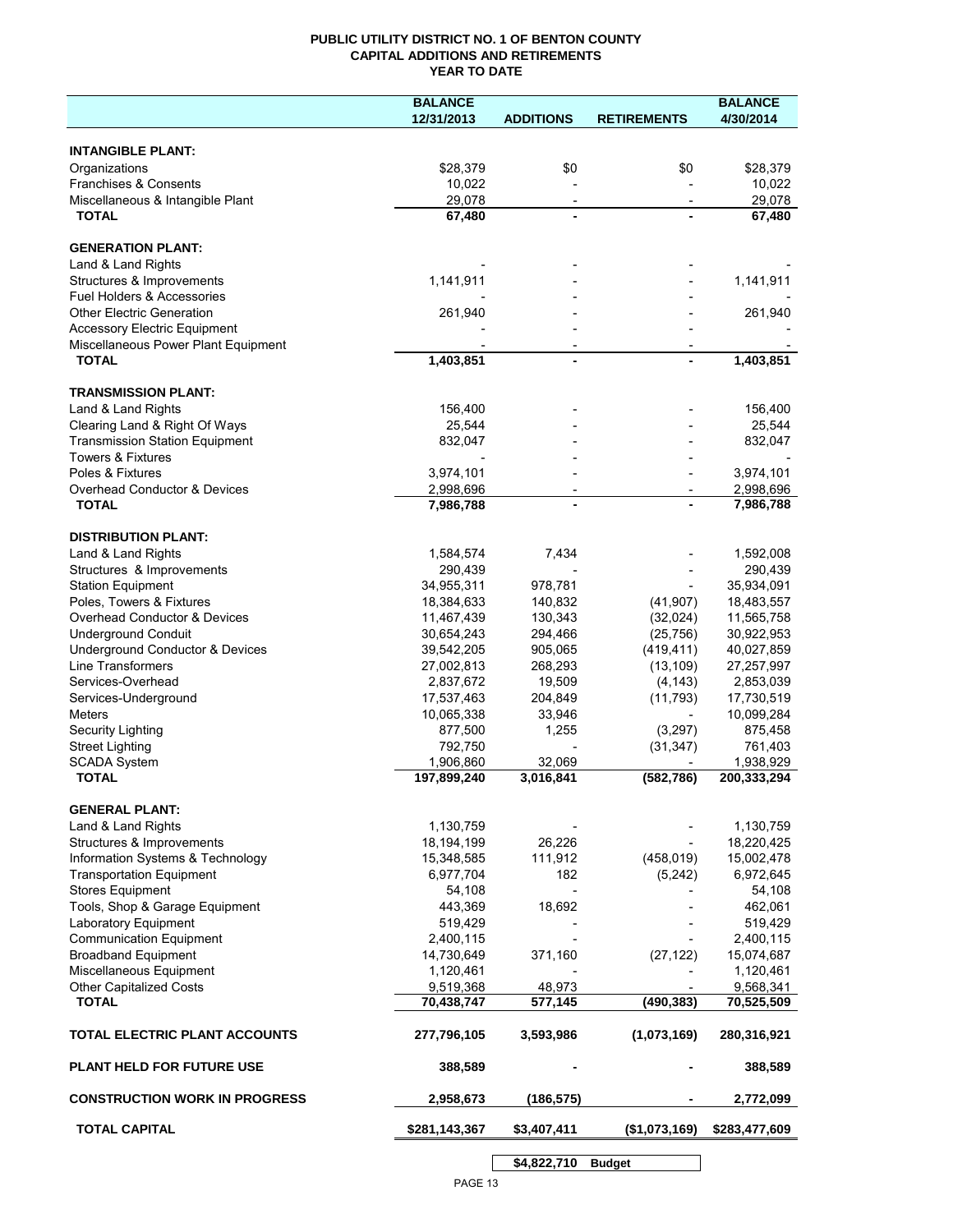## **PUBLIC UTILITY DISTRICT NO. 1 OF BENTON COUNTY STATEMENT OF CASH FLOWS**

|                                                                                                | <b>YTD</b><br>04/30/2014 | <b>Monthly</b><br>04/30/2014 |
|------------------------------------------------------------------------------------------------|--------------------------|------------------------------|
|                                                                                                |                          |                              |
| <b>CASH FLOWS FROM OPERATING ACTIVITIES</b>                                                    |                          |                              |
| Cash Received from Customers and Counterparties                                                | \$51,220,874             | \$12,179,815                 |
| Cash Paid to Suppliers and Counterparties                                                      | (39, 219, 684)           | (7,629,137)                  |
| Cash Paid to Employees<br><b>Taxes Paid</b>                                                    | (4,549,788)              | (1, 154, 970)<br>(828, 893)  |
| <b>Net Cash Provided by Operating Activities</b>                                               | (3,370,417)<br>4,080,985 | \$2,566,815                  |
|                                                                                                |                          |                              |
|                                                                                                |                          |                              |
| <b>CASH FLOWS FROM NONCAPITAL FINANCING ACTIVITIES</b>                                         |                          |                              |
| <b>Other Interest Expense</b><br>Net Cash Provided by Noncapital Financing Activities          |                          |                              |
|                                                                                                |                          |                              |
| <b>CASH FLOWS FROM CAPITAL AND RELATED FINANCING ACTIVITIES</b>                                |                          |                              |
| <b>Acquisition of Capital Assets</b><br>Proceeds from Sale of Revenue Bonds                    | (3, 293, 746)            | (904, 890)                   |
| Cash Defeasance Principal and Interest                                                         |                          |                              |
| <b>Bond Principal Paid</b>                                                                     |                          |                              |
| <b>Bond Interest Paid</b>                                                                      | (1, 291, 396)            | (1, 291, 396)                |
| <b>Capital Contributions</b>                                                                   | 305,847                  | 129,197                      |
| Sale of Assets                                                                                 | 25,374                   | 9,507                        |
| Net Cash Used for Capital and Related Financing Activities                                     | (4, 253, 921)            | (\$2,057,582)                |
| <b>CASH FLOWS FROM INVESTING ACTIVITIES</b>                                                    |                          |                              |
| Interest Income                                                                                | 28.866                   | 6,713                        |
| Proceeds from Sale of Investments                                                              | 6,310,253                | 4,022,720                    |
| Purchase of Investments<br>Joint Venture Net Revenue (Expense)                                 |                          |                              |
| <b>Net Cash Provided by Investing Activities</b>                                               | 6,339,119                | \$4,029,433                  |
| <b>NET INCREASE (DECREASE) IN CASH</b>                                                         | 6,166,183                | \$4,538,666                  |
| <b>CASH BALANCE, BEGINNING</b>                                                                 | \$18,540,994             | 20,168,511                   |
|                                                                                                |                          |                              |
| <b>CASH BALANCE, ENDING</b>                                                                    | \$24,707,177             | 24,707,177                   |
|                                                                                                |                          |                              |
| <b>RECONCILIATION OF NET OPERATING INCOME TO NET</b>                                           |                          |                              |
| <b>CASH PROVIDED BY OPERATING ACTIVITIES</b>                                                   |                          |                              |
| <b>Net Operating Revenues</b>                                                                  | (\$587,348)              | (\$908, 193)                 |
|                                                                                                |                          |                              |
| Adjustments to reconcile net operating income to net cash                                      |                          |                              |
| provided by operating activities:                                                              |                          |                              |
| Depreciation & Amortization<br><b>Unbilled Revenues</b>                                        | 4,429,501<br>2,000,000   | 1,062,118<br>320,000         |
| Misellaneous Other Revenue & Receipts                                                          | 16,336                   | (2,821)                      |
| Decrease (Increase) in Accounts Receivable                                                     | 833,047                  | 1,197,271                    |
| Decrease (Increase) in BPA Prepay Receivable                                                   | 200.000                  | 50,000                       |
| Decrease (Increase) in Inventories                                                             | (353, 439)               | (570, 041)                   |
| Decrease (Increase) in Prepaid Expenses                                                        | (129, 976)               | 97,203                       |
| Decrease (Increase) in Wholesale Power Receivable                                              | 64,709                   | 187,174                      |
| Decrease (Increase) in Miscellaneous Assets                                                    | (514)                    | (25,900)                     |
| Decrease (Increase) in Prepaid Expenses and Other Charges                                      | 192,800                  | 48,200                       |
| Decrease (Increase) in Deferred Derivative Outflows                                            | 506,053                  | 219,968                      |
| Increase (Decrease) in Deferred Derivative Inflows                                             |                          |                              |
| Increase (Decrease) in Warrants Outstanding                                                    | (58, 763)                | 22,688                       |
| Increase (Decrease) in Accounts Payable                                                        | (3,358,554)              | 942,178                      |
| Increase (Decrease) in Accrued Taxes Payable                                                   | 993,002                  | 65,837                       |
| Increase (Decrease) in Customer Deposits<br>Increase (Decrease) in BPA Prepay Incentive Credit | 25,790<br>(53, 752)      | 3,730<br>(13, 438)           |
| Increase (Decrease) in Other Current Liabilities                                               | 145,019                  | 57,933                       |
| Increase (Decrease) in Other Credits                                                           | (782, 926)               | (187,092)                    |
|                                                                                                |                          |                              |
| Net Cash Provided by (Used for) Operating Activities                                           | \$4,080,985              | \$2,566,815                  |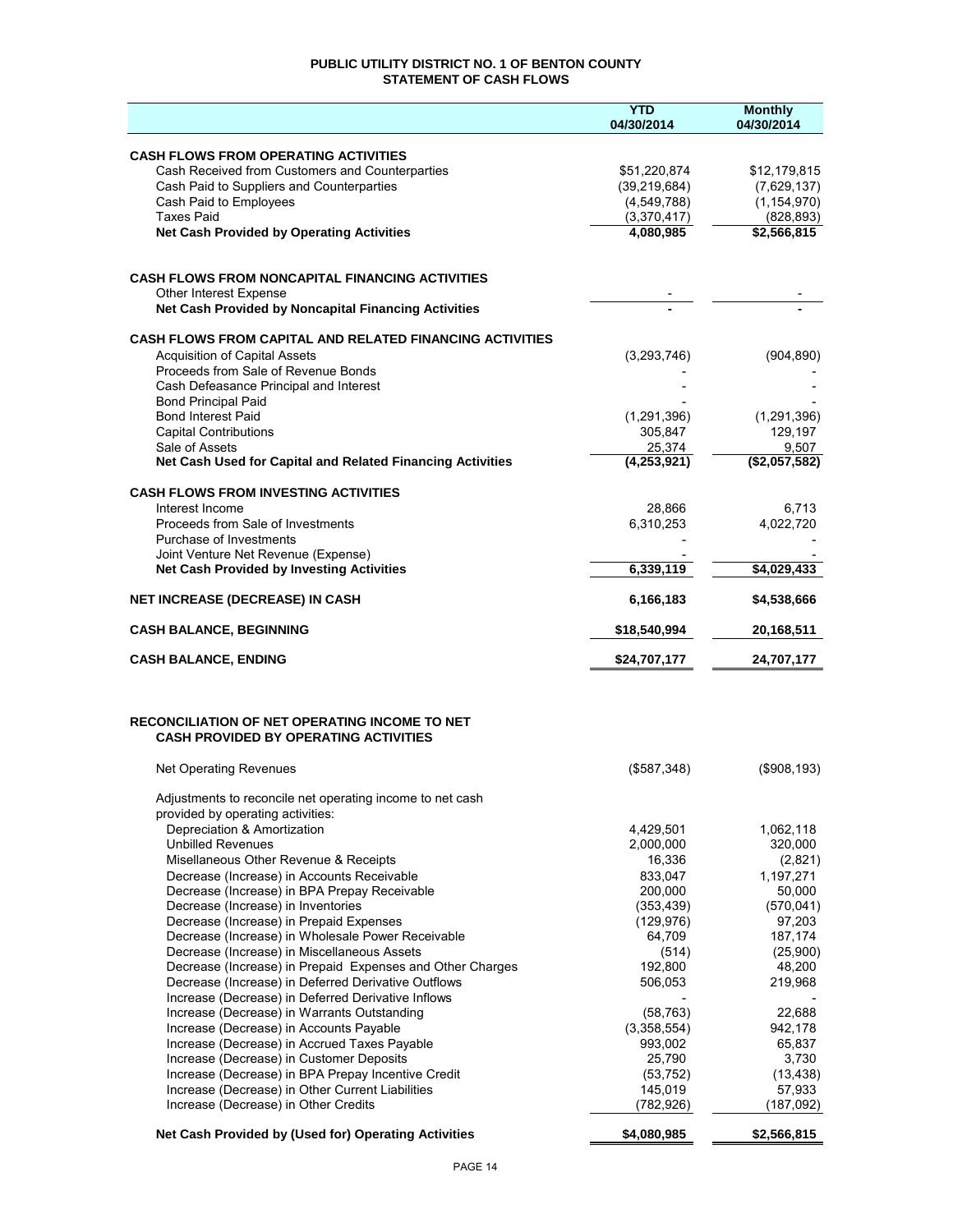## **PUBLIC UTILITY DISTRICT NO. 1 OF BENTON COUNTY WEATHER STATISTICS April 30, 2014**



|        | <b>Average Precipitation</b> |      |       |       |      |      |      |      |      |      |      |      |        |  |  |
|--------|------------------------------|------|-------|-------|------|------|------|------|------|------|------|------|--------|--|--|
| Year   | Jan                          | Feb  | March | April | May  | June | July | Aug  | Sept | Oct  | Nov  | Dec  | Annual |  |  |
| Normal | 0.94                         | 0.70 | 0.57  | 0.55  | 0.51 | 0.51 | 0.23 | 0.18 | 0.31 | 0.49 | 0.95 | 1.20 | 7.14   |  |  |
| 2014   | 0.37                         | 1.12 | .00   | 0.38  |      |      |      |      |      |      |      |      | 2.87   |  |  |
| 2013   | 0.16                         | 0.09 | 0.39  | 0.30  | .60  | .36  | 0.01 | 0.24 | 0.42 | 0.38 | 0.36 | 0.07 | 5.38   |  |  |



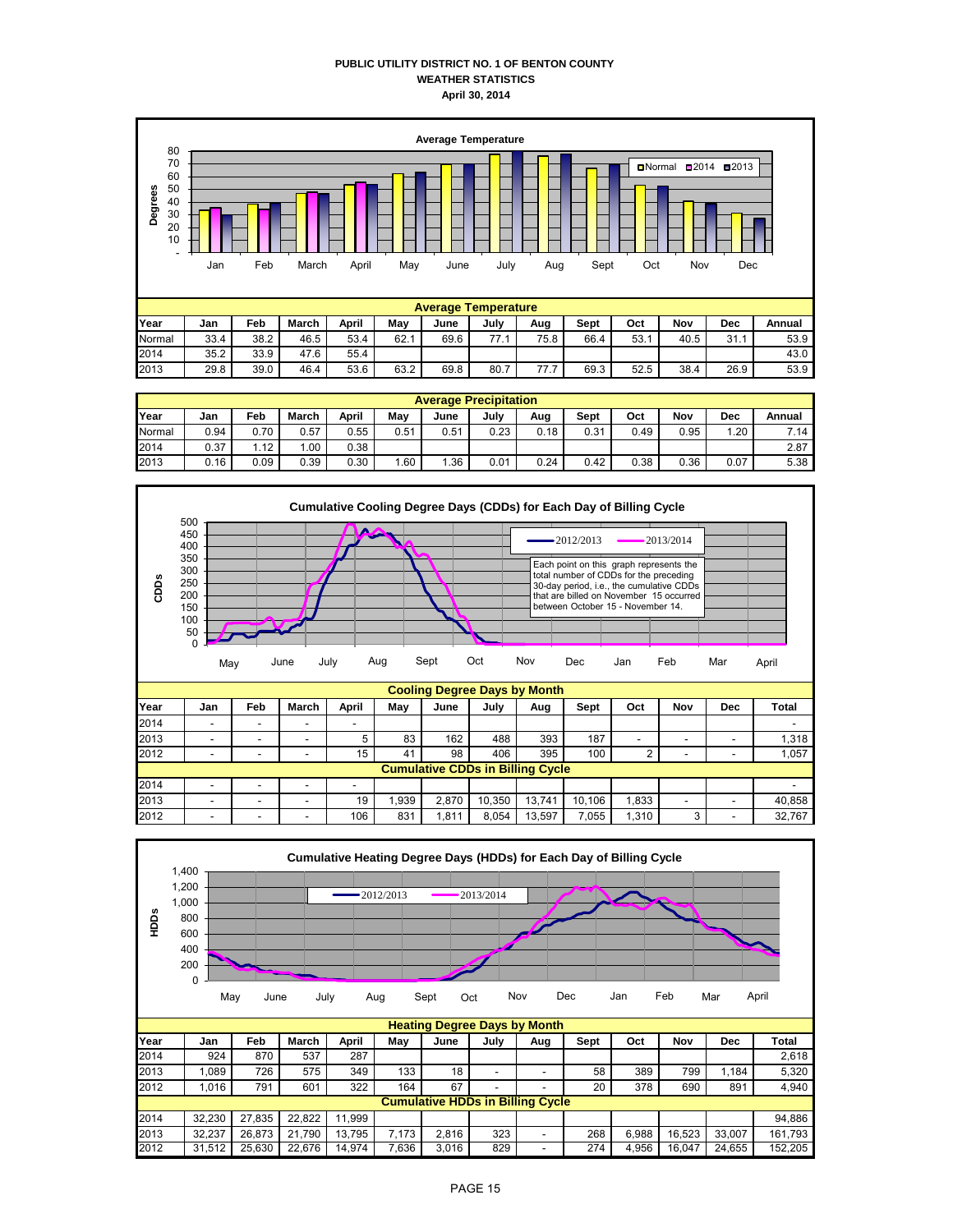#### **PUBLIC UTILITY DISTRICT NO. 1 OF BENTON COUNTY BROADBAND SUMMARY**

|                                                                                                                                                                                                                                                                                                                                 | <b>April Highlights</b>  |                          |                          |                             |                          |            |      |                |               |             |     |            |            |             |                                  |                      |
|---------------------------------------------------------------------------------------------------------------------------------------------------------------------------------------------------------------------------------------------------------------------------------------------------------------------------------|--------------------------|--------------------------|--------------------------|-----------------------------|--------------------------|------------|------|----------------|---------------|-------------|-----|------------|------------|-------------|----------------------------------|----------------------|
| Benton PUD added three new end users: Ben Franklin Crisis Response Unit, DSHS, and Best Western Inn to the fiber network. Apollo upgraded from 25Mbps and Northwest CPA renewed their contract for<br>another three year term. Two new AT&T sites were completed and one of the T-Mobile sites upgraded from 50Mbps to 100Mbps. |                          |                          |                          |                             |                          |            |      |                |               |             |     |            |            |             |                                  |                      |
|                                                                                                                                                                                                                                                                                                                                 |                          |                          |                          |                             |                          |            |      | <b>ACTUALS</b> |               |             |     |            |            |             |                                  |                      |
|                                                                                                                                                                                                                                                                                                                                 | 2014 Budget              | Jan                      | Feb                      | <b>March</b>                | <b>April</b>             | <b>May</b> | June | July           | <b>August</b> | <b>Sept</b> | Oct | <b>Nov</b> | <b>Dec</b> | <b>YTD</b>  | <b>Budget</b><br><b>Variance</b> | Inception<br>to Date |
| <b>OPERATING REVENUES</b>                                                                                                                                                                                                                                                                                                       |                          |                          |                          |                             |                          |            |      |                |               |             |     |            |            |             |                                  |                      |
| Ethernet                                                                                                                                                                                                                                                                                                                        | 1,173,081                | \$144,113                | \$149,573                | \$108,205                   | \$165,568                |            |      |                |               |             |     |            |            | \$567.460   | 605.621                          |                      |
| <b>TDM</b>                                                                                                                                                                                                                                                                                                                      | 148,184                  | 12,190                   | 12,190                   | 12,190                      | 12,190                   |            |      |                |               |             |     |            |            | \$48,761    | 99,423                           |                      |
| Wireless                                                                                                                                                                                                                                                                                                                        | $\overline{\phantom{a}}$ | 39                       | 39                       | 39                          | 39                       |            |      |                |               |             |     |            |            | \$156       | (156)                            |                      |
|                                                                                                                                                                                                                                                                                                                                 |                          | $\overline{\phantom{a}}$ | $\sim$                   | $\mathcal{L}_{\mathcal{A}}$ | ÷,                       |            |      |                |               |             |     |            |            | \$0         |                                  |                      |
| Co-Location                                                                                                                                                                                                                                                                                                                     |                          |                          |                          |                             |                          |            |      |                |               |             |     |            |            |             |                                  |                      |
| Internet Transport Service                                                                                                                                                                                                                                                                                                      | 300,943                  | 19,040                   | 2,901                    | 11,345                      | 11,345                   |            |      |                |               |             |     |            |            | \$44,631    | 256,312                          |                      |
| <b>Fixed Wireless</b>                                                                                                                                                                                                                                                                                                           | 120,400                  | 8,543                    | 8,351                    | 8,596                       | 8,359                    |            |      |                |               |             |     |            |            | \$33,849    | 86,551                           |                      |
| Broadband Revenue - Other                                                                                                                                                                                                                                                                                                       | 237,729                  | 22,148                   | 21,917                   | 24,433                      | 30,586                   |            |      |                |               |             |     |            |            | \$99,084    | 138,645                          |                      |
| Subtotal                                                                                                                                                                                                                                                                                                                        | 1,980,337                | 206,073                  | 194,972                  | 164,809                     | 228,088                  |            |      |                |               |             |     |            |            | \$793,941   |                                  |                      |
| NoaNet Maintenance Revenue                                                                                                                                                                                                                                                                                                      |                          |                          | $\overline{\phantom{a}}$ |                             | 771                      |            |      |                |               |             |     |            |            | \$771       |                                  |                      |
| <b>Bad Debt Expense</b>                                                                                                                                                                                                                                                                                                         |                          |                          |                          |                             |                          |            |      |                |               |             |     |            |            | \$0         |                                  |                      |
| <b>Total Operating Revenues</b>                                                                                                                                                                                                                                                                                                 | 1,980,337                | 206,073                  | 194,972                  | 164,809                     | 228,860                  |            |      |                |               |             |     |            |            | \$794,712   | 1,185,625                        | 10,777,070           |
| <b>OPERATING EXPENSES</b>                                                                                                                                                                                                                                                                                                       |                          |                          |                          |                             |                          |            |      |                |               |             |     |            |            |             |                                  |                      |
| Marketing & Business Development                                                                                                                                                                                                                                                                                                |                          |                          |                          |                             |                          |            |      |                |               |             |     |            |            | \$0         |                                  |                      |
| <b>General Expenses</b>                                                                                                                                                                                                                                                                                                         | 398,079                  | 9,692                    | 32,878                   | 74,463                      | 52,307                   |            |      |                |               |             |     |            |            | \$169,339   | 228,740                          |                      |
| Other Maintenance                                                                                                                                                                                                                                                                                                               | 45,000                   | 2,448                    | 1,021                    | 8,497                       | 753                      |            |      |                |               |             |     |            |            | \$12,719    | 32,281                           |                      |
| <b>NOC Maintenance</b>                                                                                                                                                                                                                                                                                                          | 302,942                  | (228)                    | $\sim$                   | $\sim$                      | $\overline{\phantom{a}}$ |            |      |                |               |             |     |            |            | (\$228)     | 303,170                          |                      |
| Wireless Maintenance                                                                                                                                                                                                                                                                                                            |                          | 1,696                    | $\sim$                   | 390                         | ÷                        |            |      |                |               |             |     |            |            | \$2,087     | (2,087)                          |                      |
| Subtotal                                                                                                                                                                                                                                                                                                                        | 746,021                  | 13,608                   | 33,899                   | 83,350                      | 53,060                   |            |      |                |               |             |     |            |            | \$183,917   | 562,104                          | 7,048,987            |
|                                                                                                                                                                                                                                                                                                                                 |                          |                          |                          |                             |                          |            |      |                |               |             |     |            |            |             |                                  |                      |
| NoaNet Maintenance Expense                                                                                                                                                                                                                                                                                                      | $\overline{\phantom{a}}$ | $\sim$                   | $\sim$                   | 754                         | $\overline{\phantom{a}}$ |            |      |                |               |             |     |            |            | \$754       | (754)                            |                      |
| Depreciation                                                                                                                                                                                                                                                                                                                    | 880.006                  | 99.634                   | 87,741                   | 72,238                      | 69,164                   |            |      |                |               |             |     |            |            | \$328,778   | 551,228                          | 7,193,263            |
| <b>Total Operating Expenses</b>                                                                                                                                                                                                                                                                                                 | 1,626,027                | 113,242                  | 121,641                  | 156,343                     | 122,225                  |            |      |                |               |             |     |            |            | \$513,450   | 1,112,577                        | 14,242,250           |
|                                                                                                                                                                                                                                                                                                                                 |                          |                          |                          |                             |                          |            |      |                |               |             |     |            |            |             |                                  |                      |
| <b>OPERATING INCOME (LOSS)</b>                                                                                                                                                                                                                                                                                                  | 354,310                  | 92,831                   | 73,331                   | 8,466                       | 106,635                  |            |      |                |               |             |     |            |            | \$281,262   | (73, 048)                        | (3,465,180)          |
| <b>NONOPERATING REVENUES &amp; EXPENSES</b>                                                                                                                                                                                                                                                                                     |                          |                          |                          |                             |                          |            |      |                |               |             |     |            |            |             |                                  |                      |
| Internal Interest due to Power Business Unit <sup>(1)</sup>                                                                                                                                                                                                                                                                     | (190, 163)               | (32, 291)                | (32, 270)                | (32, 162)                   | (31, 682)                |            |      |                |               |             |     |            |            | (\$128,405) | 61,758                           | (5, 119, 946)        |
| <b>Grant Revenue</b>                                                                                                                                                                                                                                                                                                            |                          |                          |                          |                             |                          |            |      |                |               |             |     |            |            |             |                                  | 215,000              |
|                                                                                                                                                                                                                                                                                                                                 |                          |                          |                          |                             |                          |            |      |                |               |             |     |            |            |             |                                  |                      |
| <b>CAPITAL CONTRIBUTIONS</b>                                                                                                                                                                                                                                                                                                    | 10.000                   | 736                      |                          |                             |                          |            |      |                |               |             |     |            |            | \$736       | (9, 264)                         | 3,864,560            |
| INTERNAL NET INCOME (LOSS)                                                                                                                                                                                                                                                                                                      | \$174,147                | \$61,276                 | \$41,061                 | (\$23,696)                  | \$74,953                 | \$0        | \$0  | \$0            | \$0           | \$0         | \$0 | \$0        |            | \$153,593   | (\$20,554)                       | (\$4,505,567)        |
|                                                                                                                                                                                                                                                                                                                                 |                          |                          |                          |                             |                          |            |      |                |               |             |     |            |            |             |                                  |                      |
| <b>NOANET COSTS</b>                                                                                                                                                                                                                                                                                                             |                          |                          |                          |                             |                          |            |      |                |               |             |     |            |            |             |                                  |                      |
| <b>Member Assessments</b>                                                                                                                                                                                                                                                                                                       |                          |                          |                          |                             | $\overline{a}$           |            |      |                |               |             |     |            |            | \$0         |                                  | \$3,159,092          |
| Membership Support                                                                                                                                                                                                                                                                                                              |                          | 392                      | 296                      | 1,160                       | 729                      |            |      |                |               |             |     |            |            | \$2,577     |                                  | 94,859               |
| <b>Total NoaNet Costs</b>                                                                                                                                                                                                                                                                                                       | \$0                      | \$392                    | \$296                    | \$1,160                     | \$729                    | \$0        | \$0  | \$0            | \$0           | \$0         | \$0 | \$0        | \$0        | \$2,577     | (\$2,577)                        | \$3,253,951          |
| <b>CAPITAL EXPENDITURES</b>                                                                                                                                                                                                                                                                                                     | \$889,553                | \$37,061                 | \$153,816                | \$43,361                    | \$13,690                 |            |      |                |               |             |     |            |            | \$247,928   | \$641,625                        | \$15,767,936         |
|                                                                                                                                                                                                                                                                                                                                 |                          |                          |                          |                             |                          |            |      |                |               |             |     |            |            |             |                                  |                      |
| NET CASH (TO)/FROM BROADBAND <sup>(2)</sup>                                                                                                                                                                                                                                                                                     | \$354,763                | \$155,748                | \$6,961                  | \$36,183                    | \$161,380                | \$0        | \$0  | \$0            | \$0           | \$0         | \$0 | \$0        |            | \$360,271   |                                  | (\$11,214,245)       |

(1) Internal interest budget is estimated based on cash flow projections (an interest rate of 3.6% is being used).

(2) Includes excess of revenues over operating costs, capital expenditures and NoaNet assessments; excludes depreciation and internal interest to Electric System